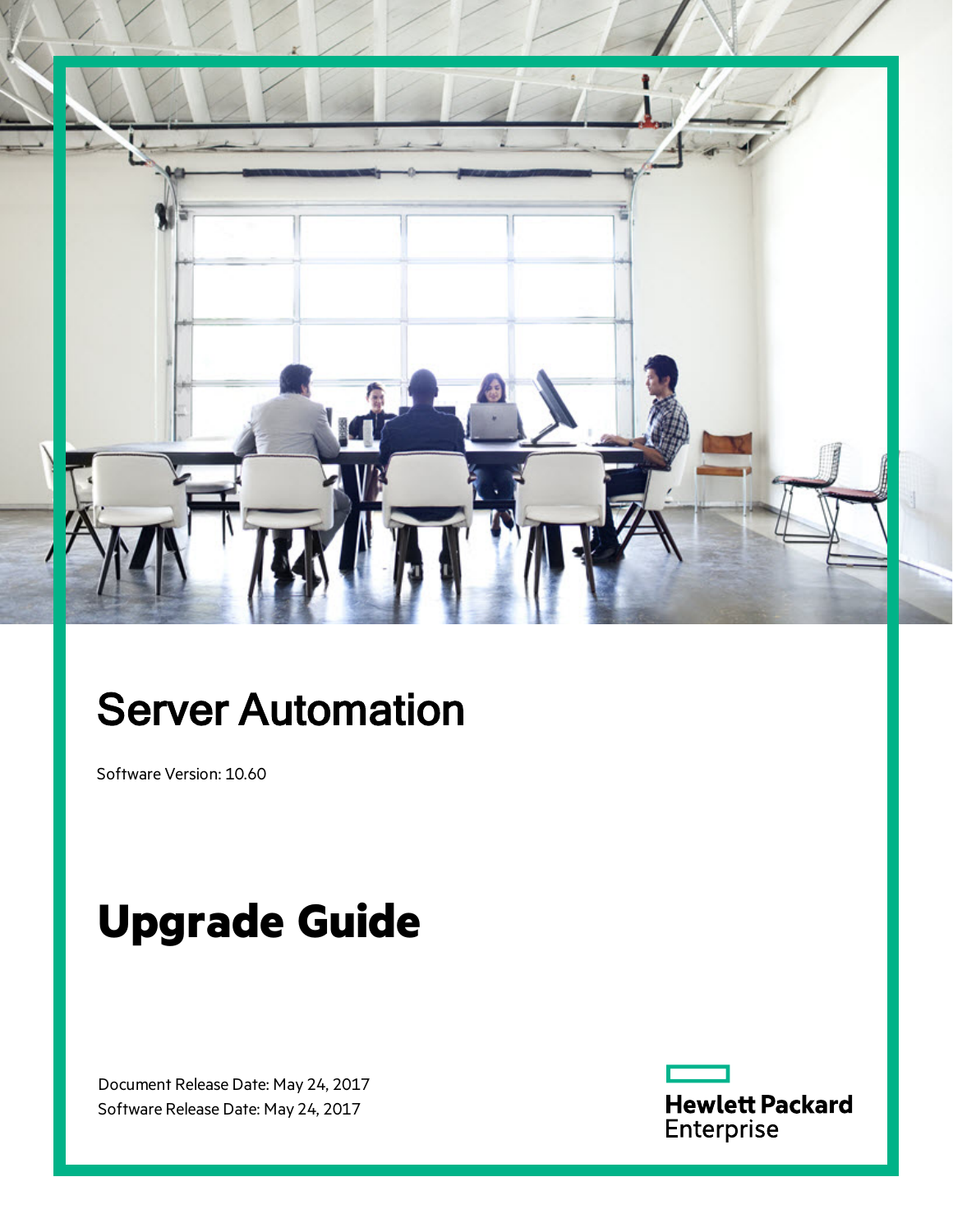### Legal Notices

### Warranty

The only warranties for Hewlett Packard Enterprise products and services are set forth in the express warranty statements accompanying such products and services. Nothing herein should be construed as constituting an additional warranty. Hewlett Packard Enterprise shall not be liable for technical or editorial errors or omissions contained herein. The information contained herein is subject to change without notice.

### Restricted Rights Legend

Confidential computer software. Valid license from Hewlett Packard Enterprise required for possession, use or copying. Consistent with FAR 12.211 and 12.212, Commercial Computer Software, Computer Software Documentation, and Technical Data for Commercial Items are licensed to the U.S. Government under vendor's standard commercial license.

### Copyright Notice

© Copyright 2000-2017 Hewlett Packard Enterprise Development LP

### Trademark Notices

Adobe® is a trademark of Adobe Systems Incorporated.

Microsoft® and Windows® are U.S. registered trademarks of Microsoft Corporation.

UNIX® is a registered trademark of The Open Group.

### Documentation Updates

The title page of this document contains the following identifying information:

- **Software Version number, which indicates the software version.**
- Document Release Date, which changes each time the document is updated.
- Software Release Date, which indicates the release date of this version of the software.

To check for recent updates or to verify that you are using the most recent edition of a document, go to: <https://softwaresupport.hpe.com/>.

This site requires that you register for an HPE Passport and to sign in. To register for an HPE Passport ID, click **Register** on the HPE Software Support site or click **Create an Account** on the HPE Passport login page.

You will also receive updated or new editions if you subscribe to the appropriate product support service. Contact your HPE sales representative for details.

### **Support**

#### Visit the HPE Software Support site at: [https://softwaresupport.hpe.com.](https://softwaresupport.hpe.com/)

This website provides contact information and details about the products, services, and support that HPE Software offers.

HPE Software online support provides customer self-solve capabilities. It provides a fast and efficient way to access interactive technical support tools needed to manage your business. As a valued support customer, you can benefit by using the support website to:

- Search for knowledge documents of interest
- Submit and track support cases and enhancement requests
- Download software patches
- Manage support contracts
- Look up HPE Support contacts
- Review information about available services
- Enter into discussions with other software customers
- Research and register for software training

Most of the support areas require that you register as an HPE Passport user and to sign in. Many also require a support contract. To register for an HPE Passport ID, click **Register** on the HPE Support site or click **Create an Account** on the HPE Passport login page.

To find more information about access levels, go to: <https://softwaresupport.hpe.com/web/softwaresupport/access-levels>.

**HPE Software Solutions Now** accesses the HPESW Solution and Integration Portal website. This site enables you to explore HPE Product Solutions to meet your business needs, includes a full list of Integrations between HPE Products, as well as a listing of ITIL Processes. The URL for this website is <https://softwaresupport.hpe.com/>.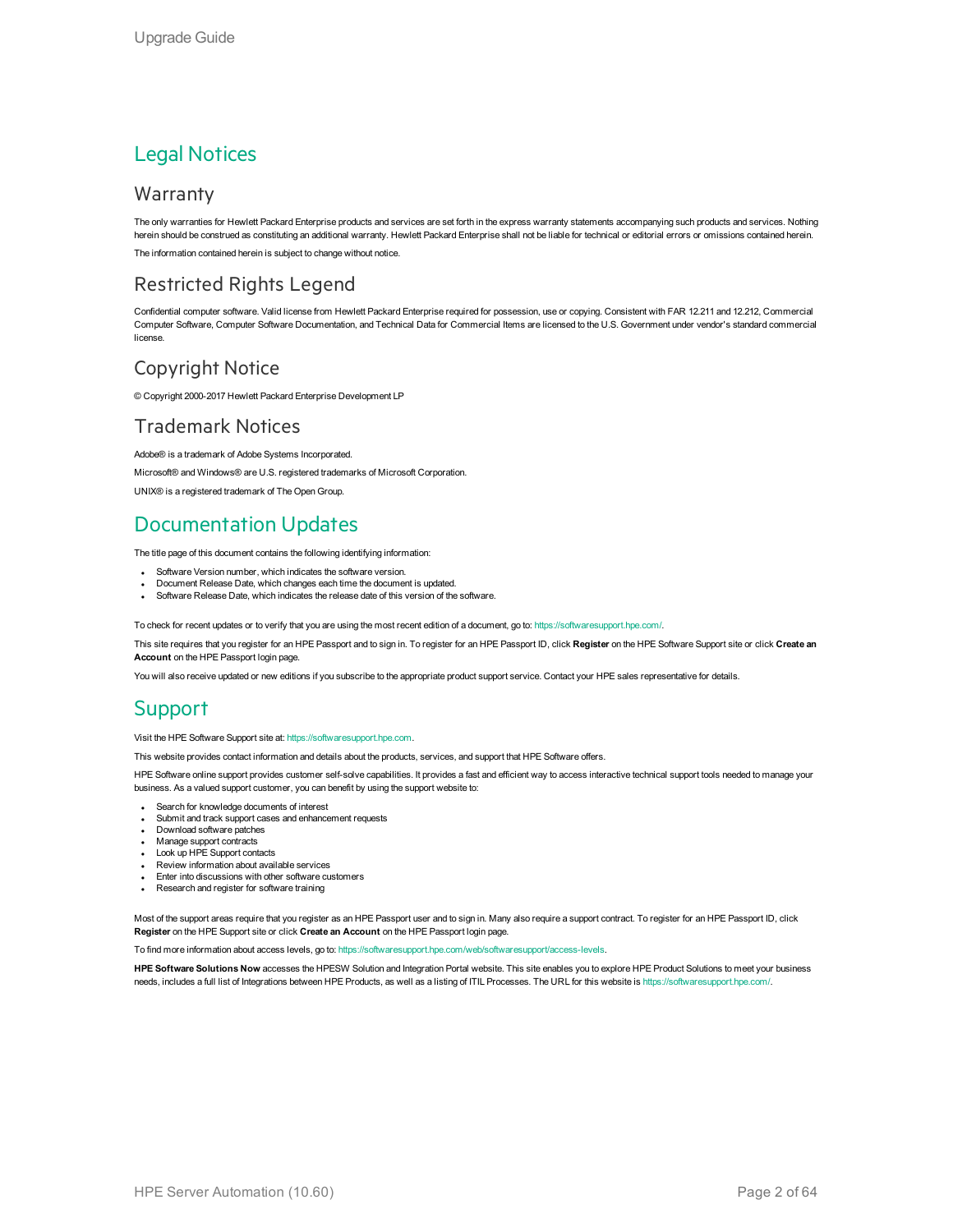# **Contents**

| Settings required for regular users with sudo capabilities 14 |  |
|---------------------------------------------------------------|--|
|                                                               |  |
|                                                               |  |
| Customized configuration preservation after upgrade 15        |  |
|                                                               |  |
|                                                               |  |
|                                                               |  |
|                                                               |  |
|                                                               |  |
|                                                               |  |
|                                                               |  |
|                                                               |  |
|                                                               |  |
|                                                               |  |
|                                                               |  |
|                                                               |  |
|                                                               |  |
|                                                               |  |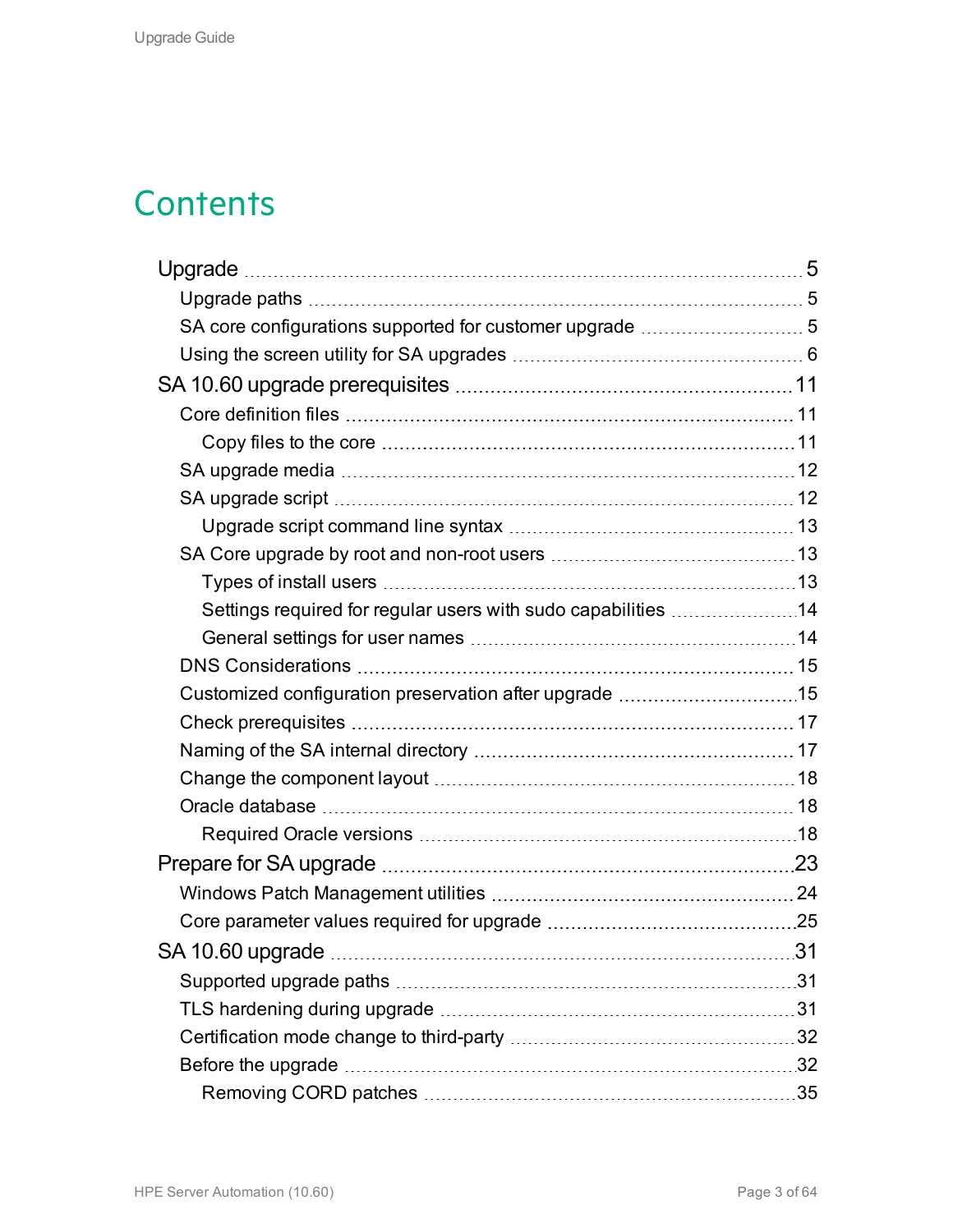|                                                                         | 38  |
|-------------------------------------------------------------------------|-----|
|                                                                         |     |
|                                                                         |     |
|                                                                         |     |
|                                                                         |     |
|                                                                         |     |
|                                                                         |     |
|                                                                         |     |
| Satellite with OS Provisioning Components on a separate host upgrade 57 |     |
|                                                                         | 63  |
|                                                                         | .63 |
|                                                                         | 64  |
|                                                                         |     |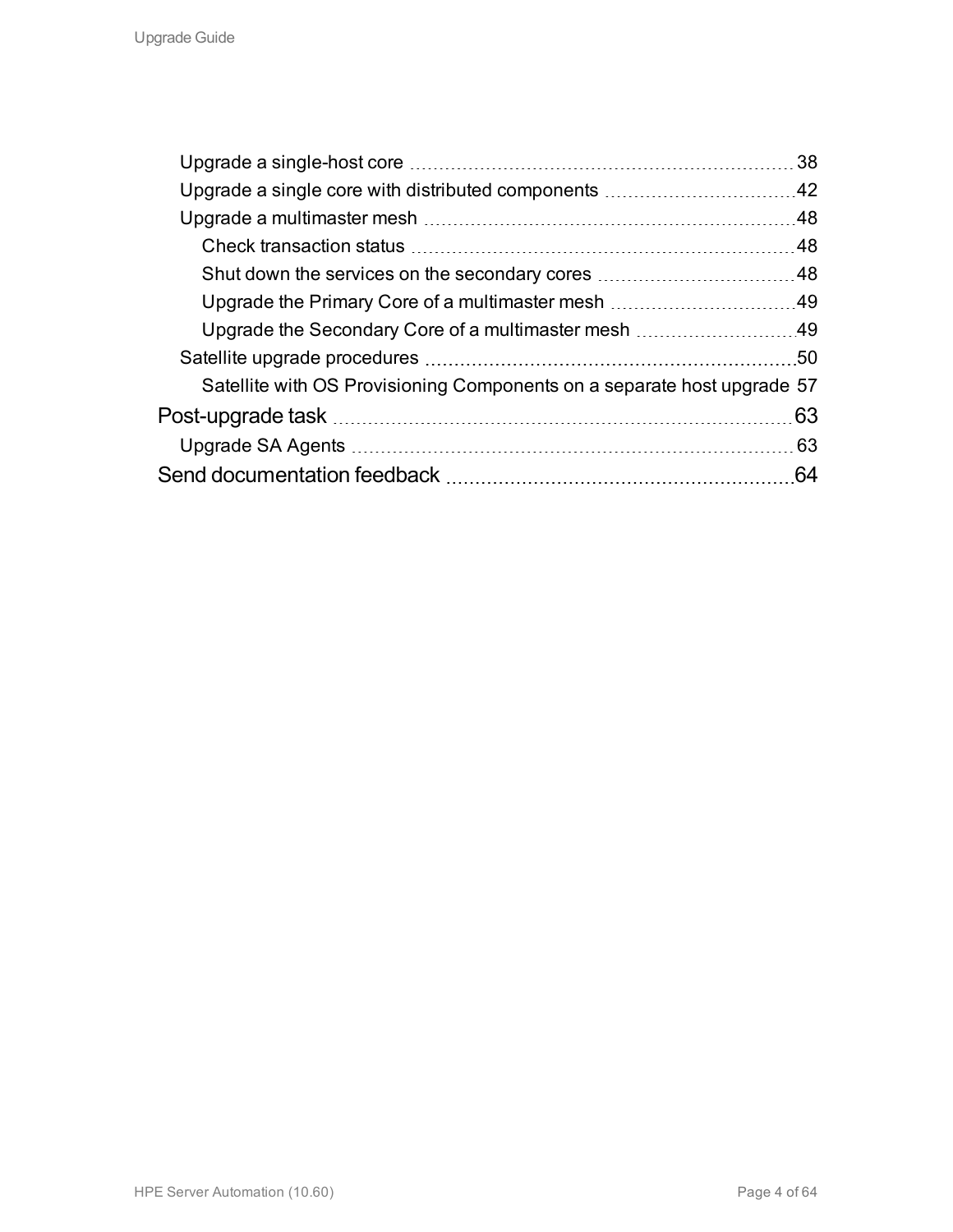# <span id="page-4-0"></span>Upgrade

This section describes the requirements and procedures for upgrading to SA 10.60.

- ["Upgrade](#page-4-1) paths" below
- . "SA core [configurations](#page-4-2) supported for customer upgrade" below
- . ["Windows](#page-5-1) patch database update" on the next page
- "Changes to Oracle initialization [parameters"](#page-6-0) on page 7
- ["Changes](#page-6-1) to the database jobs" on page 7
- ["Changes](#page-9-0) to the database statistics job" on page 10

# <span id="page-4-1"></span>Upgrade paths

You can upgrade to SA 10.60 from the following releases:

- $\bullet$  SA 10.2x
- $\bullet$  SA 10.5 $x$

<span id="page-4-2"></span>CORD patches are rolled back to nearest major release either automatically during the upgrade or manually, if necessary.

## SA core configurations supported for customer upgrade

This section describes the SA Core configurations that are supported for customer upgrade.

HPE supports customer-performed upgrades to SA 10.x or later as long as your core configuration is one of the supported configurations. All other core configurations will continue to require the services of HPE Professional Services. If you are uncertain whether you can upgrade an existing SA Core yourself, contact HPE Technical Support.

These configurations include: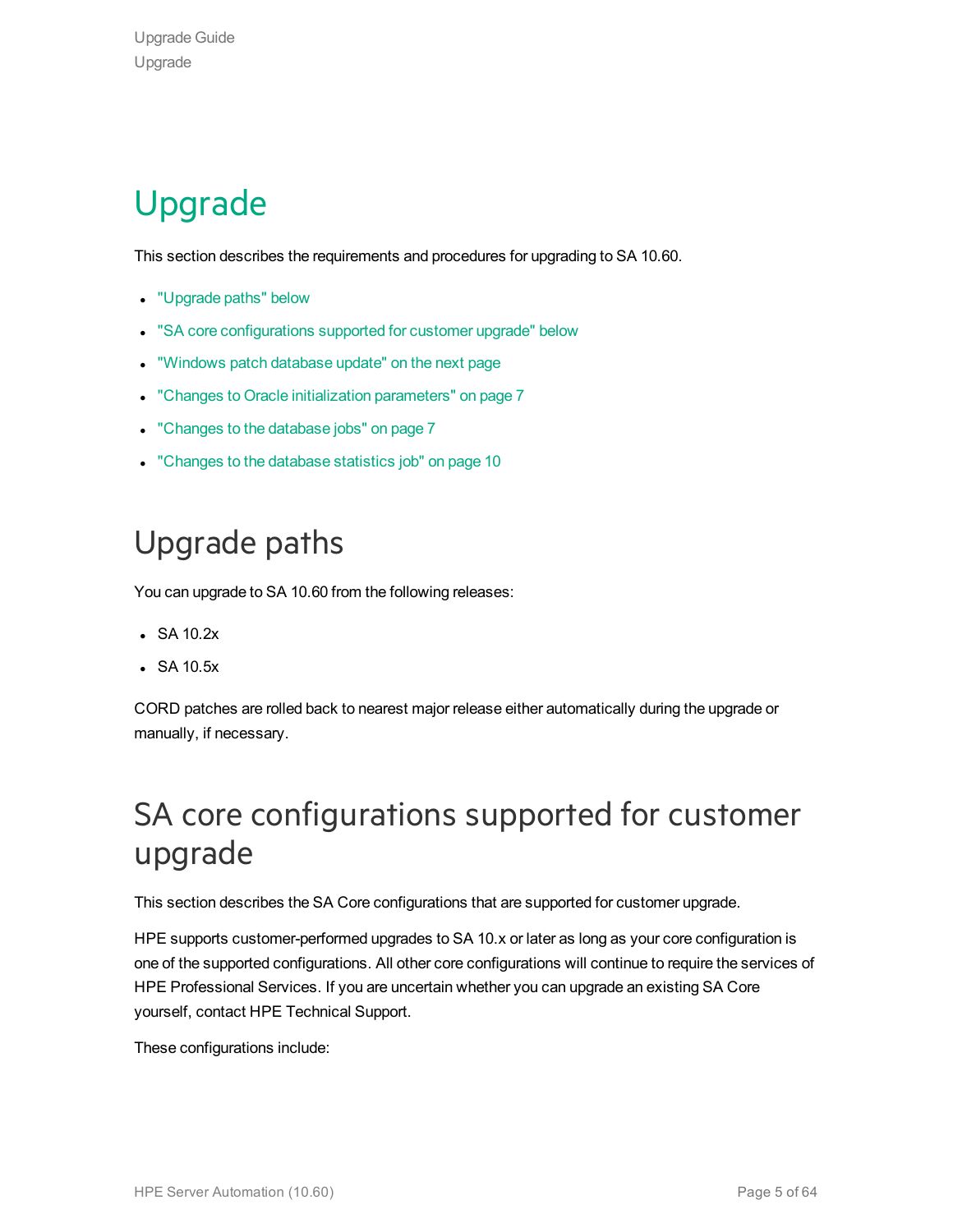- SA Core with a local SA-supplied Oracle Database
- SA Core with a remote customer-supplied Oracle database
- SA Core with a remote model repository and SA-supplied Oracle database
- SA Core with a remote model repository and SA-supplied Oracle database and additional slice component bundle instances
- SA Core with a remote customer-supplied Oracle database and additional slice component bundles
- SA Core with a remote model repository and SA-supplied Oracle database, additional slice component bundle instances and satellites
- SA Core with a remote customer-supplied Oracle database, additional slice component bundles and satellites
- Advanced installation: SA First (Primary) Core with a Secondary Core (Multimaster Mesh)" A set of two or more SA Cores that communicate through Management Gateways and that can perform synchronization of data about their respective Managed Servers

# <span id="page-5-0"></span>Using the screen utility for SA upgrades

The screen utility for Linux enables you to safely run the SA Installer and recover from interruptions such as a network disconnection. If, for some reason, you are disconnected from an installation session, you can log back into the machine and use screen to reattach to your installation session.

SA recommends that you invoke the SA Installer using the screen utility in order to minimize the impact of an installation problem due to a network failure.

Red Hat Enterprise Linux, SUSE Linux Enterprise Server and Oracle Enterprise Linux distributions include the screen package but you must explicitly install it (the screen package is not available by default).

## <span id="page-5-1"></span>Windows patch database update

In previous upgrades, SA could update the Windows patch database. As of SA 9.0 and later, you must update the patch database using the SA Client as described in Use or by using the populateopsware-update-library script.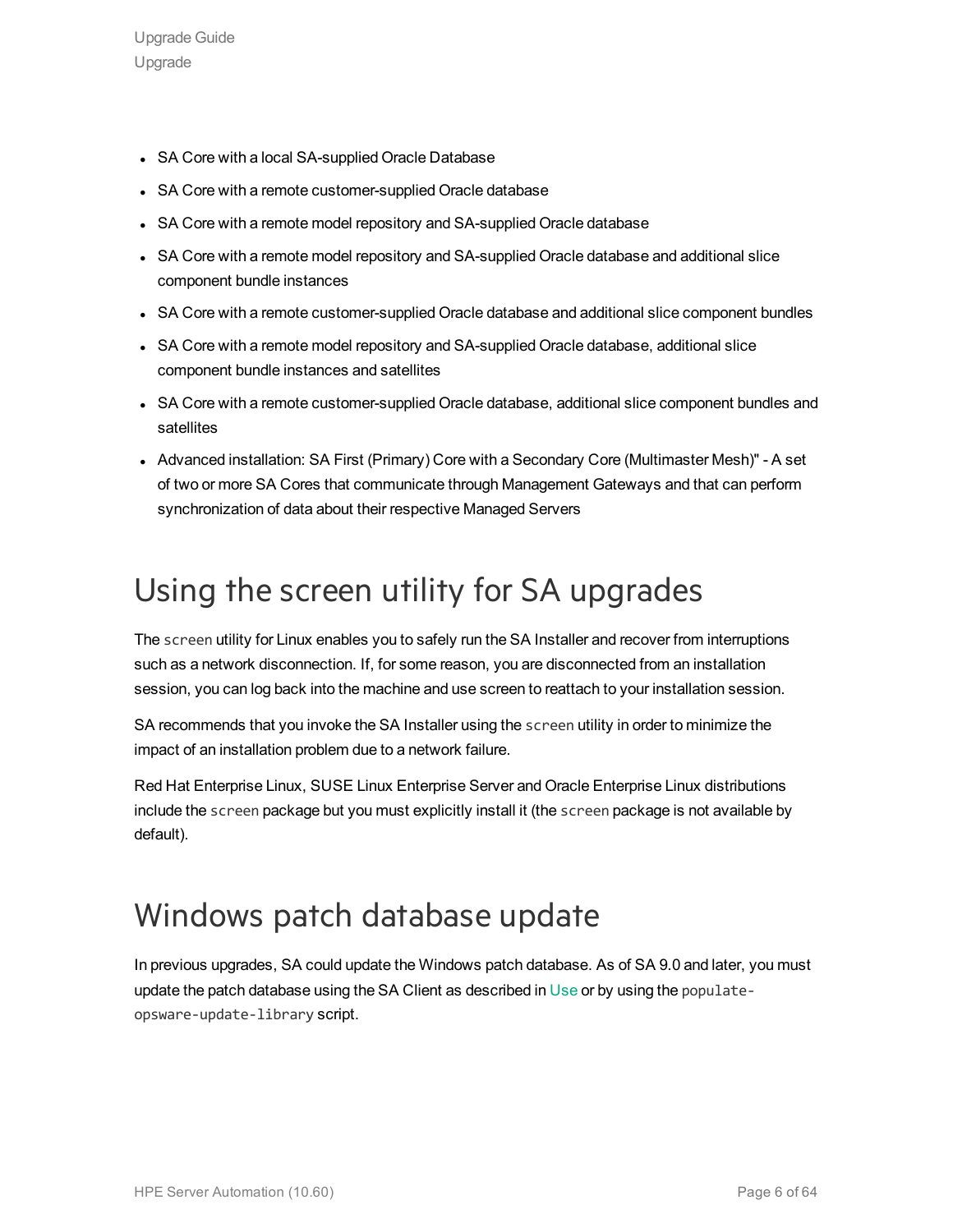# <span id="page-6-0"></span>Changes to Oracle initialization parameters

During upgrade, SA makes the following changes to certain Oracle initialization parameters. These changes only occur if you have installed the SA-supplied Oracle database. If you are using a non-SAsupplied Oracle database, you must make these updates manually.

```
Oracle 11g Only
nls length semantics='CHAR'
optimizer_mode=all_rows
"_complex_view_merging"=false
event='12099 trace name context forever, level 1'
remote login passwordfile=EXCLUSIVE
if open_cursors < 1000 then the open_cursors is set to 1000
Oracle 12c Only
nls_length_semantics='CHAR'
optimizer_mode=all_rows
remote login passwordfile=EXCLUSIVE
if open cursors < 1500 then the open cursors is set to 1500
```
The parameters complex view merging and event are not required for Oracle 12c.

The following permissions are granted to the database user opsware admin: grant create any directory to opsware\_admin, grant drop any directory to opsware\_admin, grant create job to opsware\_admin with admin option.

# <span id="page-6-1"></span>Changes to the database jobs

Oracle has introduced dba\_scheduler\_jobs scheduling which is more robust and fully-featured than dba\_jobs scheduling used in previous SA versions. Oracle recommends the use of the dba\_scheduler\_ jobs package for releases 11g and later since Oracle will not add new features to dba\_jobs and its continued use could run into limitations. All SA jobs that were performed using the dba\_jobs scheduler are ported to the new dba\_scheduler\_jobs package during upgrade to SA 10.0 or later.

To verify that existing jobs are executing correctly: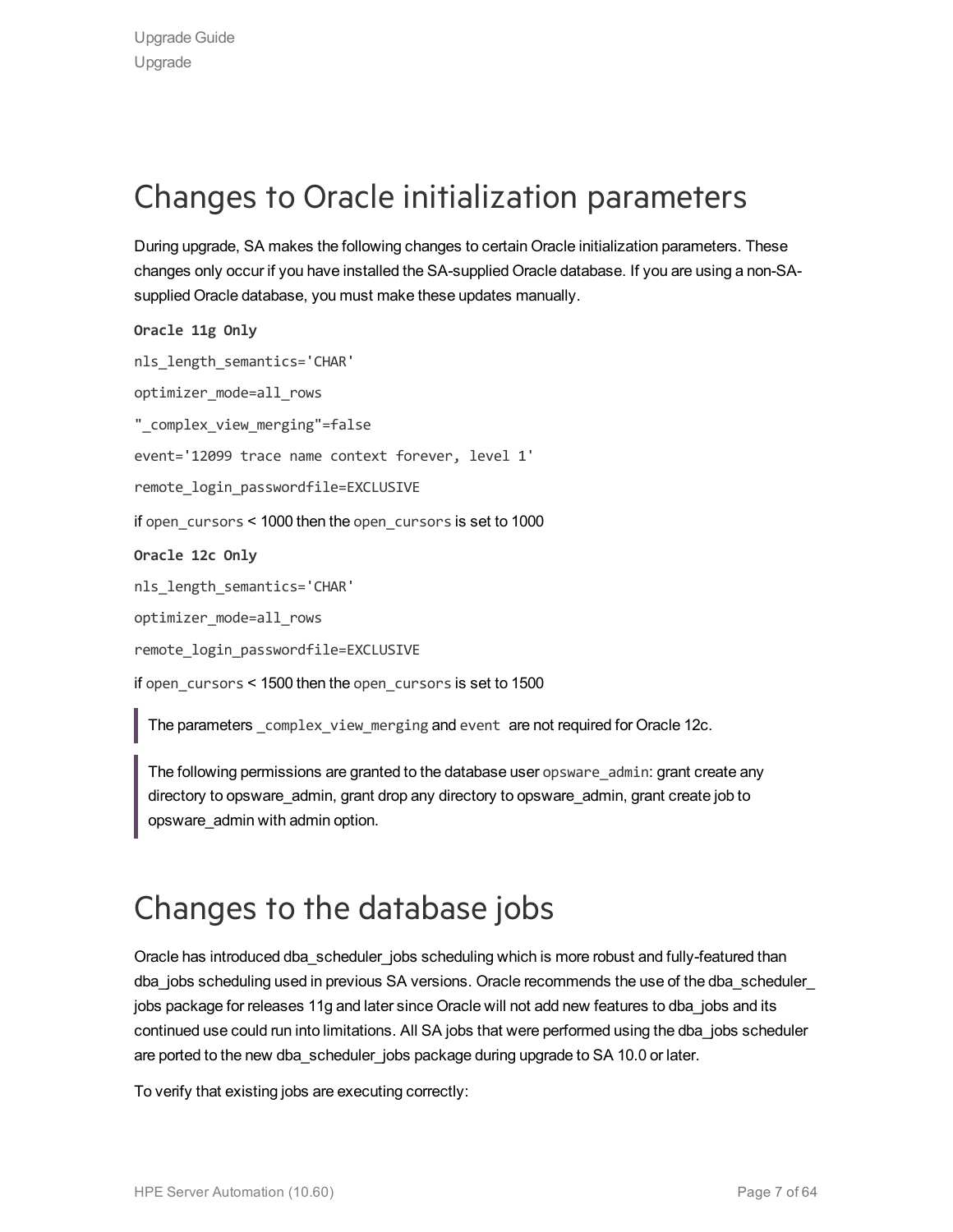Upgrade Guide Upgrade

Enter the following commands in SQL\*Plus:

- # su oracle
- # sqlplus "/ as sysdba"
- # sqlplus "/ as sysdba"
- set line 200
- col job name format a50
- col owner format a14
- col last format a17
- col next format a17
- col state format a10
- col job action format a50

select job\_name, owner, to\_char(LAST\_START\_DATE, 'MM/DD/YY HH:MI:SS') last, to\_char (next\_run\_date, 'MM/DD/YY HH:MI:SS') next, state, job\_action from dba\_scheduler\_ jobs where owner in ('OPSWARE\_ADMIN', 'LCREP', 'GCADMIN');

In the output generated from the preceding statement, the value of the JOB\_ACTION column indicates the type of job. The jobs owned by GCADMIN perform the garbage collection. The job owned by LCREP performs index statistics collection and the job owned by OPSWARE\_ADMIN performs system statistics collection. Sample output will appear similar to this:

| <b>JOB_NAME</b>               | <b>OWNER</b>       | <b>LAST</b>                              | <b>NEXT</b>                               | <b>STATE</b>         | <b>JOB_ACTION</b>                              |
|-------------------------------|--------------------|------------------------------------------|-------------------------------------------|----------------------|------------------------------------------------|
|                               |                    |                                          |                                           |                      |                                                |
| WLMPURGE_GC                   | <b>GCADMI</b><br>N | 04/02/1<br>2<br>9:00:02                  | 04/04/1<br>2<br>9:00:00                   | <b>SCHEDULE</b><br>D | WLMPURGE.GC JOBS                               |
| STORAGEINITIATORPURG<br>$E_G$ | <b>GCADMI</b><br>N | 04/02/1<br>2<br>09:47:3<br>0             | 04/03/1<br>2<br>10:47:3<br>0              | <b>SCHEDULE</b><br>D | STORAGEINITIATORPURGE.G<br>C STORAGEINITIATORS |
| AUDITPURGE GC                 | <b>GCADMI</b><br>N | 04/02/1<br>$\mathcal{P}$<br>09:00:0<br>2 | 04/04/1<br>$\overline{2}$<br>09:00:0<br>0 | <b>SCHEDULE</b><br>D | AUDITPURGE.GC AUDITLOGS                        |
| CHANGE LOGPURGE GC            | <b>GCADMI</b>      | 04/02/1                                  | 04/04/1                                   | <b>SCHEDULE</b>      | CHANGELOGPURGE.GC                              |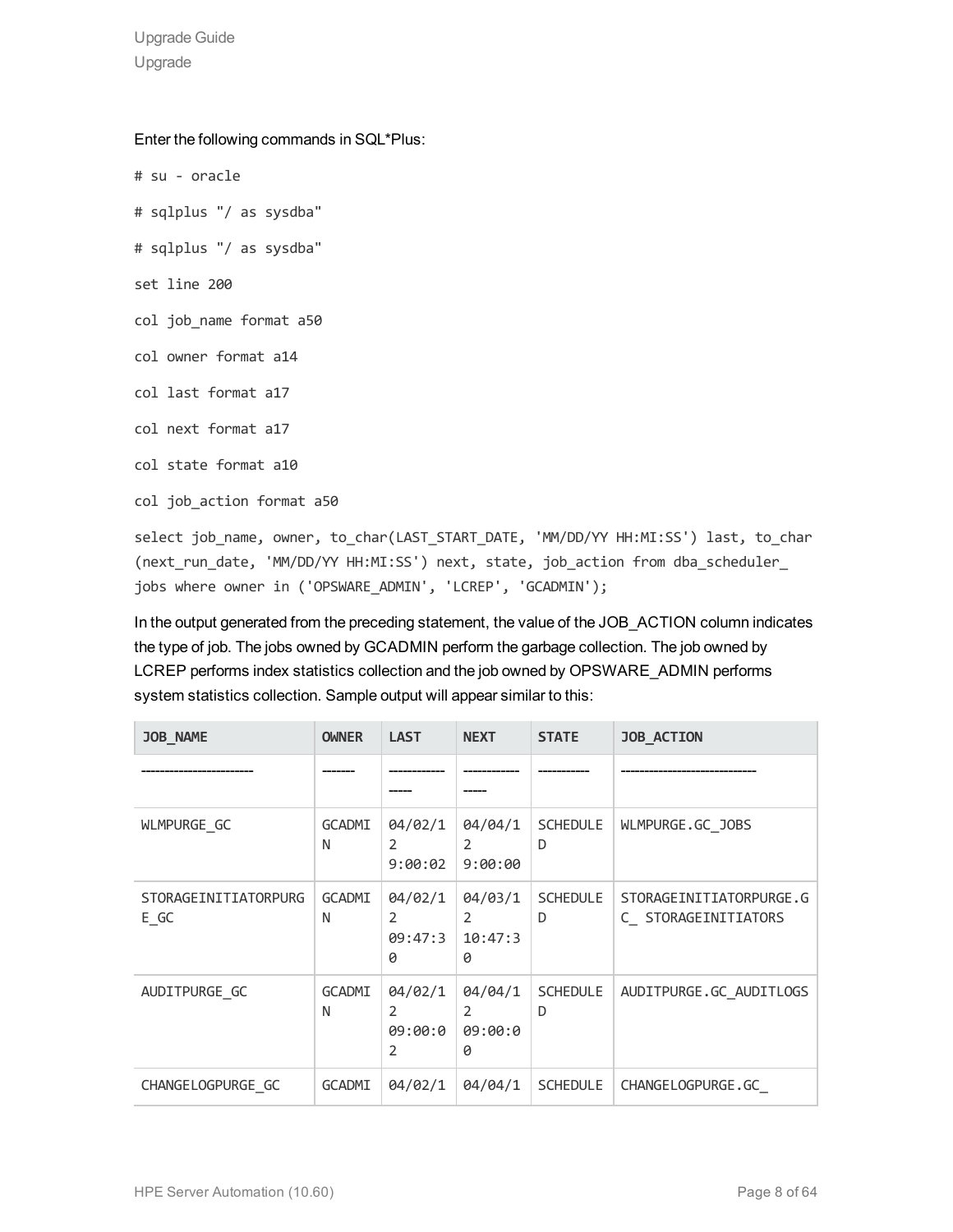|                               | N                           | 2<br>09:00:0<br>$\overline{2}$            | 2<br>09:00:0<br>0                        | D                    | <b>CHANGELOGS</b>                  |
|-------------------------------|-----------------------------|-------------------------------------------|------------------------------------------|----------------------|------------------------------------|
| WAYPURGE GC                   | <b>GCADMI</b><br>N          | 04/02/1<br>$\overline{2}$<br>09:00:0<br>2 | 04/04/1<br>2<br>09:00:0<br>0             | <b>SCHEDULE</b><br>D | WAYPURGE.GC SESSIONS               |
| LCREP INDEX STATS             | <b>LCREP</b>                | 04/02/1<br>$\overline{2}$<br>11:00:0<br>0 | 04/03/1<br>$\mathcal{P}$<br>11:00:0<br>0 | <b>SCHEDULE</b><br>D | gather_lcrep_stats                 |
| OPSWARE_ADMIN<br>SYSTEM STATS | <b>OPSWAR</b><br>E<br>ADMIN | 04/02/1<br>$\overline{2}$<br>06:00:0<br>0 | 04/03/1<br>$\mathcal{P}$<br>06:00:0<br>0 | <b>SCHEDULE</b><br>D | gather_opsware_admin_<br>sys_stats |

7 rows selected.

where:

JOB\_NAME - name of the job

OWNER - the user who with permissions to run the job

LAST\_DATE - last date-time when the job was run

NEXT\_DATE - next date the job will run

STATE - The status of the scheduled job:

- disabled The job is disabled
- scheduled The job is scheduled to be executed
- running The job is currently running
- completed The job has completed, and is not scheduled to run again
- broken The job is broken
- failed The job was scheduled to run once and failed
- retry scheduled The job has failed at least once and a retry has been scheduled to be executed
- succeeded The job was scheduled to run once and completed successfully
- JOB\_ACTION The procedure that the job runs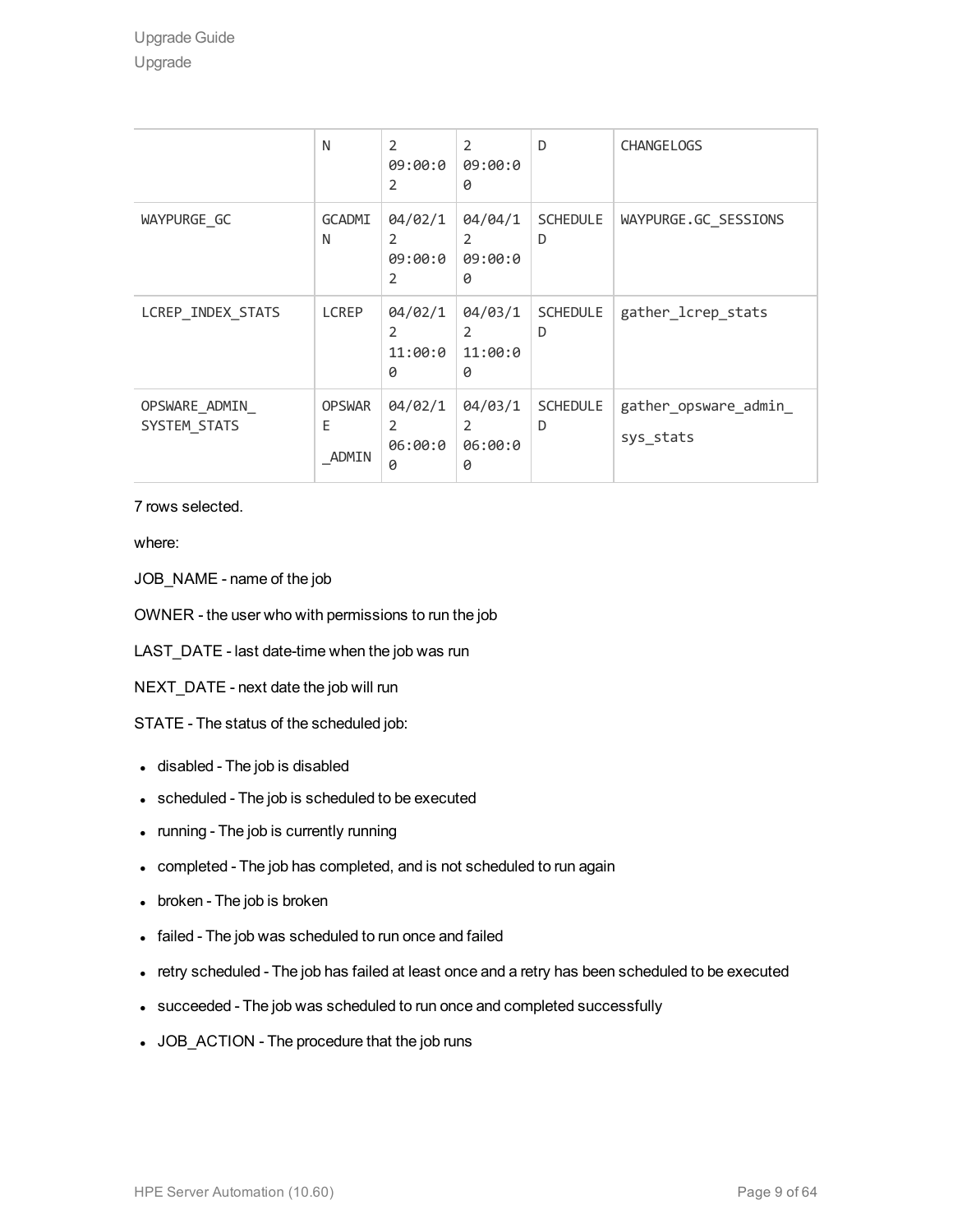# <span id="page-9-0"></span>Changes to the database statistics job

Oracle documentation advises that you enable Automatic Optimizer statistics collection. When you have the optimizer enabled, the database can automatically collect optimizer statistics for tables with absent or stale statistics. If fresh statistics are required for a table, the database collects them both for the table and its associated indexes.

Oracle claims that automatic statistics collection eliminates many manual tasks associated with managing the optimizer and significantly reduces the risks of generating poor execution plans because of missing or stale statistics.

The schema collection jobs of SA (performed in previous versions by the TRUTH, AAA and LCREP users) is now removed and SA now relies on Oracle's Automatic Optimizer statistics collection to collect the schema statistics. By default Oracle's Automatic Optimizer statistics collection is enabled.

To verify that the Oracle Automatic optimizer statistics collection is turned on:

Execute the following commands in SQL\*Plus:

# su - oracle

# sqlplus "/ as sysdba"

set line 200

col status format a10

SELECT status FROM dba autotask client where client name='auto optimizer stats collection';

The output from the above statement should be as follows:

**STATUS** 

----------

ENABLED

If the status is not set to ENABLED, execute the following statement to enable Oracle's Automatic Optimizer statistics collection.

EXEC DBMS AUTO TASK ADMIN.ENABLE(client name => 'auto optimizer stats  $collection'$ , operation => NULL, window name => NULL);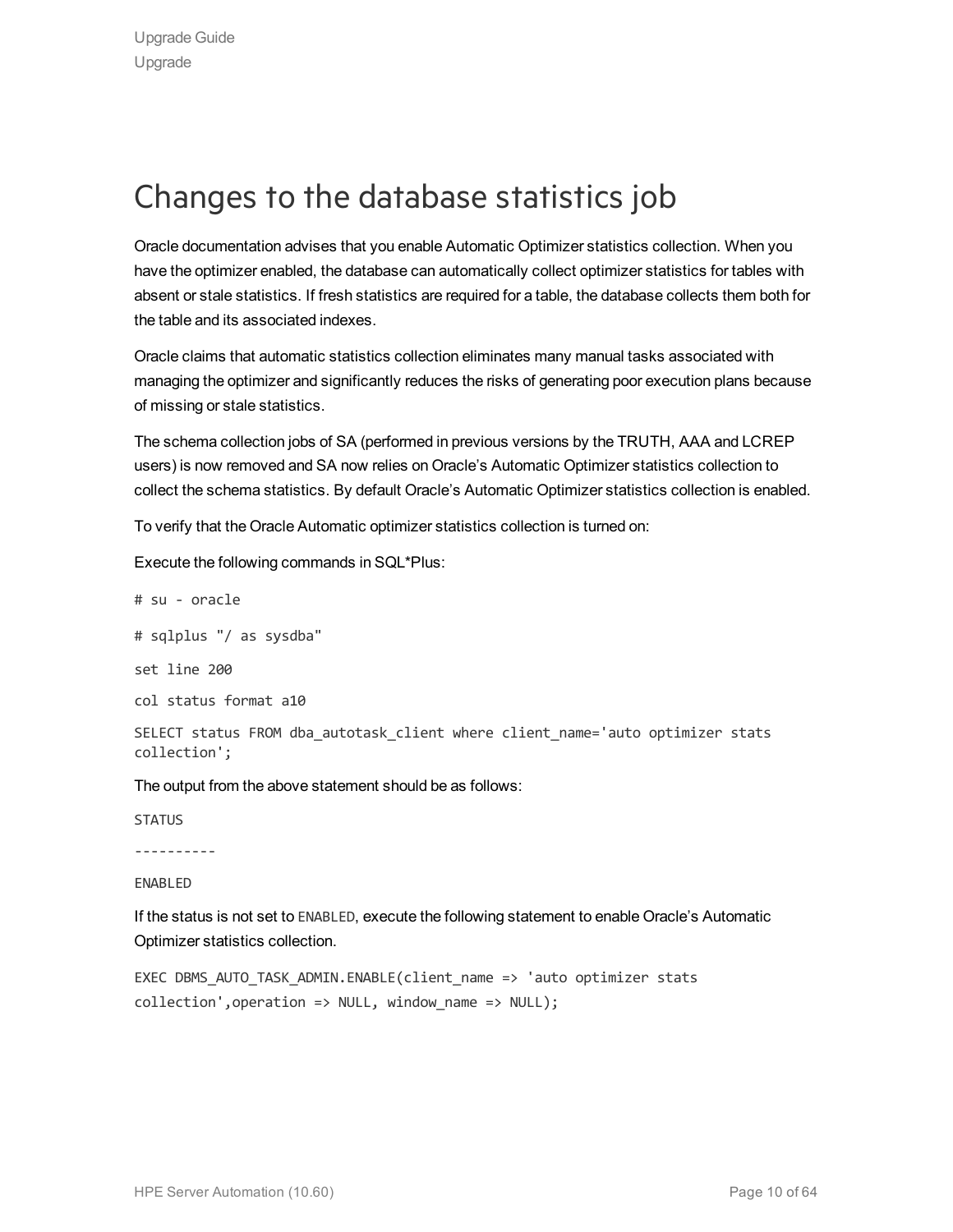# <span id="page-10-0"></span>SA 10.60 upgrade prerequisites

This section describes the prerequisites for upgrading to SA 10.60.

In an SA Core, servers that host a core's components must all be running the same operating system. Different update levels (for example, Red Hat Enterprise Linux 6 U2) are supported on hosts within the same core. In a multiple core mesh, each distinct core can be running under a different operating system (for example, Core 1 running Red Hat Enterprise Linux 6 U2 and Core 2 running SUSE 11) but all hosts in each distinct core must be running the same operating system.

# <span id="page-10-1"></span>Core definition files

During upgrade, you are required to provide values for certain SA parameters used to configure your SA installation. The values you provide are saved to a Core Definition File (CDF). SA creates the first CDF when you install the SA Primary Core. You will use this CDF later to add a Secondary Core for a Multimaster Mesh (multiple core SA installation) or to perform an upgrade. The CDF files are saved, by default, in the /var/opt/opsware/install\_opsware/cdf\_directory.

In some cases, when you provide a parameter value, the SA Installer validates the response (for example, a directory or path that does not exist or an invalid value or range); you are asked to re-enter a value if the installer is not able to validate your response. Some parameters are also revalidated during the actual installation of the Core Components. If a response to a prompt cannot be validated at the time of installation, the installer runs a mini-interview during which you can provide a valid response.

### Parameter values

If you initiate an upgrade without specifying a response file or CDF, you will be required to provide values for all SA Core Component parameters during the upgrade process. You may also be prompted to supply values for parameters that have been introduced in the release you are upgrading to.

# <span id="page-10-2"></span>Copy files to the core

If, for security reasons, you have stored your response files in a location other than the default location on the host being upgraded, you should copy the files to the Infrastructure host in the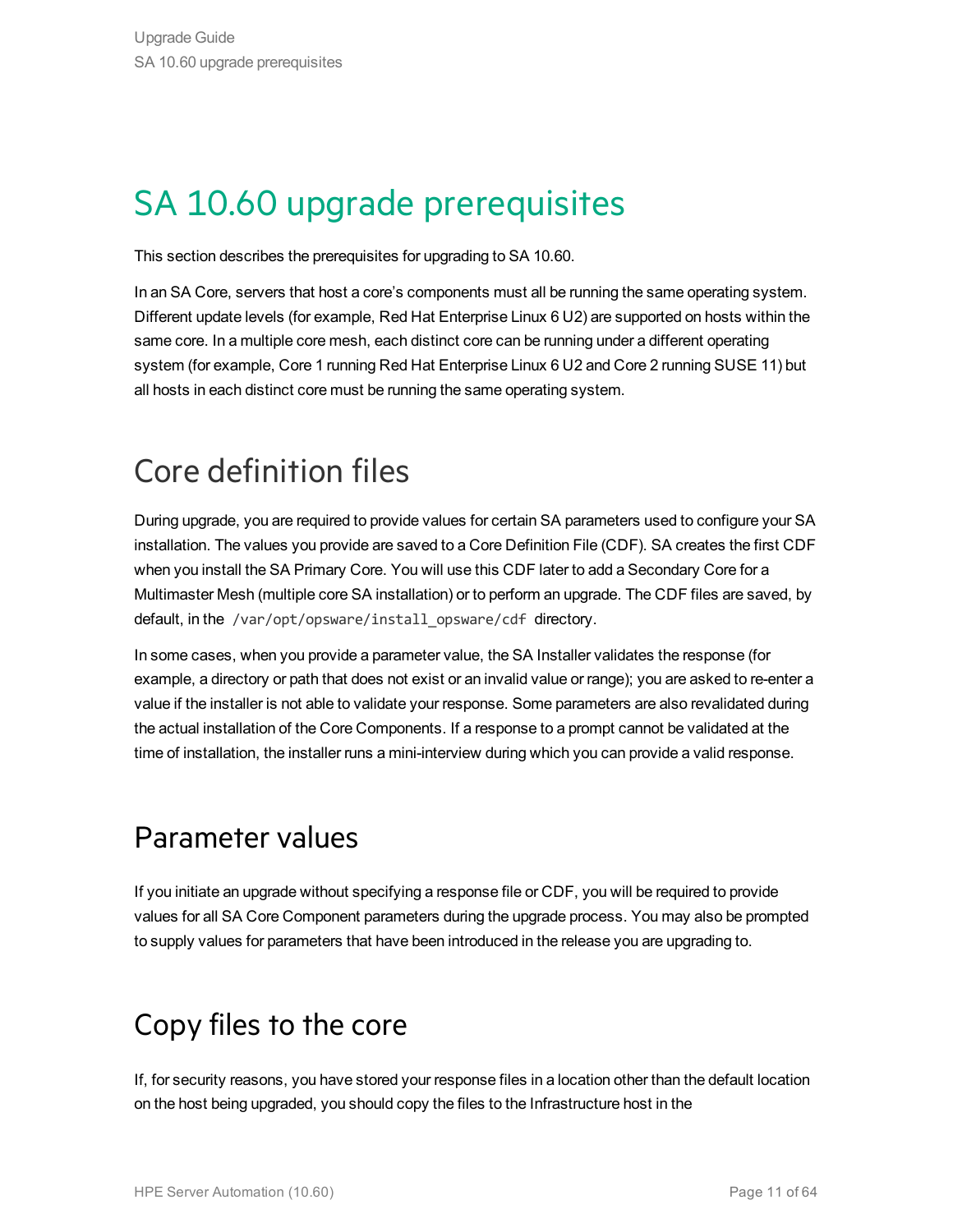/var/opt/opsware/install\_opsware/resp directory for the core to be upgraded.

In addition, copy your CDF file on the same host in the /var/opt/opsware/install\_opsware/cdf directory.

# <span id="page-11-0"></span>SA upgrade media

SA is delivered as electronic files that need to be downloaded locally and reassembled as the first prerequisite step in the installation or upgrade. After reassembly, the SA electronic distribution contains several folders, the names of which end with:

- **oracle sas (Server Automation Database)** Media used to install the Oracle database
- <sup>l</sup> **primary (Server Automation Product Software)** Media used to install the SA Core Components
- <sup>l</sup> **upload (Server Automation Agents and Utilities)** Media used to upload and install SA Core content and tools
- <sup>l</sup> **sat\_base (Server Automation Satellite Base)** Media used to install the SA Satellite components, it does not include the OS Provisioning components
- <sup>l</sup> **sat\_osprov (Server Automation Satellite Base including OS Provisioning)** Media used to install the SA Satellite and the Satellite's OS Provisioning components

The SA Installer requires that the media directory structure be maintained, for example:

<mountpoint>/<user\_defined\_prefix>-<media\_name>/disk001/opsware\_installer/hpsa\*.sh

where <user\_defined\_prefix>-<media\_name> is, for example, hpsa-primary. (The hyphen before the media name "-" is mandatory).

The installation media can be made available on the host where the installer will be invoked, either by copying it on the local disk, or through a NFS network share. The installer will auto-mount the media on the other core hosts as needed.

# <span id="page-11-1"></span>SA upgrade script

You invoke an upgrade using the SA installer with one of the following scripts from a mounted copy of the upgrade media. For example:

 $\bullet$  To upgrade a core, use:

/<mountpoint>/hpsa-primary/disk001/opsware\_installer/hpsa\_upgrade.sh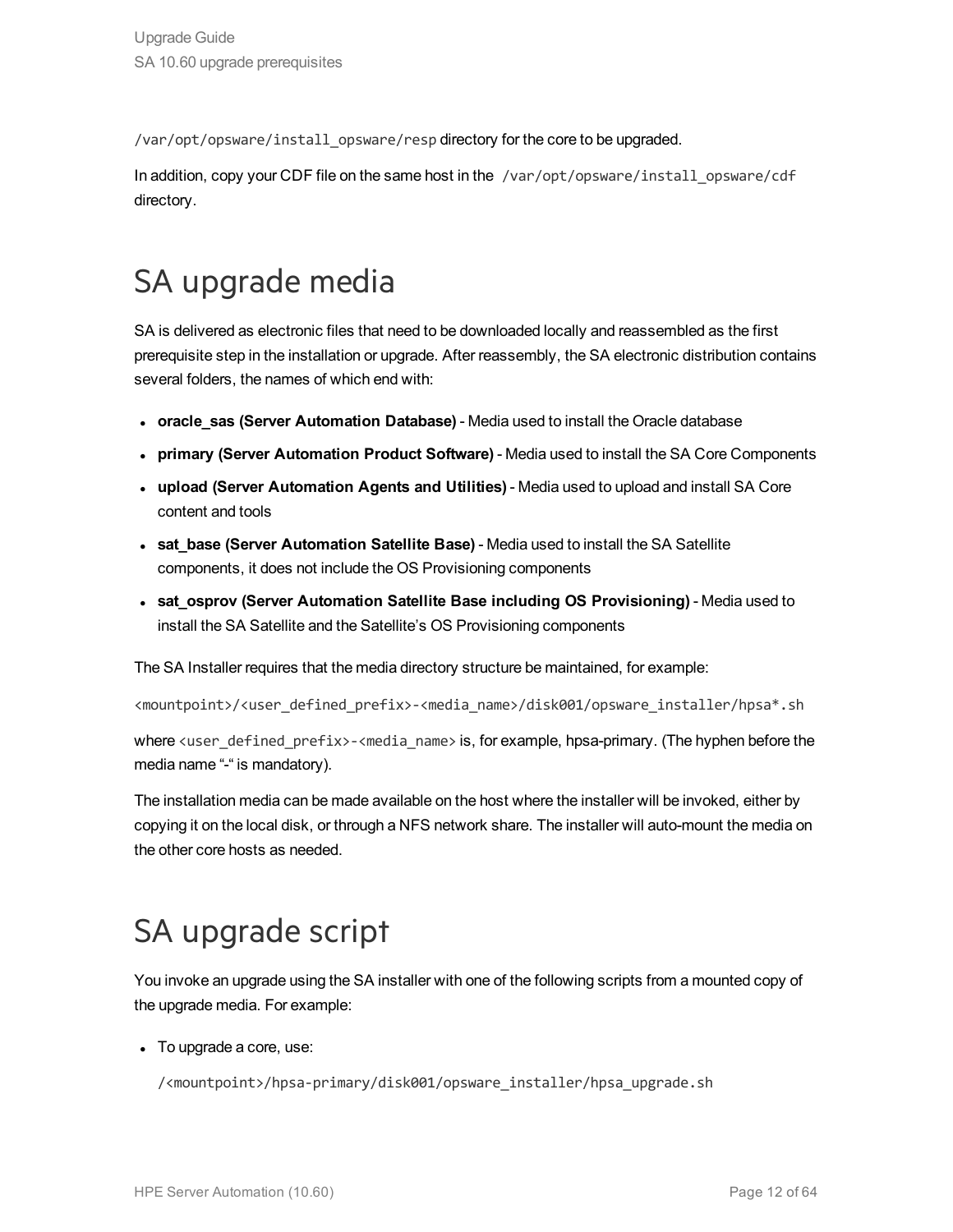• To upgrade a satellite without OS provisioning components, use:

/<mountpoint>/hpsa-sat\_base/disk001/opsware\_installer/hpsa\_upgrade\_satellite.sh

• To upgrade a satellite, use:

```
/<mountpoint>/hpsa-sat_osprov/disk001/opsware_installer/hpsa_upgrade_
satellite.sh
```
### Upgrade script command line syntax

The hpsa\_upgrade.sh and hpsa\_upgrade\_satellite.sh scripts accept the arguments listed below:

| <b>Argument</b>    | <b>Description</b>                                                                  |  |
|--------------------|-------------------------------------------------------------------------------------|--|
| -h                 | Display the Installer upgrade help for the command line options.                    |  |
|                    | To display help during the interview, press ctrl-l.                                 |  |
| -c cdf<br>filename | (Optional) Invoke the upgrade using the values in the specified Core<br>File (CDF). |  |

**SA Installer Command Line Arguments**

# <span id="page-12-1"></span>SA Core upgrade by root and non-root users

--verbose Run the upgrade installer in verbose mode which causes more information to be

<span id="page-12-2"></span>Multiple types of users can perform installations and upgrades on SA Cores. Previously, only root ssh users with root ssh login enabled could perform installations on SA Cores. That is no longer required.

## Types of install users

The following users are supported when using the SA installer to install, or upgrade SA on a local machine:

- root user
- user who has permissions to invoke commands with su

displayed on the console.

• user who has permissions to invoke commands as root with sudo capabilities

Configuration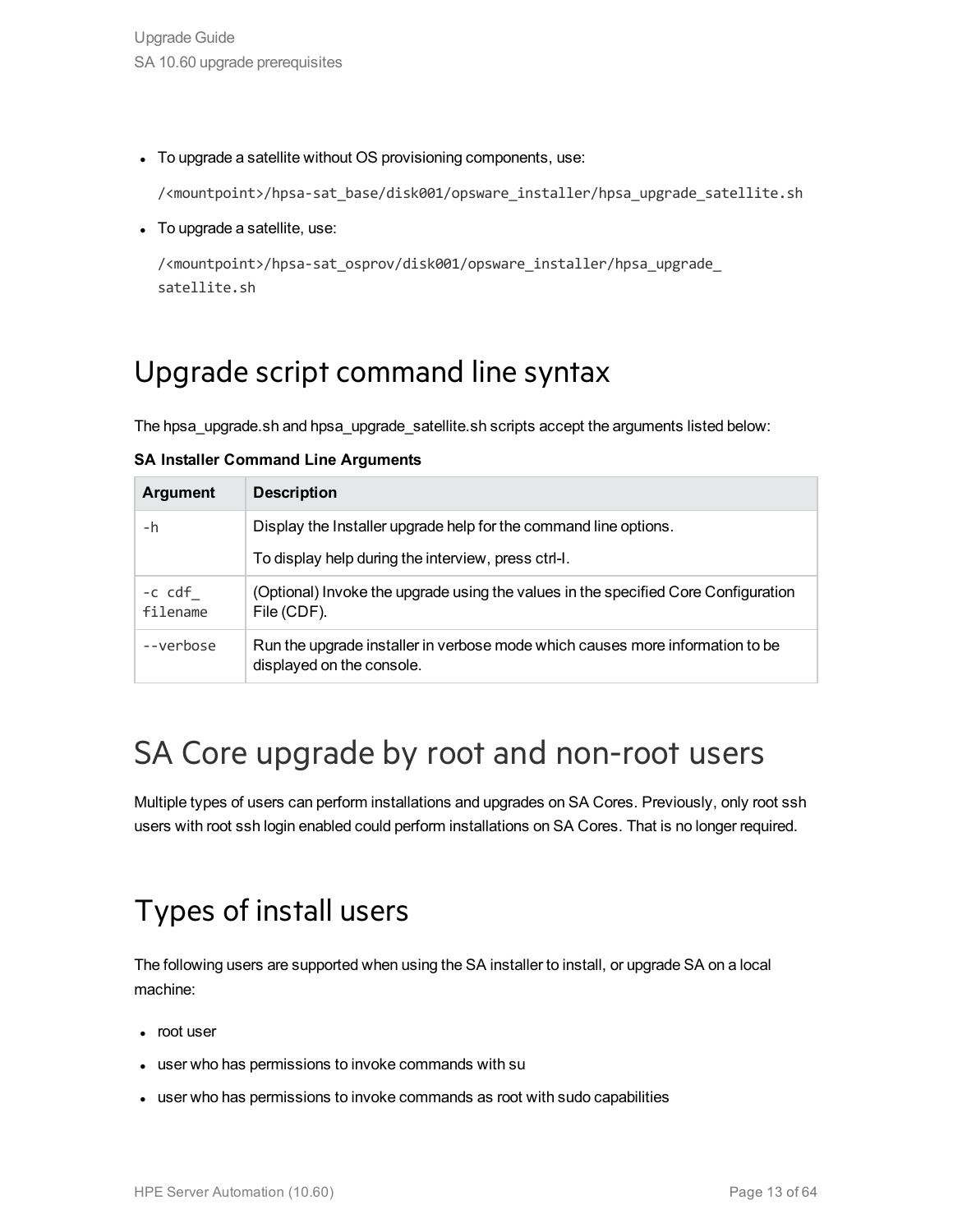When a core has multiple core servers, the installer will need to run commands on hosts other than the one where the installer runs. Therefore, the upgrade process will require user and password credentials for such hosts. The following users are supported when using the SA installer to upgrade SA on remote machines:

- root user (including root ssh access)
- user with sudo capabilities (including user ssh access)

Password-less sudo is not supported for users with sudo capabilities.

When performing the installation or upgrade of a core as a user other than root, make sure you invoke all the commands using sudo.

<span id="page-13-0"></span>For example: sudo /<media\_path>/opsware\_installer/hpsa\_upgrade.sh

# Settings required for regular users with sudo capabilities

Make the following changes to the /etc/sudoers file on every machine where the user installs SA:

Defaults lecture=never Bob ALL=(ALL) ALL Defaults secure\_path = /sbin:/bin:/usr/sbin:/usr/bin

<span id="page-13-1"></span>**Note:** For remote users, the home directory must exist on the remote host, otherwise the installer will not be able to validate the credentials.

### General settings for user names

This section describes general rules for user names in SA. User names should have the following characteristics:

- Be portable across systems conforming to the POSIX.1-2008 standard for portable OS interfaces. The value is composed of characters from the portable filename character set.
- Not contain a hyphen (-) character as the first character of a portable user name.
- Use the following set of characters if it is a portable filename: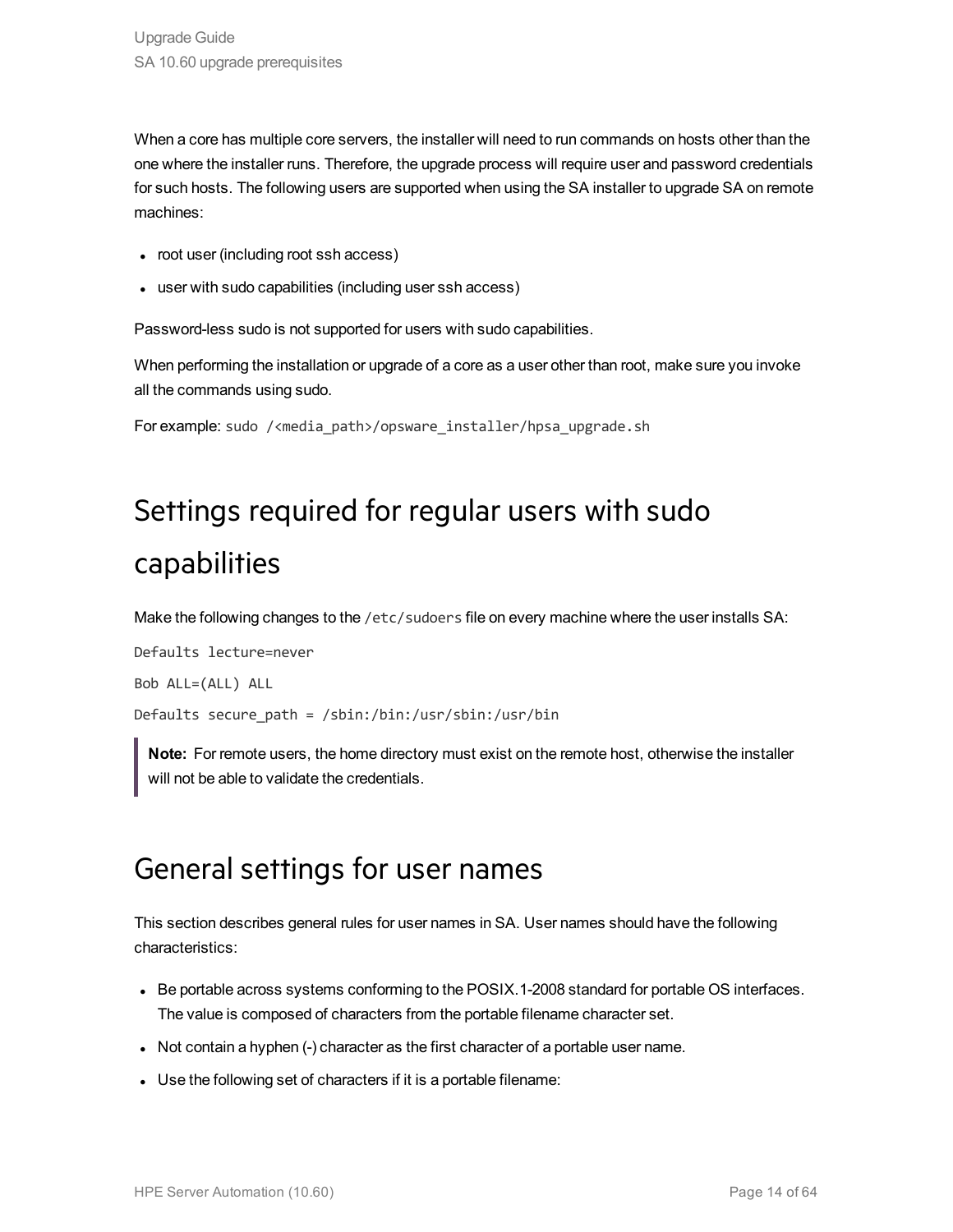A B C D E F G H I J K L M N O P Q R S T U V W X Y Z a b c d e f g h i j k l m n o p q r s t u v w x y z 0 1 2 3 4 5 6 7 8 9

# <span id="page-14-0"></span>DNS Considerations

During the upgrade, most cname pointers are added to the hosts file automatically on all component hosts. These entries point to the server hosting the Infrastructure Component bundle (which includes the Management Gateway which has static port forwards for these services). During the installation, you will be prompted to provide the value for db.host. This is the hostname of the Oracle database server host.

On the Slice Component bundle host, all the required entries are automatically added to the hosts file when the Slice Component bundle is installed.

On Linux hosts, entries are added to the /etc/hosts file.

To use WinPE-based Windows OS Provisioning on an upgraded core, ensure that the authoritative keyword in the /etc/opt/opsware/dhcpd/dhcpd\_custom.conf file on the boot server is uncommented. If you modify the dhcpd custom.conf file, you must restart the DHCP server:

/etc/init.d/opsware-sas restart dhcpd

## <span id="page-14-1"></span>Customized configuration preservation after upgrade

SA preserves certain changes you make to SA component configuration files during subsequent upgrades.

SA preserves configuration files for the following components:

- Data Access Engine (spin)
- Web Services Data Access Engine (twist)
- Component of the Global File System (spoke)
- Software Repository (word)
- Command Center (occ)
- Deployment Automation (da)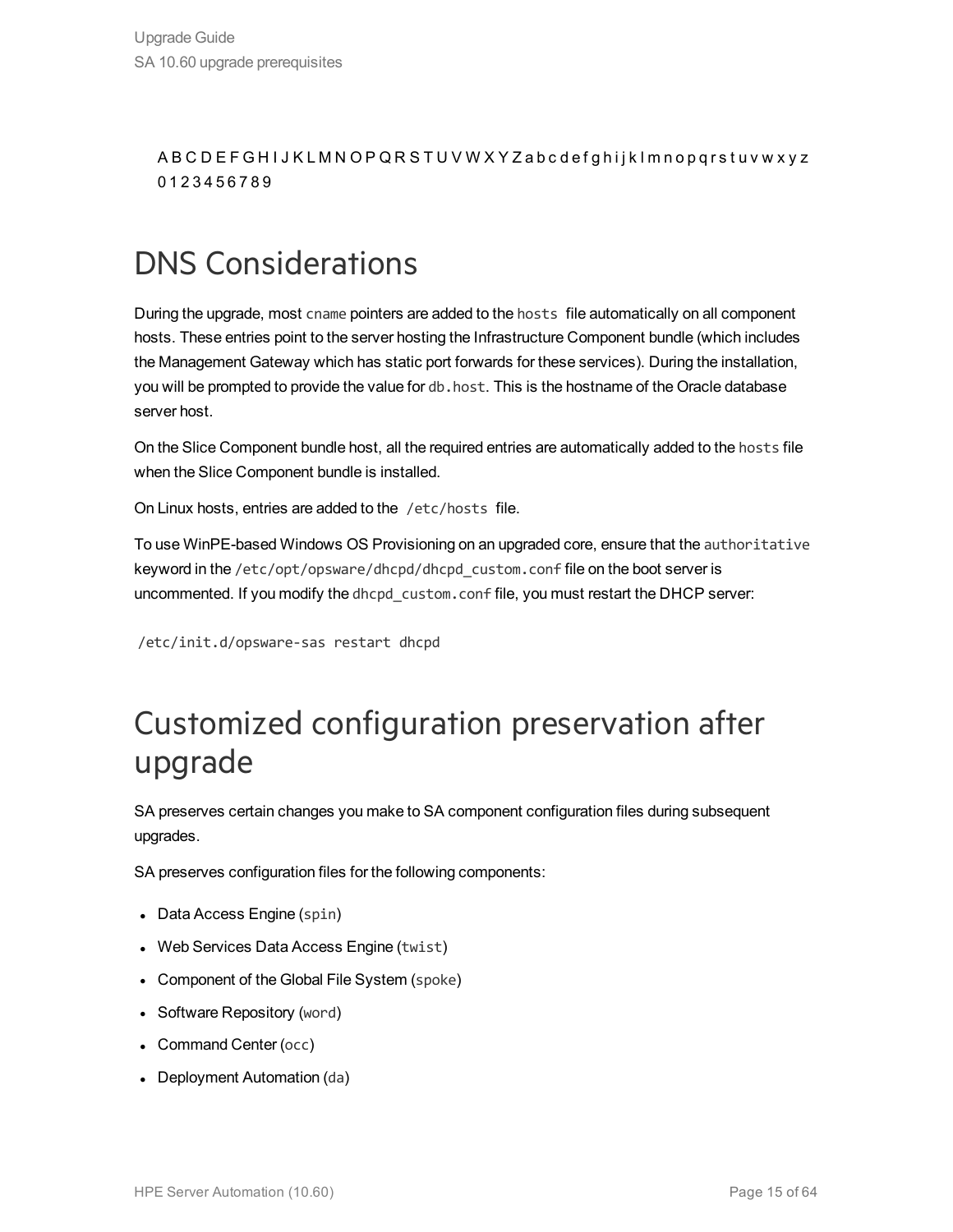- Component of the Global File System (hub)
- Command Engine (way)
- Model Repository Multimaster component (vault)
- Gateways (opswgw)

SA Gateway configuration files are customizable. Gateway customizations are made in /etc/opt/opsware/opswgw-<gateway\_name>/opswgw.custom.

During upgrade, the installer may revert the configuration files to the default values. To preserve your customizations, you must save them in the custom configuration files of the components. You can find the list below:

- /etc/opt/opsware/spin/spin custom.args
- /etc/opt/opsware/twist/twist custom.conf
- /etc/opt/opsware/spoke/spoke custom.conf
- /etc/opt/opsware/mm wordbot/mm wordbot custom.args
- <sup>l</sup> /etc/opt/opsware/occ/psrvr\_custom.properties
- /etc/opt/opsware/da/da custom.conf
- /etc/opt/opsware/hub/hub custom.conf
- /etc/opt/opsware/waybot/waybot custom.args
- /etc/opt/opsware/vault/vault custom.conf
- <sup>l</sup> /etc/opt/opsware/opswgw-<gateway\_name>/opswgw.custom

### Configuration files backed up during upgrade

During the upgrade, the installer saves a copy of the previous versions of some configuration files in the following location:

/var/opt/opsware/install\_opsware/config\_file\_archive/

If you have made modifications to any of these configuration files, you can use these backup as a reference for modifications you may have made.

The files saved are: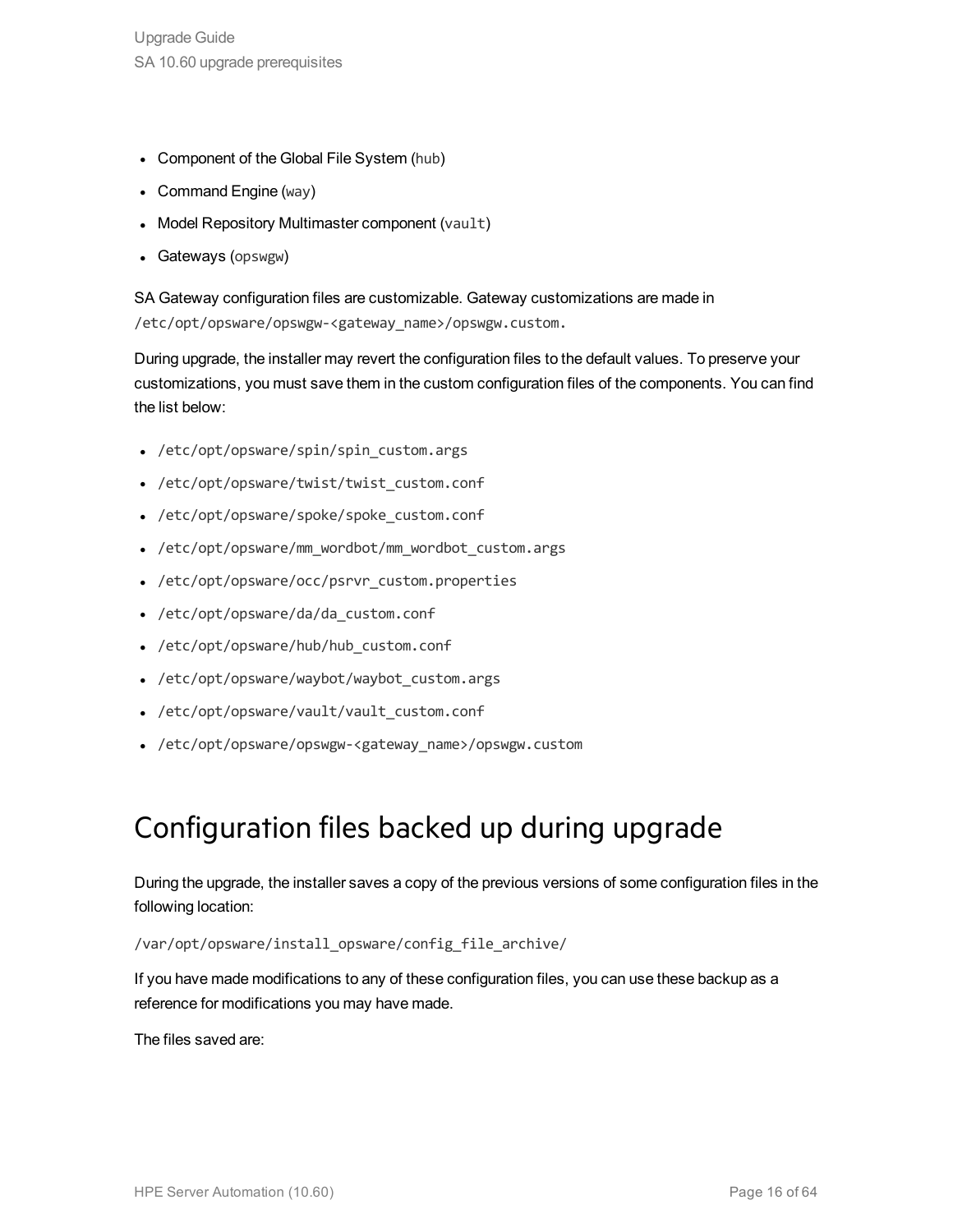- /opt/opsware/oi util/startup/components.config
- /opt/opsware/oi util/startup/opsware start.config
- /etc/opt/opsware/occ/psrvr.properties
- /etc/opt/opsware/dhcpd/dhcpd.conf
- /etc/opt/opsware/spin/spin.args
- /etc/opt/opsware/spin/srvrgrps attr map.conf
- <sup>l</sup> /etc/opt/opsware/twist/twistOverrides.conf is saved as twist.conf
- <sup>l</sup> /etc/opt/opsware/vault/vault.conf
- /opt/opsware/waybot/etc/waybot.args
- /etc/opt/opsware/mm wordbot/mm wordbot.args

# <span id="page-16-0"></span>Check prerequisites

In SA, prerequisite checking is automated. This check occurs before upgrade begins and verifies that all necessary packages/patches are installed on your system, as well as verifying certain environmental conditions (diskspace, locales, required directories, and so on). Most checks are advisory, not mandatory. If a prerequisite condition is not met by your system, you will see a warning and can either stop the upgrade to mitigate the problem or continue the upgrade.

If a required package is not installed on any machine that will host an SA Core Component, you must install the package before performing the upgrade.

For more information about required packages, see the SA Install Guide.

## <span id="page-16-1"></span>Naming of the SA internal directory

During installation, the SA Installer creates a number of default directories or folders with a default naming format. For example:

/var/opt/opsware/word/Package Repository

These directory or folder names are required and must not be changed. If changed, you may have problems when upgrading your SA Core.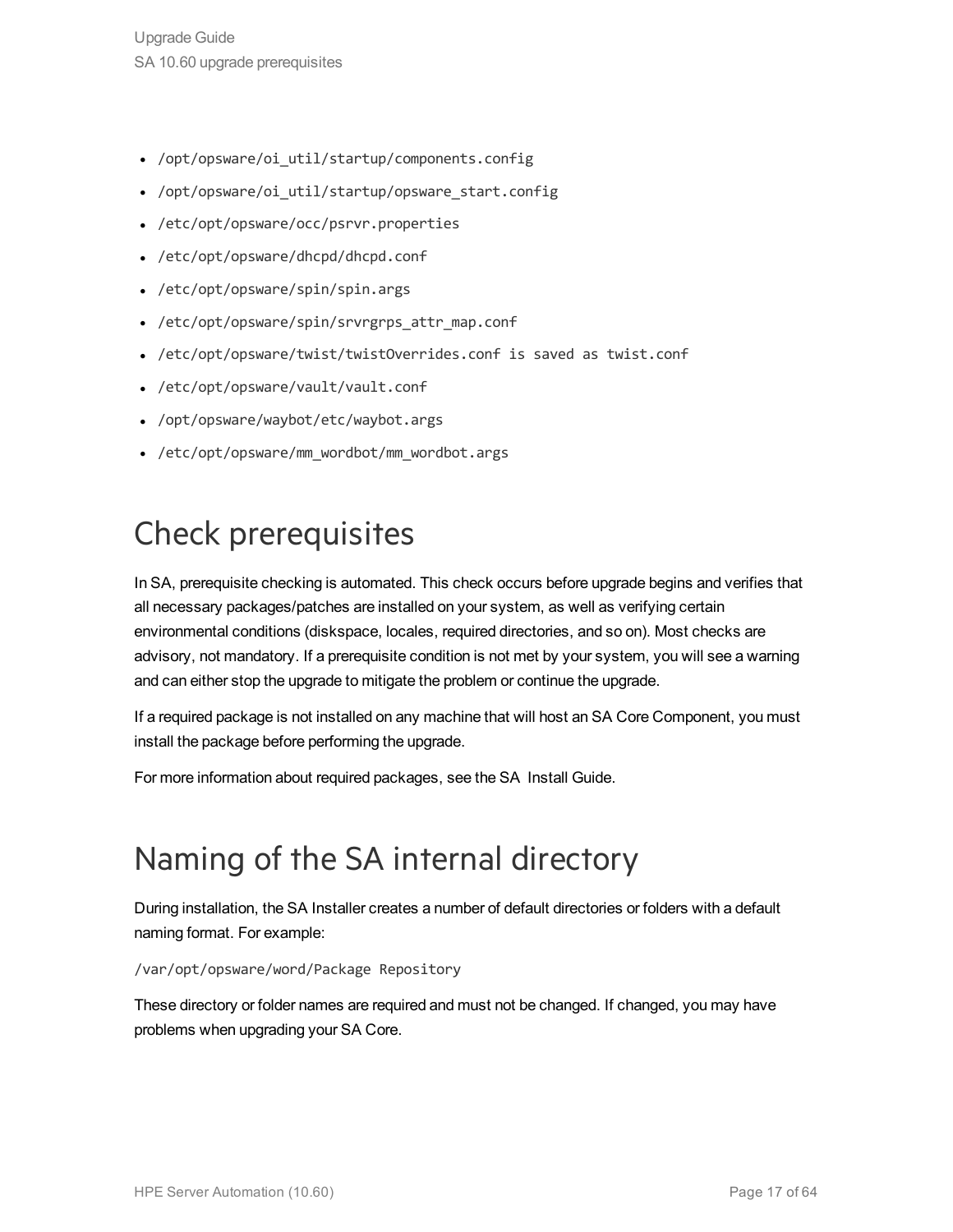# <span id="page-17-0"></span>Change the component layout

When you upgrade a Core, SA attempts to identify the component layout of your existing core. If SA cannot determine your core's component layout (typical or custom), you will be prompted to specify the component layout mode used during the core's installation. The layout must be the same as you chose when you installed the core. If you choose the incorrect layout and SA cannot determine the correct layout, the upgrade can result in an inoperable system due to mismatched component layout.

In SA cores with distributed core components, all components must be of the same SA version. Mixed SA version core components are not supported.

# <span id="page-17-1"></span>Oracle database

This section discusses information that is relevant to the Oracle database.

- ["Required](#page-17-2) Oracle versions" below
- "Required packages for [Oracle12c"](#page-18-0) on the next page
- <sup>l</sup> "Preparing the Oracle [environment"](#page-18-1) on the next page
- <span id="page-17-2"></span>• ["Oracle](#page-20-0) RAC" on page 21

### Required Oracle versions

If you have an existing Oracle database that you plan to use with the Model Repository, you must ensure that it is an Oracle version that is supported by SA 10.x as shown in the supported database section of the SA Compatibility Matrix. Also ensure that the Oracle database is configured.

Upgrading SA does not affect your existing Oracle installation. Fresh SA 10.60 installations will install Oracle 12c (12.1.0.2) if you choose to install the SA-supplied Oracle database for the Model Repository.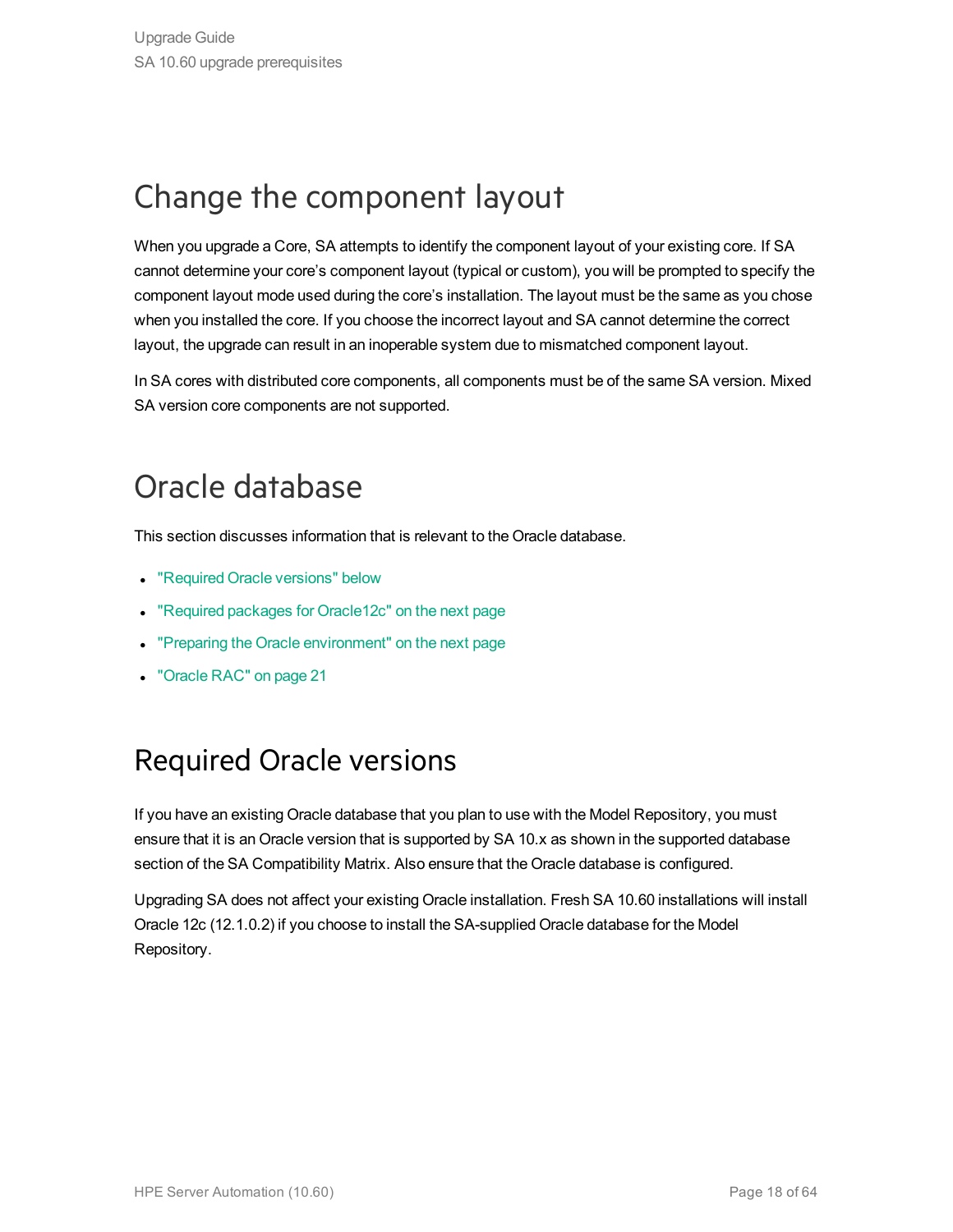### <span id="page-18-0"></span>Required packages for Oracle12c

As of SA 10.1, Oracle 12c is shipped as the SA-supplied database. If your SA core is using an Oracle 11g database, you are not required to upgrade it. However, if you decide to upgrade your Oracle database to 12c from 11g, you must ensure that the new required packages are installed before upgrading the database.

The SA Installer Prerequisite Checker validates the database parameters and ensures that they are set according to SA requirements. See the SA for a list of these new required packages and instructions on setting up and configuring Oracle 12c.

### <span id="page-18-1"></span>Preparing the Oracle environment

You must ensure that the Oracle environment has been prepared as described below. If changes are required, you can either make the changes manually or use the SA-provided script described below.

### **Oracle parameters**

Verify that the following initialization (init.ora) parameters are specified correctly. For parameters not listed, SA assumes that the default Oracle parameters are used:

```
Oracle 11.2.0.x
compatible := required to be >= 11.2.0cursor sharing := required to be = FORCE
db file multiblock read count := suggested to be >= 16
db block size := required to be >= 8192deferred segment creation := required to be = FALSE
event := required to be = 12099 trace name context forever, level 1
job queue processes := required to be >= 1000
log buffer := required to be >= 5242880memory target := required to be >= 1879048192 (1.75GB)
nls length semantics := required to be = CHAR
nls sort := required to be = GENERIC M
open cursors := required to be >= 1500optimizer index cost adj := required to be = 20
```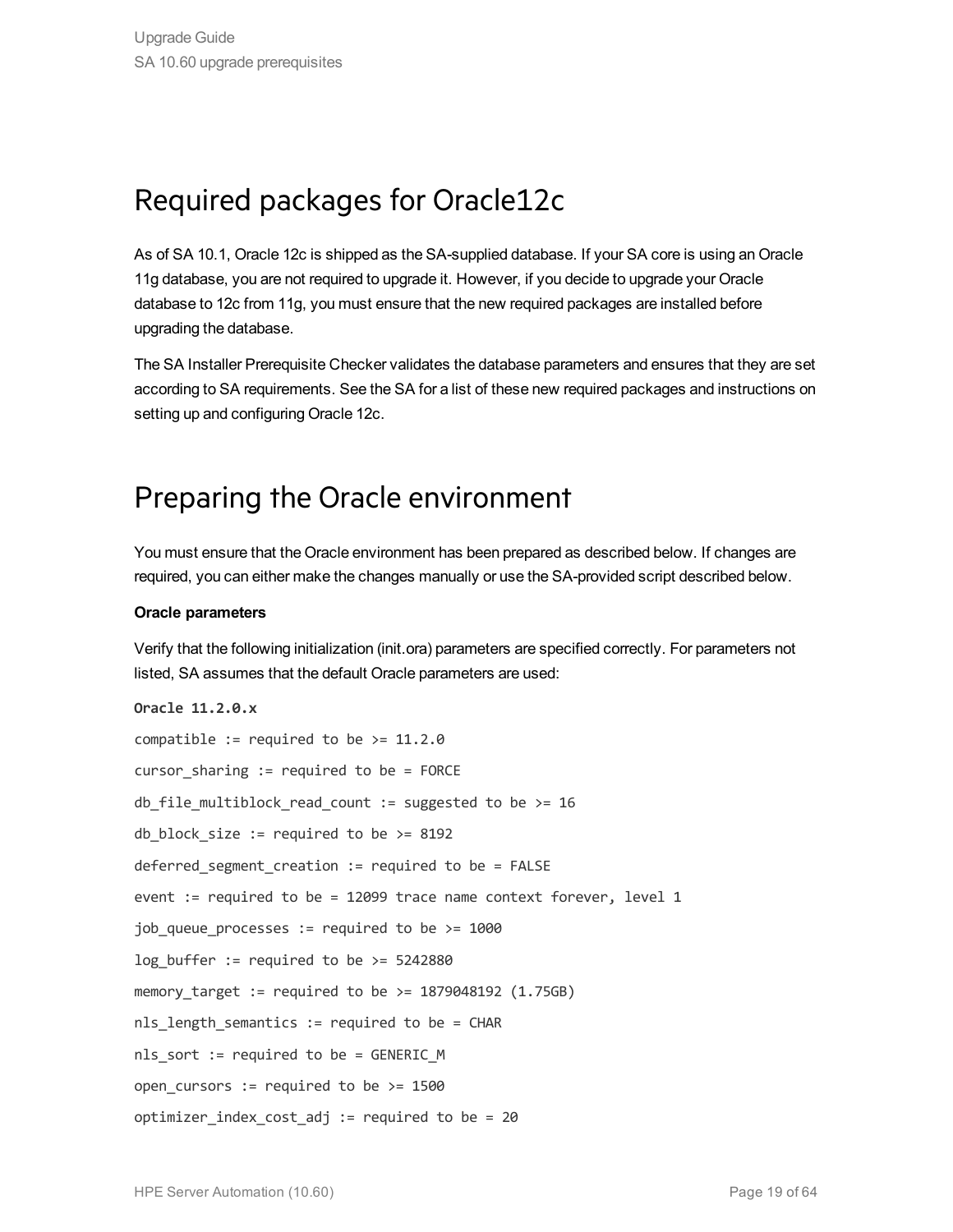Upgrade Guide SA 10.60 upgrade prerequisites

optimizer index caching := required to be =  $80$ optimizer mode := 'required to be = ALL ROWS processes := required to be  $>= 1024$ recyclebin := required to be = OFF remote login passwordfile := required to be = EXCLUSIVE session cached cursors := required to be  $>= 50$ undo tablespace := should be = UNDO or other UNDO tablespace undo management  $:=$  should be = AUTO complex view merging := required to be = FALSE

#### **Oracle 12.1.0.x**

compatible := required to be  $> = 12.1.0$ cursor sharing  $:=$  required to be = FORCE db block size := required to be  $>= 8192$ db file multiblock read count := suggested to be >= 16 deferred segment creation := required to be = FALSE job\_queue\_processes := required to be >= 1000  $max$  string size := required to be = STANDARD memory target := required to be  $>= 2684354560 (2.5GB)$ nls length semantics := required to be = CHAR nls sort := required to be = GENERIC M open cursors  $:=$  required to be  $>= 1500$ optimizer index cost adj := required to be =  $100$ optimizer index caching := required to be = 0 optimizer mode := 'required to be = ALL ROWS processes := required to be  $>= 1024$ recyclebin := required to be = OFF remote login passwordfile := required to be = EXCLUSIVE session cached cursors := required to be  $>= 50$ undo tablespace := should be = UNDO or other UNDO tablespace

The parameters \_complex\_view\_merging and event are no longer required for Oracle 12c.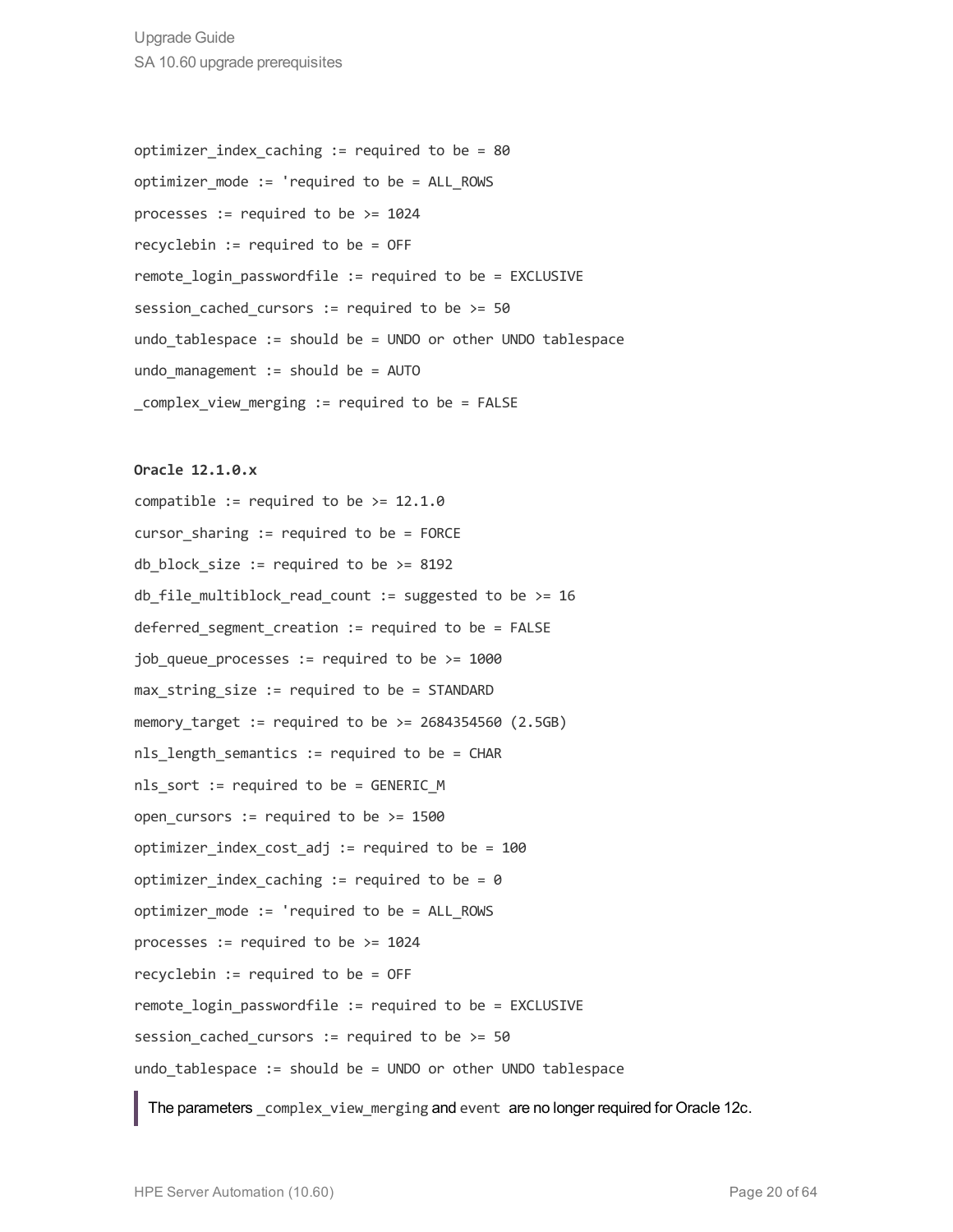### **open\_cursors value**

The Oracle initialization parameter open\_cursors must be set to 1000 or more for Oracle 11g. If you have an Oracle 12c database, the value must be 1500 or more.

### **New permissions required for database user opsware\_admin**

As of SA 10.0, the Oracle Export/Import utility is replaced by Oracle's Data Pump Export (expdp) and Import (impdp) utility. To accommodate the new utility, additional permissions are required for the database user opsware admin. Therefore, prior to upgrading to SA 10.60, your DBA must grant the following permissions to the user opsware admin.

- grant create any directory to opsware admin;
- grant drop any directory to opsware admin;

### **Script to fix Oracle parameters**

If the parameters are not correct, you must run the change init ora.sh shell script on the Model Repository (truth)/Oracle database server before you upgrade the Model Repository. The shell script can be found in the following directory:

```
/<distro>/opsware_installer/tools
```
where <distro> is the full path to the distribution media. For example:

```
/<mountpoint>/hpsa-primary/disk001
```
You must run the script as a user with root privileges on the Oracle database.

Script usage:

- # cd /<distro>/opsware\_installer/tools
- <span id="page-20-0"></span># ./change init ora.sh <oracle home> <oracle sid>

### Oracle RAC

In an Oracle RAC environment, only one of the RAC nodes is used during the installation/upgrade process. The SA Installer connects to only one Oracle instance to modify the Model Repository. During normal SA operations, all the RAC nodes are used.

To accommodate the remote Model Repository install/upgrade process in Oracle RACed environment, the following two tnsnames.ora files are required on the SA server. By default, SA expects the tnsnames.ora file to be located in /var/opt/oracle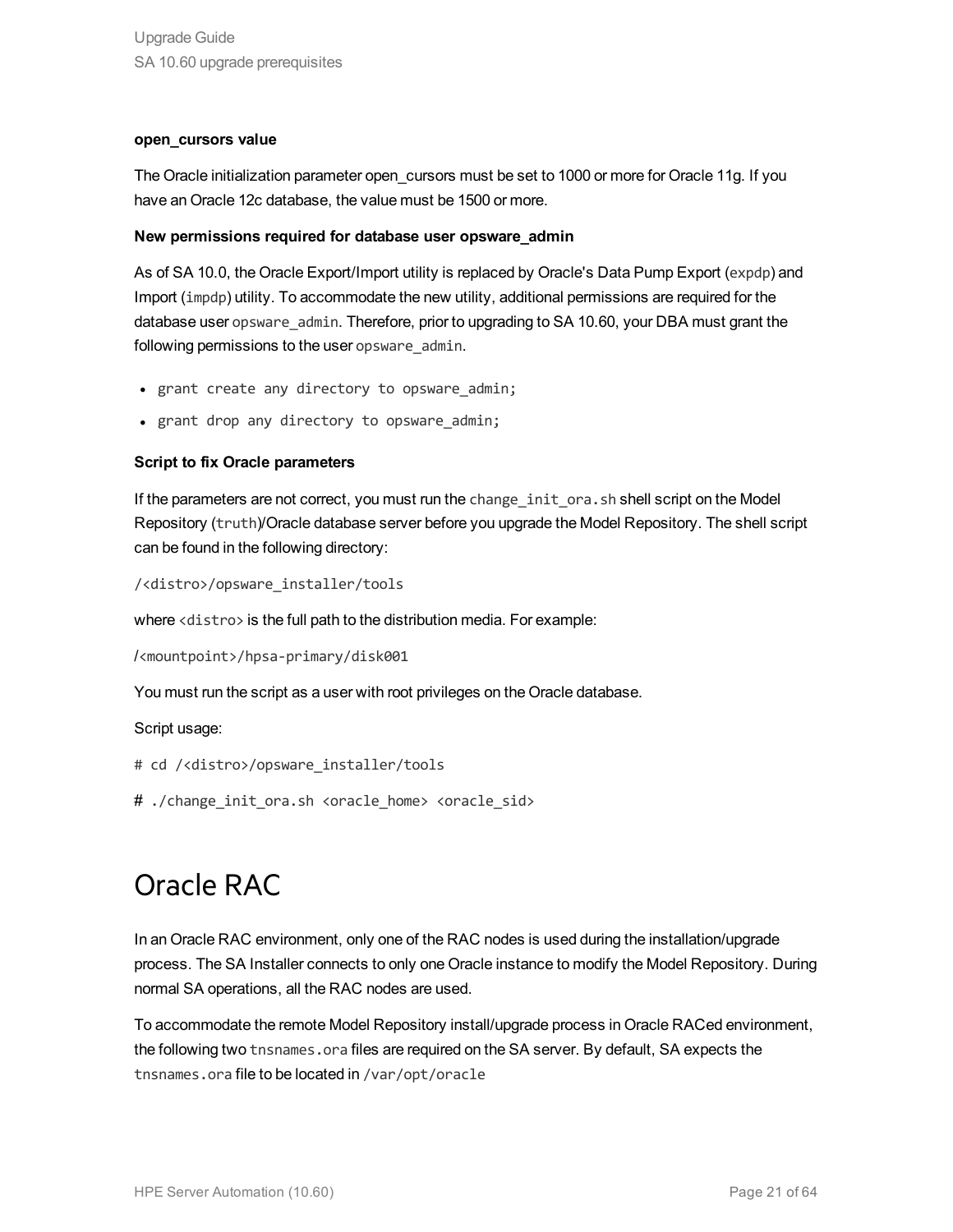• tnsnames.ora-install upgrade

This copy of tnsnames.ora is used during SA installation/upgrade. The file can be renamed.

During the upgrade process, you can use soft links to point tnsnames.ora to tnsnames.ora-install upgrade. During install-upgrade the installer connects to the database through only one RACed node.

The tnsnames.ora links can be changed as follows:

- 1. Make sure that none of the clients are connected to the Oracle RACed database.
- 2. Use soft links to point tnsnames.ora to tnsnames.ora-install upgrade.

For example: \$1n -s tnsnames.ora-install upgrade tnsnames.ora

tnsnames.ora-operational

This copy of tnsnames.ora is used during normal SA operation. This file can be renamed.

After the SA upgrade is completed, change the soft link and point tnsnames.ora to tnsnames.oraoperational. During normal SA operation, the installer connects to the database through all the active RACed nodes.

The tnsnames.ora links can be changed as follows:

- 1. Make sure that none of the clients are connected to the Oracle RACed database.
- 2. Use soft links to point tnsnames.ora to tnsnames.ora-operational.

For example: \$ln –s tnsnames.ora-operational tnsnames.ora

For more information, see the Oracle RAC support section.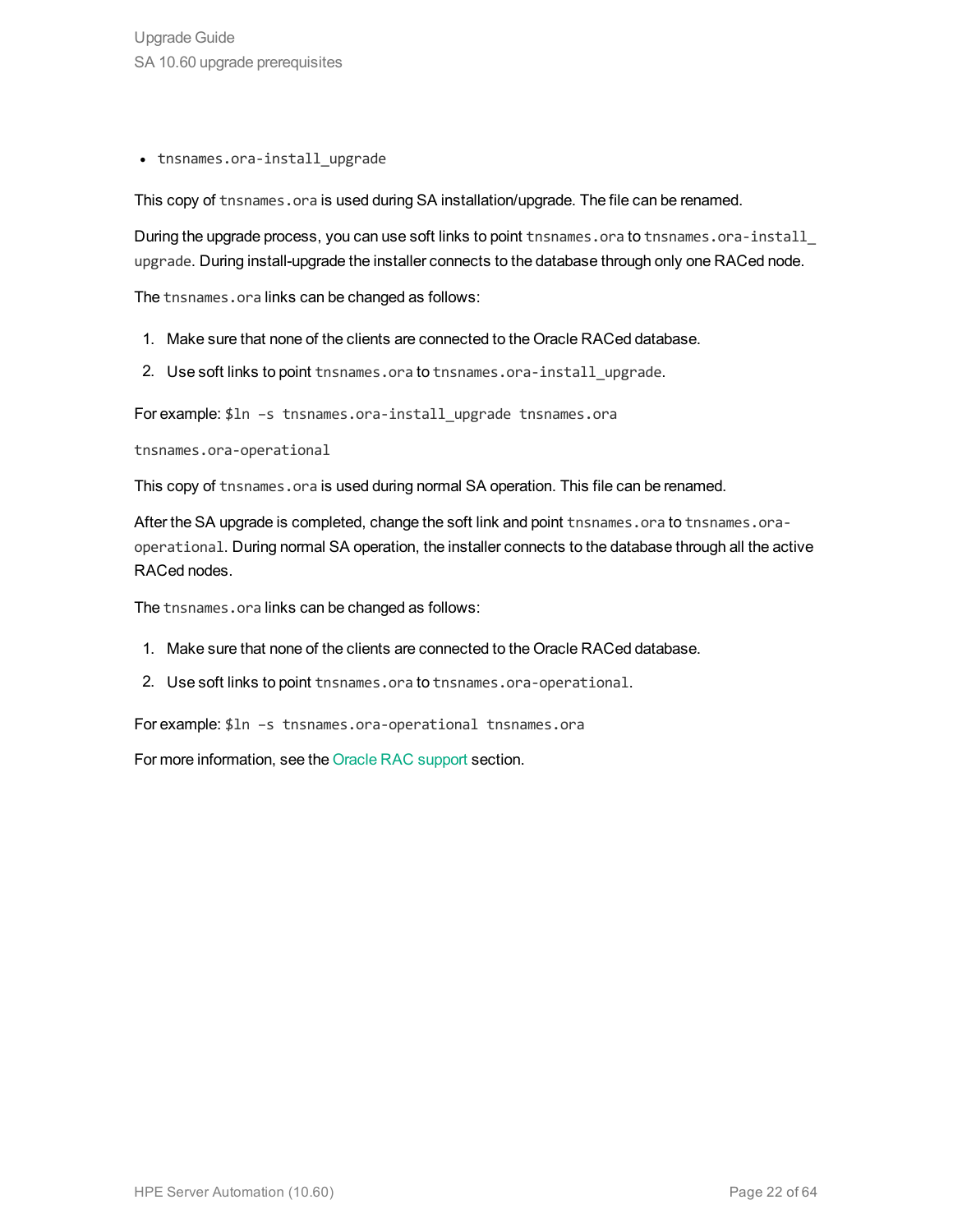# <span id="page-22-0"></span>Prepare for SA upgrade

This section provides information on the following topics:

- ["Preparation](#page-22-1) for all upgrades to SA 10.60" below
- "Prepare for all [multimaster](#page-23-1) upgrades to SA 10.60" on the next page"Prepare for all multimaster [upgrades](#page-23-1) to SA 10.60" on the next page

**Important:** Since SA 10.60 is enabled with HPE AutoPass licensing, ensure that you have enough licenses available for the number of SA Agent managed servers in your business environment. For more information, see **AutoPass licesing** section in the Adminstration Guide.

# <span id="page-22-1"></span>Preparation for all upgrades to SA 10.60

Before you upgrade a Single Core or Multimaster Core, perform the following tasks:

• Recertify the Cores if their certificates have MD5 hashing algorithms.

**Important:** You cannot upgrade to version 10.60 if the SA Core's existing certificate is MD5 base.

- Gather the correct values for the [parameter](#page-24-0)s shown in "Core parameter values required for upgrade" on [page](#page-24-0) 25.
- The Core Gateways, Management Gateway and core services must be up and running.
- The core servers hosting the Model Repository and the Software Repository must have the en\_ US.UTF-8 locale installed. To display data from Managed Servers in various locales, the core server hosting the Global File System (OGFS) (part of the Slice Component bundle), must also have those locales installed.
- Notify SA users to cancel all scheduled Remediate Patch Policy jobs. After upgrading a Single Core or Multimaster Core to 10.60, SA users will not see their Remediate Patch Policy jobs in the Job Logs (SA Client) that ran or are scheduled to run. (By default, the data about a job is cleared from the Job Logs (SA Client) after 30 days.)
- Detach the "Python Opsware API Access" Software Policy from the Managed Servers corresponding to the Core hosts and then remediate to uninstall the policy items contained within.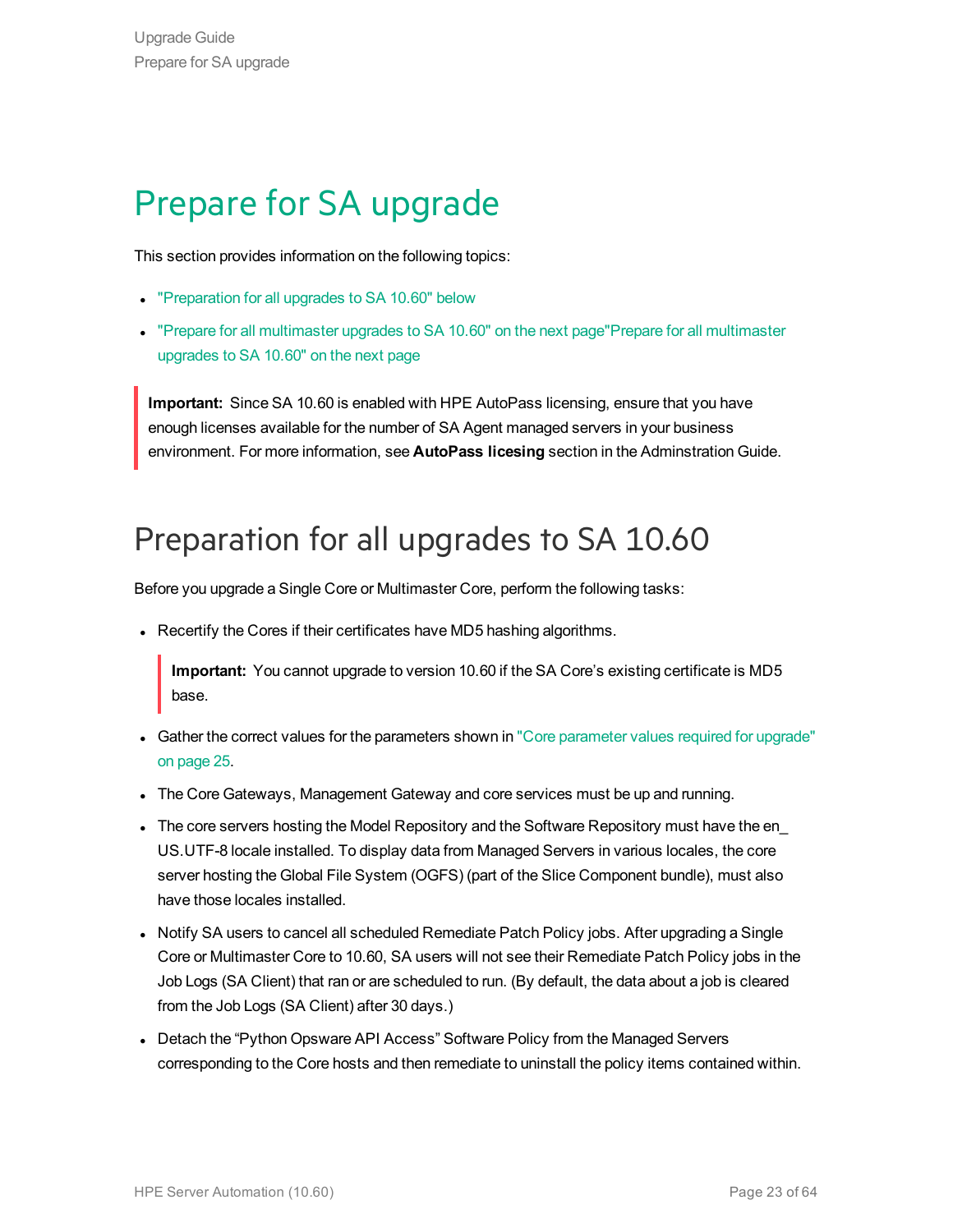This Software Policy contains the OPSWpytwist ZIP package that should not be installed on Core hosts because the Core hosts already has the contents of this package already installed as an RPM package.

<span id="page-23-1"></span>After the upgrade, set up the scheduled Remediate Patch Policy jobs again by using the Remediate function in the SA Client.

# Prepare for all multimaster upgrades to SA 10.60

You must not proceed with a core upgrade in a Multimaster Mesh if transaction conflicts are present.

Before you upgrade a Multimaster Core to SA 10.60, ensure that there are no conflicts in the mesh. To determine any transaction conflicts, follow the procedures described in the SA Administering guide, under the View the state of the Multimaster Mesh section. If there are conflicts, check the Resolve mesh conflicts section.

## <span id="page-23-0"></span>Windows Patch Management utilities

The SA Windows Patch Management feature requires several files from the Microsoft software download repository. These files can be installed during Core installation.

If you do not plan to use SA to manage Windows servers, you can optionally choose not to install these files and successfully complete installation. However, if these files are not installed, no operations against Windows servers should be performed. These files are required for many Windows-based operations other than Windows patching including Windows OS Provisioning.

# Installing the required Windows Patch Management files in an existing core

If you need to perform Windows patching, you need to install the required Windows Patch Management files either by using the SA Client's Import feature or the populate-opsware-update-library command line script.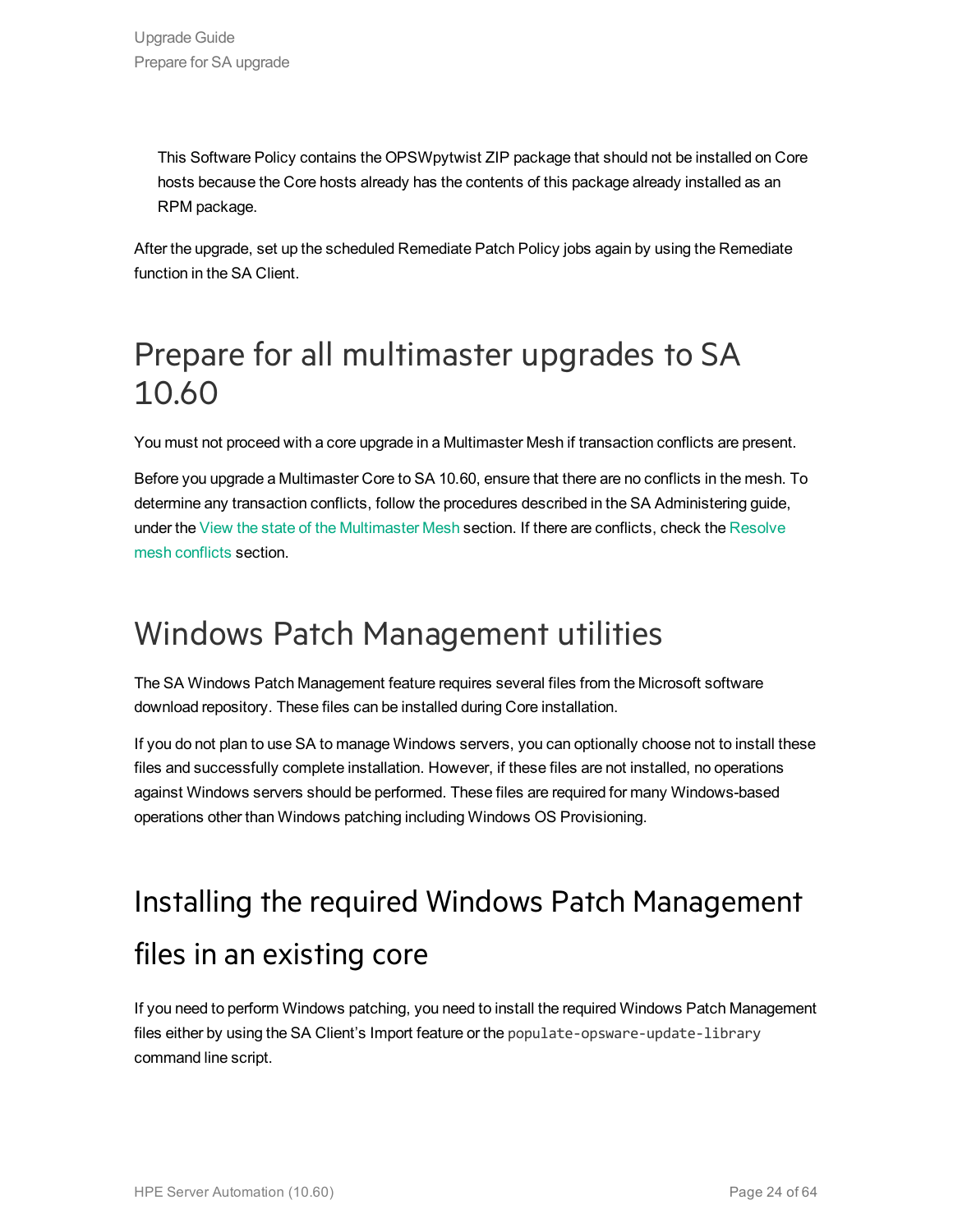See the SA User Guide for more information about manually downloading the Windows Patching Utilities.

# <span id="page-24-0"></span>Core parameter values required for upgrade

The following table lists the core parameters that require values during upgrade whether specified manually or taken from an existing CDF.

| <b>Parameter</b> | How to find the current value                                                                                                                                                                                                                                                                                                   |
|------------------|---------------------------------------------------------------------------------------------------------------------------------------------------------------------------------------------------------------------------------------------------------------------------------------------------------------------------------|
| cast.admin_pwd   | This parameter specifies the password for the SA Admin user. To verify that<br>you have the correct value, log in to the SA Client as the Admin user.                                                                                                                                                                           |
| decrypt_passwd   | This parameter contains the password to decrypt the database of crypto<br>material. The value for this parameter does not change after installing SA.                                                                                                                                                                           |
| truth.dcId       | Log in to the SA Client, select the Administration tab, then select Facilities.<br>Select the facility you are upgrading to see its ID number.                                                                                                                                                                                  |
| truth.dcNm       | The Facility's short name. Log in to the SA Client, select the Administration<br>tab, then select Facilities. Select the facility you are upgrading to see its short<br>name.                                                                                                                                                   |
| truth.dcSubDom   | Log into the SA Client, select the Administration tab, select System<br>Configuration in the navigation panel, and then select the facility you are<br>upgrading; look up the value for opsware.core.domain.                                                                                                                    |
| truth.gcPwd      | The password for the Oracle gcadmin user. To verify that you have the correct<br>value, log in to the Model Repository (truth) as the gcadmin user using this<br>password. The Oracle gcadmin user does not have permission to log in to<br>Oracle. If you have entered the correct password, the following message<br>appears: |
|                  | ORA-01045: user GCADMIN lacks CREATE SESSION privilege; logon<br>denied                                                                                                                                                                                                                                                         |
|                  | If you have entered an incorrect password, the following message appears:                                                                                                                                                                                                                                                       |
|                  | ORA-01017: invalid username/password; logon denied                                                                                                                                                                                                                                                                              |
| truth.lcrepPwd   | The password for the Oracle 1crep user. To verify that you have the correct<br>value, log in to the Model Repository (truth) as 1crep using this password. The<br>Oracle 1crep user does not have permission to log in to Oracle.                                                                                               |
|                  | If you have entered the correct password, the following message appears:                                                                                                                                                                                                                                                        |
|                  | ORA-01045: user LCREP lacks CREATE SESSION privilege; logon<br>denied                                                                                                                                                                                                                                                           |

### **Required upgrade parameter values**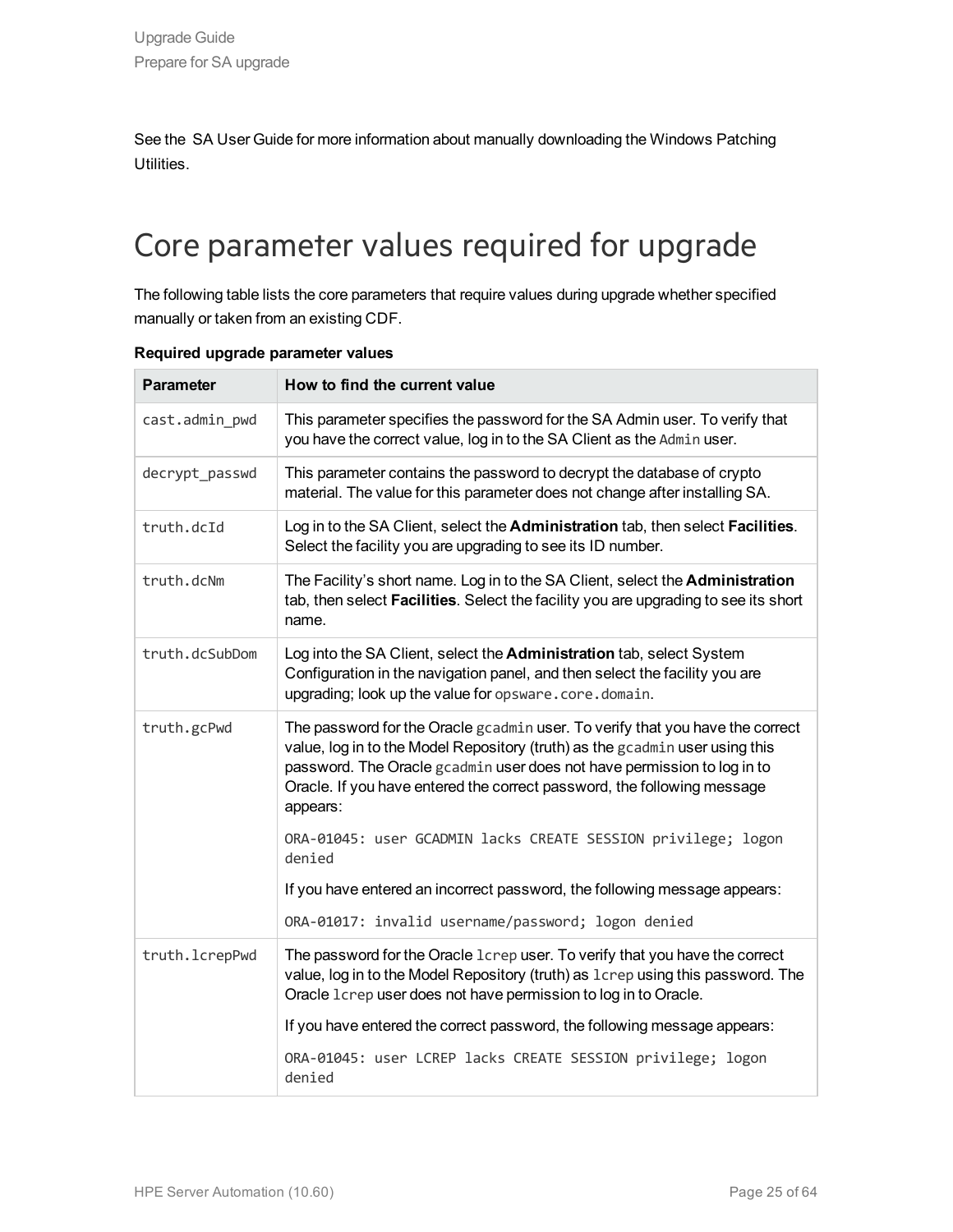| <b>Parameter</b>      | How to find the current value                                                                                                                                                                                                             |
|-----------------------|-------------------------------------------------------------------------------------------------------------------------------------------------------------------------------------------------------------------------------------------|
|                       | If you have entered an incorrect password, the following message appears:                                                                                                                                                                 |
|                       | ORA-01017: invalid username/password; logon denied                                                                                                                                                                                        |
| truth.oaPwd           | The password for the Oracle opsware_admin user. To verify that you have the<br>correct value, log in to the Model Repository (truth) as<br>opsware_admin with this password.                                                              |
| db.orahome            | The path for ORACLE_HOME. Log on to the server hosting the Model Repository<br>(truth) and enter the following command:                                                                                                                   |
|                       | su - oracle<br>echo \$ORACLE_HOME                                                                                                                                                                                                         |
| truth.pubViewsP<br>wd | The value for this parameter does not change after installing SA. The value<br>should be correct in the response file.                                                                                                                    |
| truth.servicena<br>me | This parameter contains the this name of the Model Repository (truth). Check<br>/var/opt/oracle/tnsnames.ora on the server hosting the Model Repository<br>(truth) to find the value.                                                     |
|                       | For example, if the file contains an entry similar to this:                                                                                                                                                                               |
|                       | devtruthac03 = (DESCRIPTION=(ADDRESS=                                                                                                                                                                                                     |
|                       | (HOST=truth.XXX.dev.example.com)(PORT=1521) (PROTOCOL=tcp))<br>(CONNECT DATA= (SERVICE NAME=truth)))                                                                                                                                      |
|                       | then the servicename is devtruthac03.                                                                                                                                                                                                     |
| truth.sourcePat<br>h. | This parameter must point to an existing directory.                                                                                                                                                                                       |
| truth.spinPwd         | The password for the Oracle spin user. To verify that you have the correct<br>value, log in to the Model Repository (truth) as spin using this password                                                                                   |
| truth.tnsdir          | The directory in which the thsnames.ora file is located. Typically, this file is<br>stored in the directory /var/opt/oracle.                                                                                                              |
| truth.aaaPwd          | The password for the Oracle aaa user. To verify that you have the correct<br>value, log in to the Model Repository (truth) database as user aaa using this<br>password. The Oracle aaa user does not have permission to log in to Oracle. |
|                       | If you have entered the correct password, the following message appears:                                                                                                                                                                  |
|                       | ORA-01045: user AAA lacks CREATE SESSION privilege; logon denied                                                                                                                                                                          |
|                       | If you have entered an incorrect password, the following message appears:                                                                                                                                                                 |
|                       | ORA-01017: invalid username/ password; logon denied                                                                                                                                                                                       |
| truth.truthPwd        | The password for the Oracle truth user. To verify that you have the correct                                                                                                                                                               |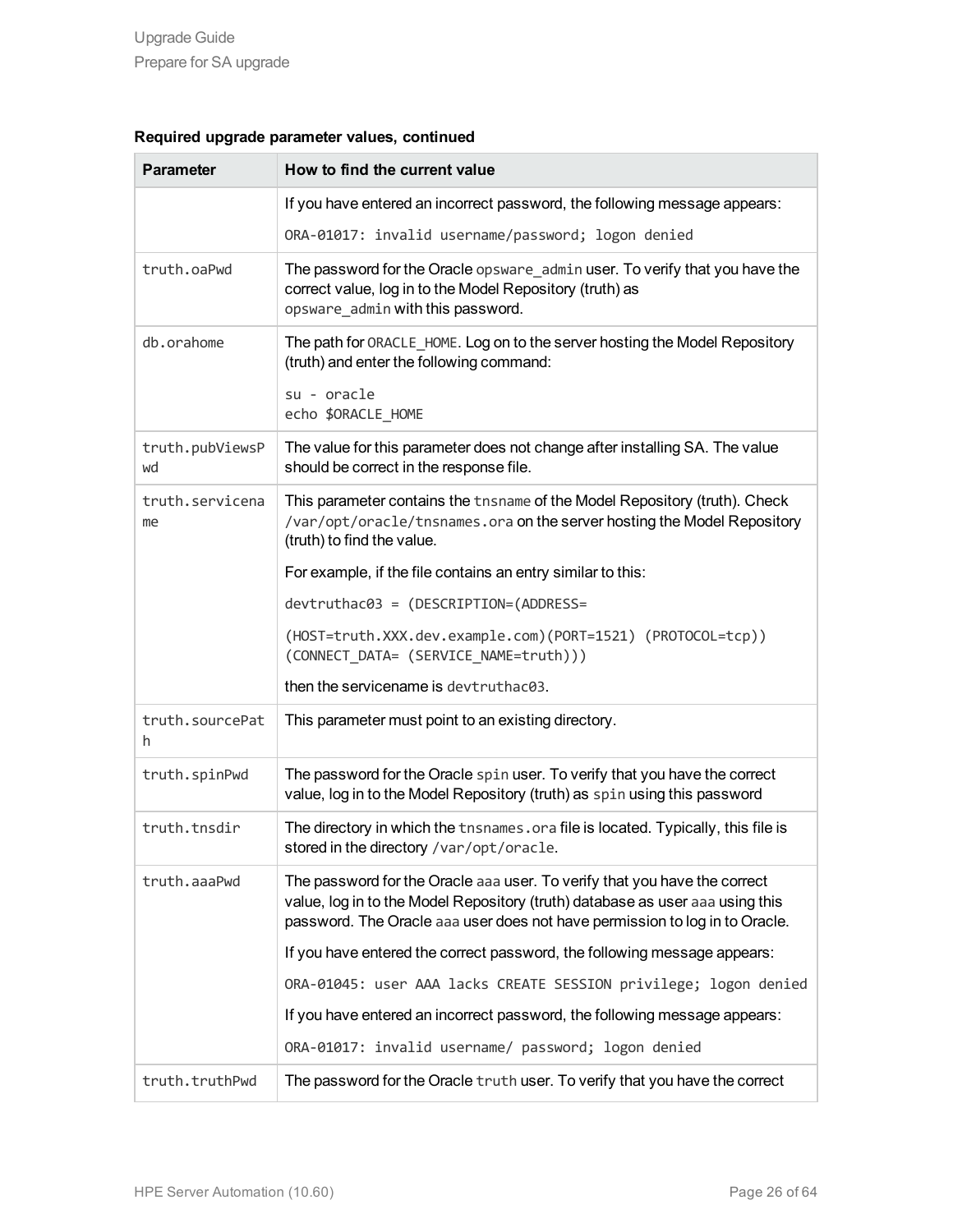| <b>Parameter</b>                       | How to find the current value                                                                                                                                                                                                                          |
|----------------------------------------|--------------------------------------------------------------------------------------------------------------------------------------------------------------------------------------------------------------------------------------------------------|
|                                        | value, log in to the Model Repository (truth) as truth using this password. The<br>Oracle truth user does not have permission to log in to Oracle.                                                                                                     |
|                                        | If you have entered the correct password, the following message appears:                                                                                                                                                                               |
|                                        | ORA-01045: user TRUTH lacks CREATE SESSION privilege; logon<br>denied                                                                                                                                                                                  |
|                                        | If you have entered an incorrect password, the following message appears:                                                                                                                                                                              |
|                                        | ORA-01017: invalid username/password; logon denied                                                                                                                                                                                                     |
| truth.twistPwd                         | The password for the Oracle twist user. To verify that you have the correct<br>value, log in to the Model Repository (truth) as twist using this password.                                                                                             |
| truth.vaultPwd                         | The password for the Oracle vault user. To verify that you have the correct<br>value, log in to the Model Repository (truth) as vault using this password. This<br>parameter is only relevant to Multimaster Cores.                                    |
| twist.integrati<br>on.passwd           | On the server where the SA Client component is installed, check the file<br>/opt/opsware/twist/Defa                                                                                                                                                    |
|                                        | In the file, locate the entry for the Integration password by searching for<br>uid=integration, ou=people and note the userpassword attribute.                                                                                                         |
| twist.min_uid                          | Does not change from installation.                                                                                                                                                                                                                     |
| media<br>server.linux_<br>media        | The location of your Linux OS media. Check the server where the OS<br>Provisioning Media Server component is installed. Because this media is NFS<br>exported, you can check the /etc/exports file (Linux).                                            |
| media<br>server.sunos_<br>media        | The location of your Solaris OS media. Check the server where the OS<br>Provisioning Media Server component is installed. Because this media is NFS<br>exported, you can check the /etc/exports file (Linux) or the<br>/etc/dfs/dfstab file (Solaris). |
| media<br>server.windows_<br>media      | The location of your Windows OS media. Check the server where the OS<br>Provisioning Media Server component is installed. Check the file to see what<br>this value is set to.                                                                          |
|                                        | /etc/opt/opsware/samba/smb.conf                                                                                                                                                                                                                        |
| media<br>server.windows_<br>share_name | On the server where the OS Provisioning Media Server component is installed,<br>check the value in the file:                                                                                                                                           |
|                                        | /opt/OPSWsamba/etc/smb.conf                                                                                                                                                                                                                            |
| media<br>server.windows                | This password is only used when importing Windows OS media; it is not used<br>internally by SA.                                                                                                                                                        |
| share_password                         | You cannot recover or validate the current Windows share password; however,<br>you can set it or reset it during the upgrade.                                                                                                                          |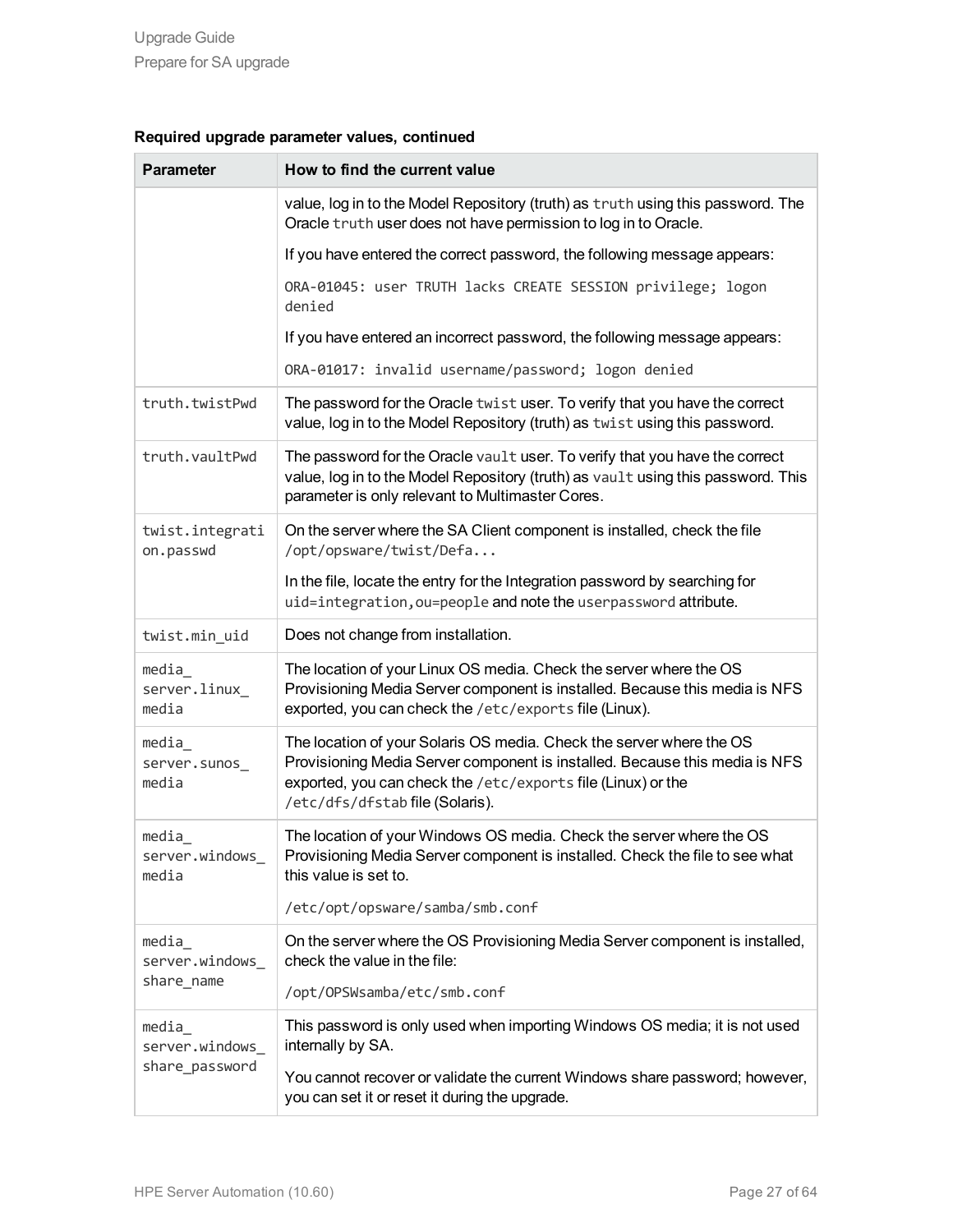| <b>Parameter</b>                 | How to find the current value                                                                                                                                                                                                                                                                    |
|----------------------------------|--------------------------------------------------------------------------------------------------------------------------------------------------------------------------------------------------------------------------------------------------------------------------------------------------|
| boot_<br>server.speed_<br>duplex | On the server hosting the OS Provisioning Boot Server, check the file<br>/opt/0PSWboot/jumpstart/Boot<br>/etc/.speed_duplex.state                                                                                                                                                                |
| db.sid                           | On the server hosting the Model Repository (truth), check the tnsnames.ora<br>file. For example, if the file contains an entry similar to this:                                                                                                                                                  |
|                                  | devtruthac03 = (DESCRIPTION=(ADDRESS=<br>(HOST=truth.XXX.dev.example.com)(PORT=1521)<br>(PROTOCOL=tcp))(CONNECT DATA=<br>(SERVICE_NAME=truth)))                                                                                                                                                  |
|                                  | then the SID for the Model Repository is truth.                                                                                                                                                                                                                                                  |
| db.port                          | Port on which the database host is being monitored and accepts connections.                                                                                                                                                                                                                      |
| agent_gw_list_                   | This value is required only when upgrading a Satellite.                                                                                                                                                                                                                                          |
| args                             | Obtain this value from the Gateway Properties file on the server hosting the<br>Core Gateway.                                                                                                                                                                                                    |
|                                  | In the properties file, locate the values for the following parameters:                                                                                                                                                                                                                          |
|                                  | --GWAddress<br>the IP address of the server hosting the Core Gateway.                                                                                                                                                                                                                            |
|                                  | --ProxyPort<br>the port number used by Server Agents to communicate with the Core<br>Gateway (port 3001 by default).                                                                                                                                                                             |
| default_locale                   | Log in to the SA Client to determine which locale is being used by SA (the<br>locale value is apparent from the SA Client UI).                                                                                                                                                                   |
| ogfs.store.host<br>.ip           | Linux: on the server hosting the OGFS (Slice Component bundle), check the<br>value in the<br>/etc/fstab file. The entry is specified as follows:                                                                                                                                                 |
|                                  | # Begin Global Filesystem mounts<br><ogfs.store.host.ip>:<ogfs.store.path> /var/opt/0PSWmnt/store nfs<br/><ogfs.audit.host.ip>:<ogfs.audit.path> /var/opt/OPSWmnt/audit<br/>nfs<br/># End Global Filesystem mounts</ogfs.audit.path></ogfs.audit.host.ip></ogfs.store.path></ogfs.store.host.ip> |
| ogfs.store.path                  | Linux: on the server hosting the OGFS (Slice Component bundle), check the<br>value in the file<br>/etc/fstab. The entry is specified as follows:                                                                                                                                                 |
|                                  | # Begin Global Filesystem mounts<br><ogfs.store.host.ip>:<ogfs.store.path> /var/opt/OPSWmnt/store nfs<br/><ogfs.audit.host.ip>:<ogfs.audit.path> /var/opt/OPSWmnt/audit<br/>nfs</ogfs.audit.path></ogfs.audit.host.ip></ogfs.store.path></ogfs.store.host.ip>                                    |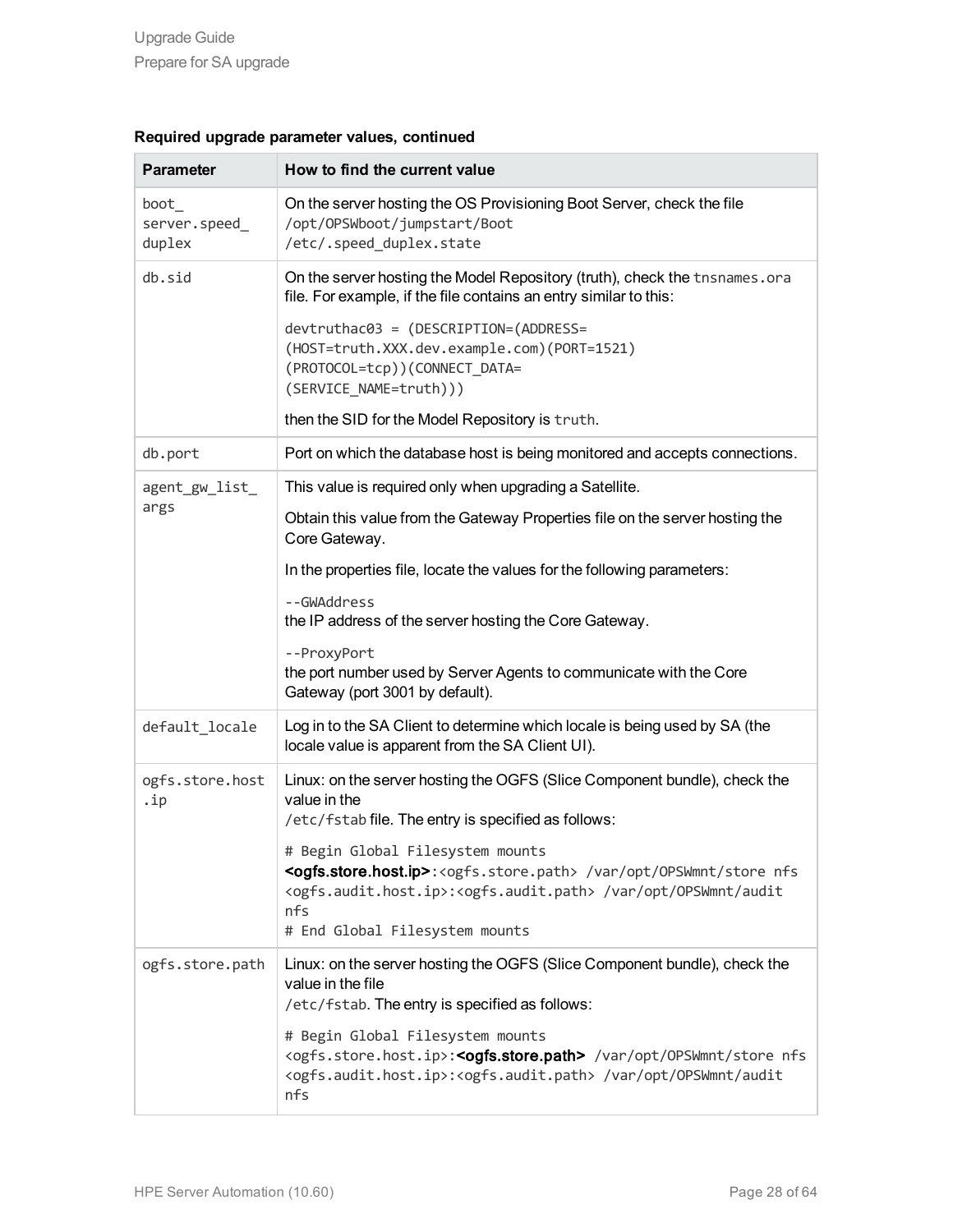| <b>Parameter</b>             | How to find the current value                                                                                                                                                                                                                                                                    |
|------------------------------|--------------------------------------------------------------------------------------------------------------------------------------------------------------------------------------------------------------------------------------------------------------------------------------------------|
|                              | # End Global Filesystem mounts                                                                                                                                                                                                                                                                   |
| ogfs.audit.host<br>.ip       | Linux: on the server hosting the OGFS (Slice Component bundle), check the<br>value in the file<br>/etc/fstab. The entry is specified as follows:                                                                                                                                                 |
|                              | # Begin Global Filesystem mounts<br><ogfs.store.host.ip>:<ogfs.store.path> /var/opt/OPSWmnt/store<br/>nfs<br/><ogfs.audit.host.ip>:<ogfs.audit.path> /var/opt/0PSWmnt/audit nfs<br/># End Global Filesystem mounts</ogfs.audit.path></ogfs.audit.host.ip></ogfs.store.path></ogfs.store.host.ip> |
| ogfs.audit.path              | Linux: on the server hosting the OGFS (Slice Component bundle), check the<br>value in the file<br>/etc/fstab. The entry is specified as follows:                                                                                                                                                 |
|                              | # Begin Global Filesystem mounts<br><ogfs.store.host.ip>:<ogfs.store.path> /var/opt/OPSWmnt/store<br/>nfs<br/><ogfs.audit.host.ip>:<ogfs.audit.path> /var/opt/OPSWmnt/audit nfs<br/># End Global Filesystem mounts</ogfs.audit.path></ogfs.audit.host.ip></ogfs.store.path></ogfs.store.host.ip> |
| windows_util_<br>loc         | The directory in which the Windows Patch Management utilities are located<br>unless you choose not to install them. See "Windows Patch Management<br>utilities" on page 24.                                                                                                                      |
| cgw_admin_port               | On the server hosting the Core Gateway, check the files:                                                                                                                                                                                                                                         |
|                              | /etc/opt/opsware/opswgw-cgws- <truth.dcnm>/opswgw.properties</truth.dcnm>                                                                                                                                                                                                                        |
| cgw_address                  | On the server hosting the Core Gateway, check the files:                                                                                                                                                                                                                                         |
|                              | /etc/opt/opsware/opswgw-cgws- <truth.dcnm>/opswgw.properties</truth.dcnm>                                                                                                                                                                                                                        |
| cgw_proxy_port               | On the server hosting the Core Gateway, check the files:                                                                                                                                                                                                                                         |
|                              | /etc/opt/opsware/opswgw-cgws- <truth.dcnm>/opswgw.properties</truth.dcnm>                                                                                                                                                                                                                        |
| agw proxy port               | On the server hosting the Core Gateway, check the files:                                                                                                                                                                                                                                         |
|                              | /etc/opt/opsware/opswgw-agws- <truth.dcnm>/opswgw.properties</truth.dcnm>                                                                                                                                                                                                                        |
| cgw_slice_                   | On the server hosting the Core Gateway, check the files:                                                                                                                                                                                                                                         |
| tunnel_<br>listener          | /etc/opt/opsware/opswgw-cgws- <truth.dcnm>/opswgw.properties</truth.dcnm>                                                                                                                                                                                                                        |
| port                         | <b>NOTE:</b> The file might contain two entries for opswgw. Tunnel Dst. Use the<br>value from the line that specifies opswgw.pem.                                                                                                                                                                |
| mgw_tunnel_<br>listener_port | On the server hosting the Management Gateway, check the files:                                                                                                                                                                                                                                   |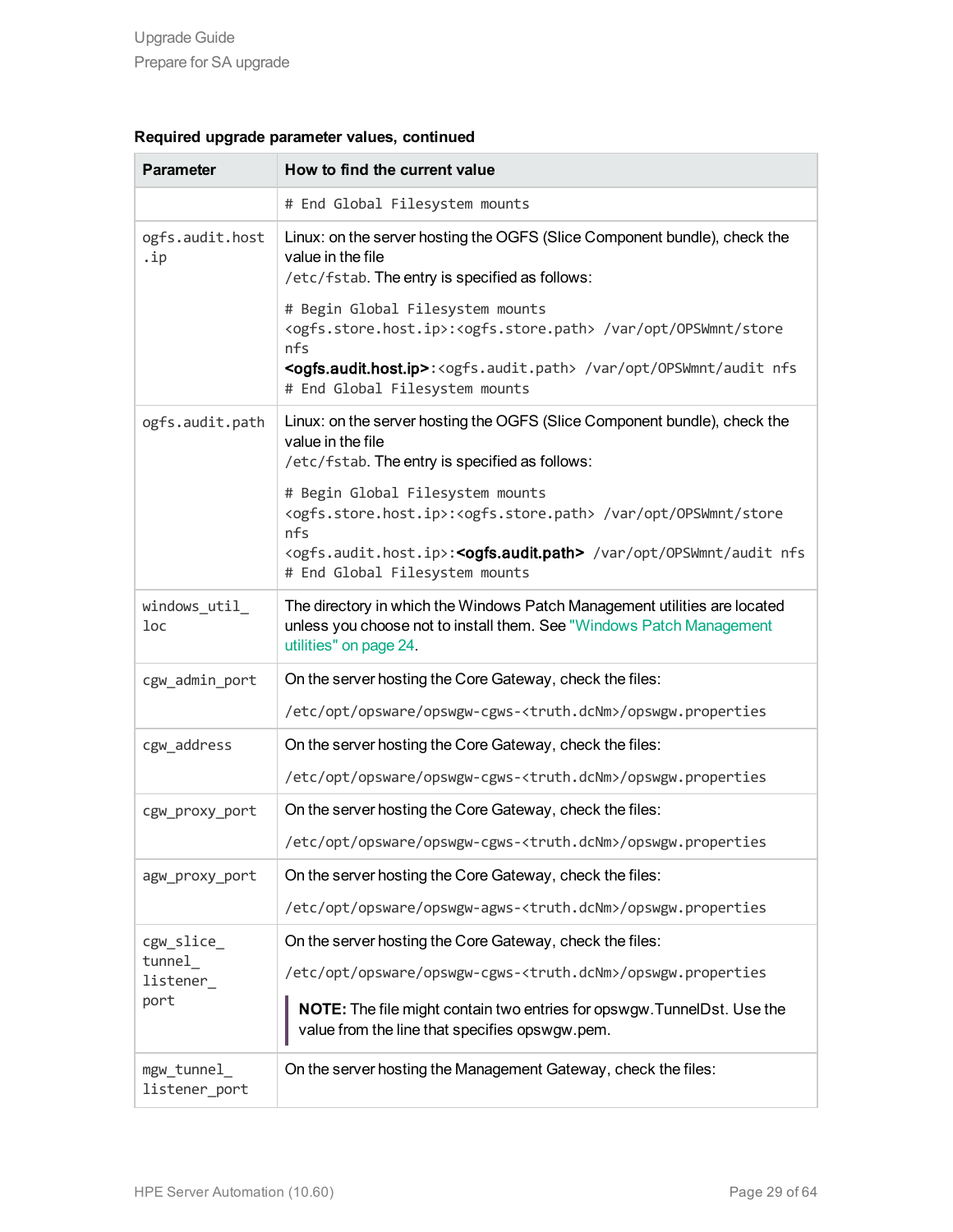| <b>Parameter</b>                          | How to find the current value                                                                                                               |
|-------------------------------------------|---------------------------------------------------------------------------------------------------------------------------------------------|
|                                           | /etc/opt/opsware/opswgw-mgws- <truth.dcnm>/opswgw.properties</truth.dcnm>                                                                   |
| masterCore.mgw<br>tunnel<br>listener port | On the server hosting the Management Gateway, check the files:<br>/etc/opt/opsware/opswgw-mgws- <truth.dcnm>/opswgw.properties</truth.dcnm> |
| word root                                 | Does not change from installation.                                                                                                          |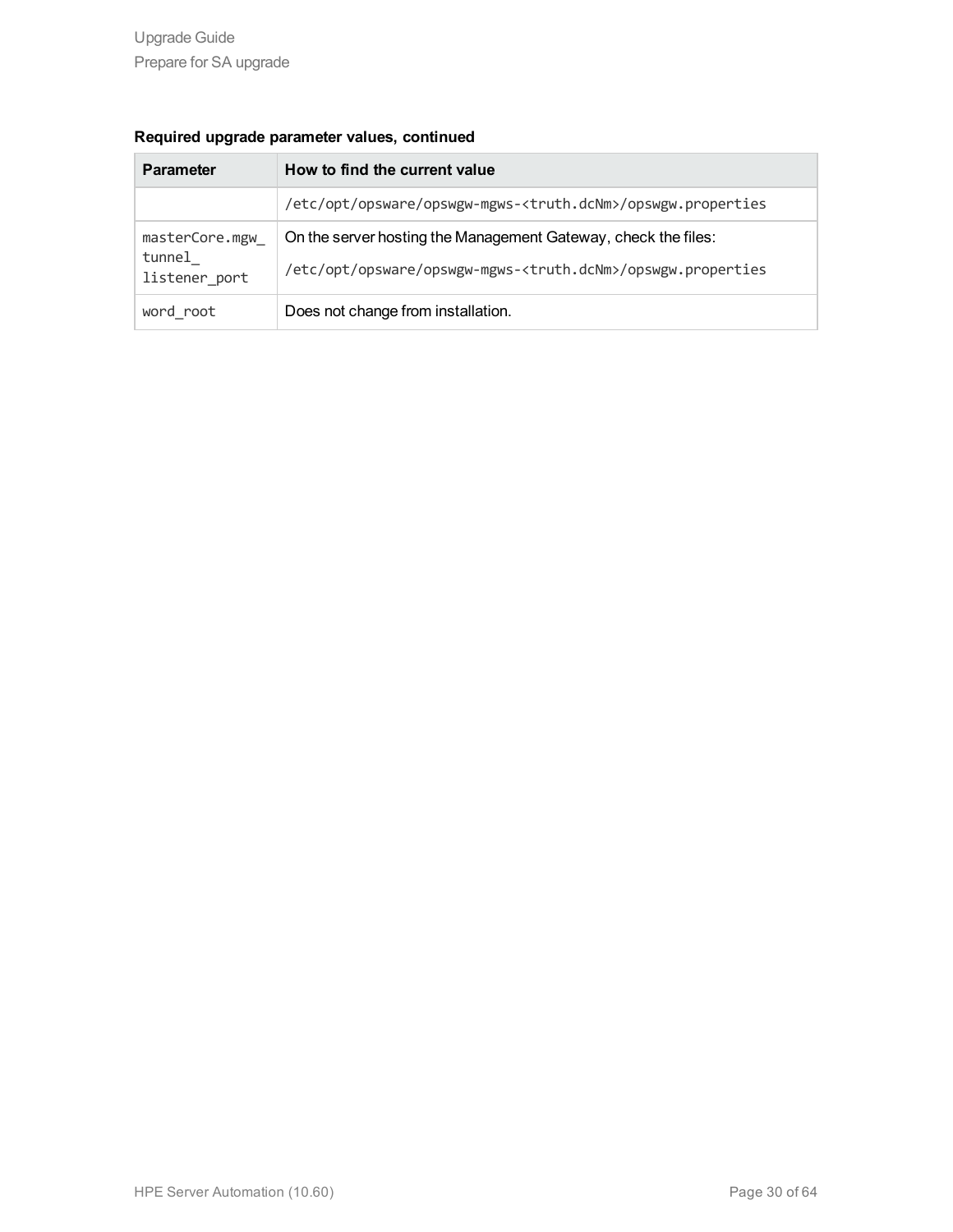# <span id="page-30-0"></span>SA 10.60 upgrade

This section describes the procedures for upgrading a Single Core (including distributed core component cores), Multimaster Mesh First and Secondary Cores, and Satellites to SA 10.60 from 10.2x, 10.5x (includes patch releases and the minor releases).

- The Oracle database is not upgraded during an SA Core upgrade.
- After the standard SA Core upgrade is initiated, there is no procedure available to roll back to the previous version. For complex SA installations (multiple SA Cores, distributed core components, etc.), HPE strongly recommends that you contact HPE Professional Services (PSO) for assistance and consider a PSO-supported rolling upgrade procedure which does provide some rollback capabilities.
- During SA upgrade, the APX HTTP server is updated with the one provided by SA and any customizations made to the APX HTTP server will be lost. If you want to use a different version of APX HTTP, refer "Rebuilding the Apache HTTP server and PHP" in the Develop section.

# <span id="page-30-1"></span>Supported upgrade paths

You can upgrade to SA 10.60 from the following releases:

- $\cdot$  SA 10.2x
- $\cdot$  SA 10.5x

CORD patches are rolled back to nearest major release either automatically during the upgrade or manually, if necessary.

# <span id="page-30-2"></span>TLS hardening during upgrade

The upgrade process allows you to select the minimal version of the TLS protocol that will be used by the core components:

- TLSv1 (compatible with previous versions default)
- $\cdot$  TLSv1.1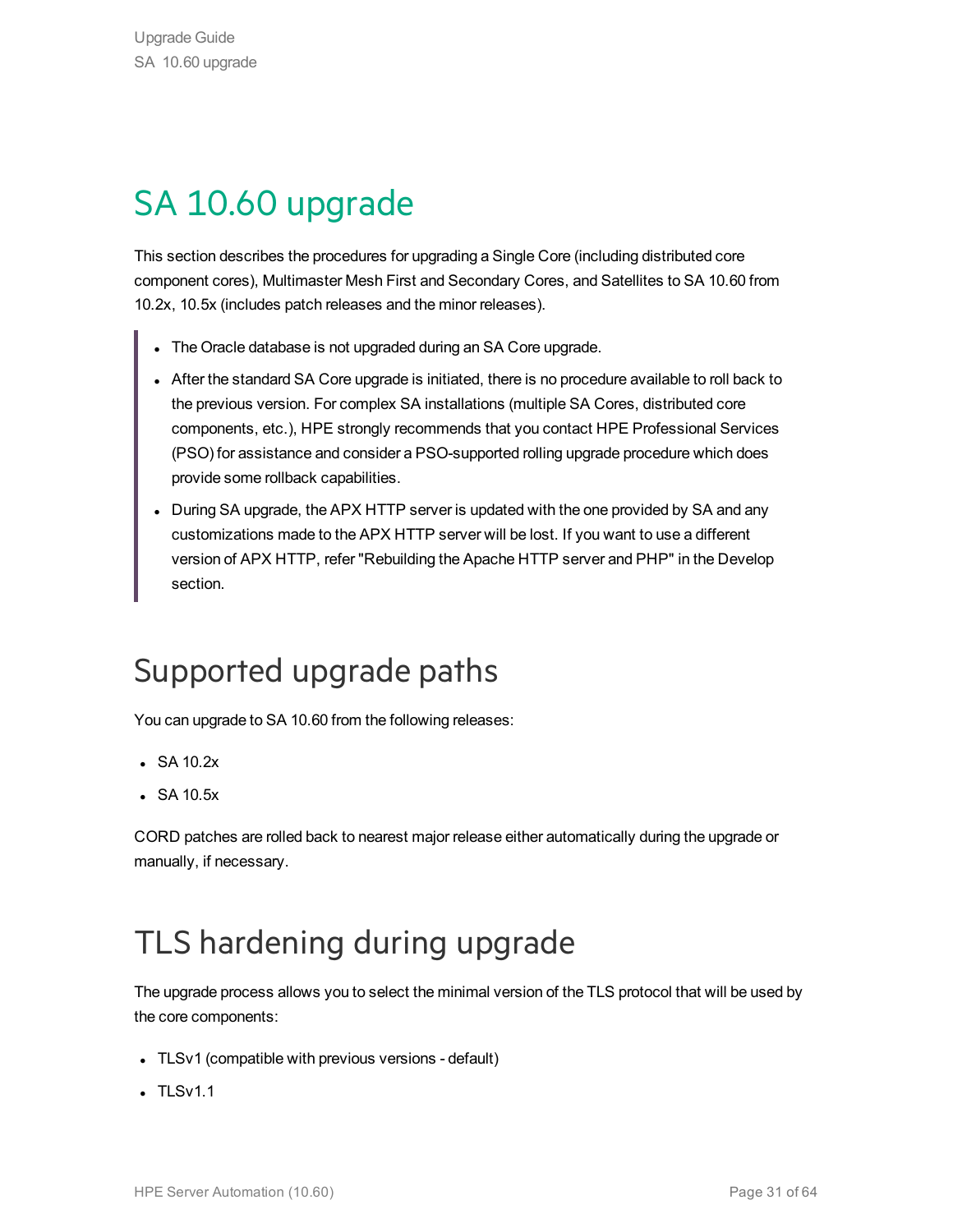$\cdot$  TLSv1.2

**Important:** In a multimaster mesh, you must set all your cores and satellites to the same TLS level.

In case you choose to use the default option, you can harden your cores at a later time. For more information on how to do this, see the SA Administration Guide.

When upgrading a mesh that contains unhardened satellites, choosing to harden the cores during upgrade results in loss of some functionality on the satellites, until the satellites are also upgraded. Therefore in such a case, it is recommended to either:

- Upgrade the satellites immediately after the cores are upgraded
- Choose the default TLS level for the upgrade and harden once all the cores and satellites are upgraded to the new version.

# <span id="page-31-0"></span>Certification mode change to third-party

To switch SA to **third-party** certificate mode, first upgrade the SA Cores and Agents to 10.60, then run a Core recertification job. You cannot change the certification mode during the upgrade. See the **Certificate management** section in the Administration guide for details about SA certification modes.

# <span id="page-31-1"></span>Before the upgrade

Review and perform the tasks in this section before beginning the upgrade.

<span id="page-31-2"></span>**Important:** Read the TLS hardening during upgrade section in "SA 10.60 [upgrade](#page-30-0) " on the [previous](#page-30-0) page before you start the upgrade.

# Uninstalling All CORD patches

Before performing the upgrade, CORD patches (for example, 10.21 patch) must be uninstalled from all servers being upgraded.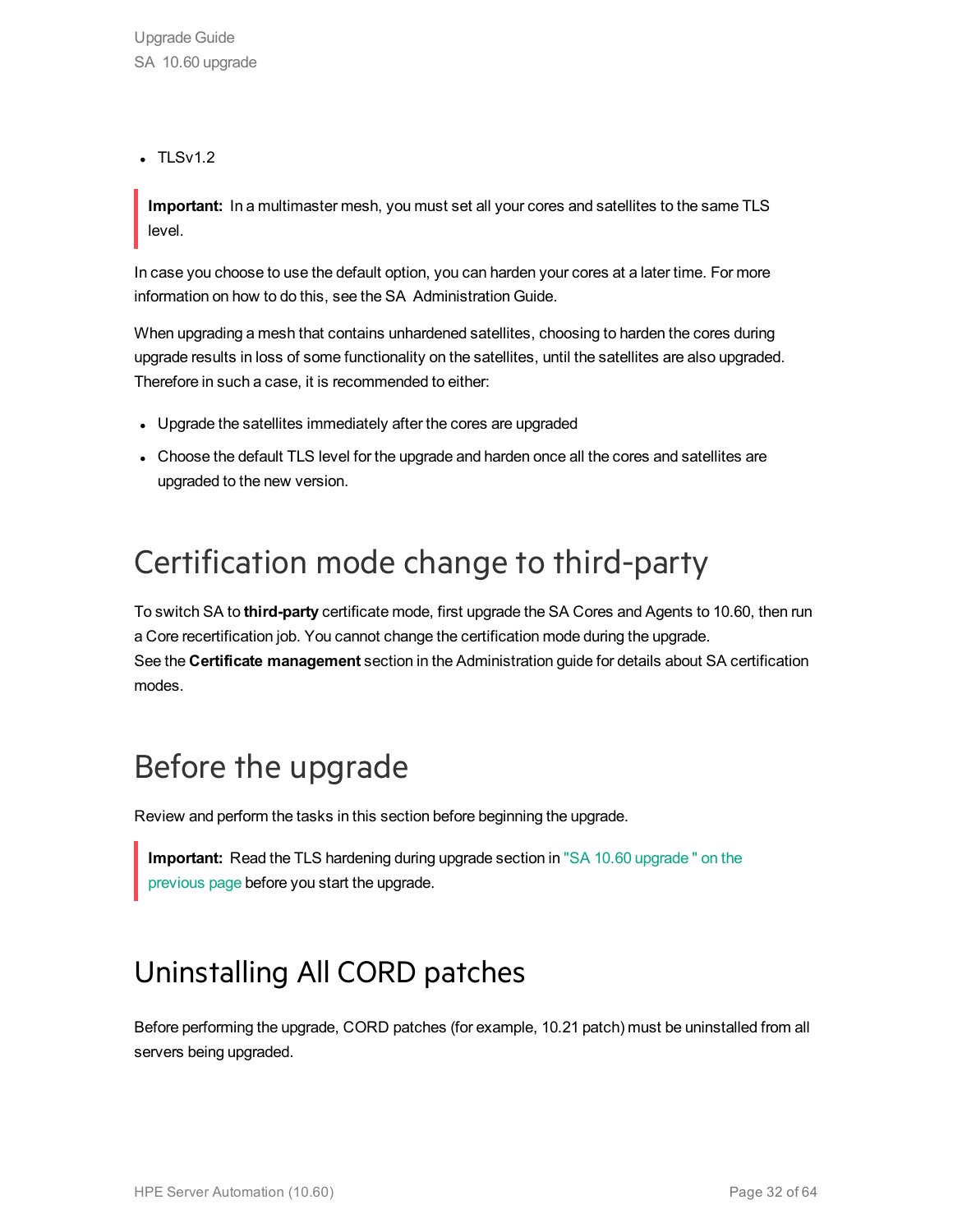For a Single Core host (no distributed core components), the SA Installer can automatically remove any CORD patches you have installed. However for a core with distributed components or a Multimaster Mesh with CORD patches installed, you must manually uninstall the patch from all core servers.

In a Multimaster Mesh, the patch must be uninstalled from all cores, before starting the upgrade. Rollback the patch on the secondary cores first, then the primary core, to make sure that the primary core is at a higher version than the secondary cores.

**Note:** Satellites can be upgraded at a later time, after the cores have been already upgraded to the new version. If the cores were TLS hardened, you must use the upgrade media to rollback the patch on the satellites. After the rollback, the services are not restarted automatically and should not be started manually either (because connections to the cores are not possible due to TLS restrictions). At this point, you may start the upgrade on the satellite.

### Checking whether CORD patches are applied

You can check whether patches are applied on your core servers using the following methods:

- **.** On any core server, by checking the **install.inv** file
- On cores with distributed components, by running a Health Check Monitor test

### **Method 1: Check the install.inv file**

On each core server, run the following command:

grep -A 2 opsware patch /var/opt/opsware/install opsware/inv/install.inv

If the command gives no output, then there are no CORD patches installed on the server.

For example, on a Single Host core that has a patch installed, the output would look similar to the one below:

%opsware\_patch build\_id: opsware\_60.0.70014.0 state: complete -- %opsware\_patch\_sql build\_id: opsware\_60.0.70014.0 state: complete

**Method 2: Run a Health Check Monitor test**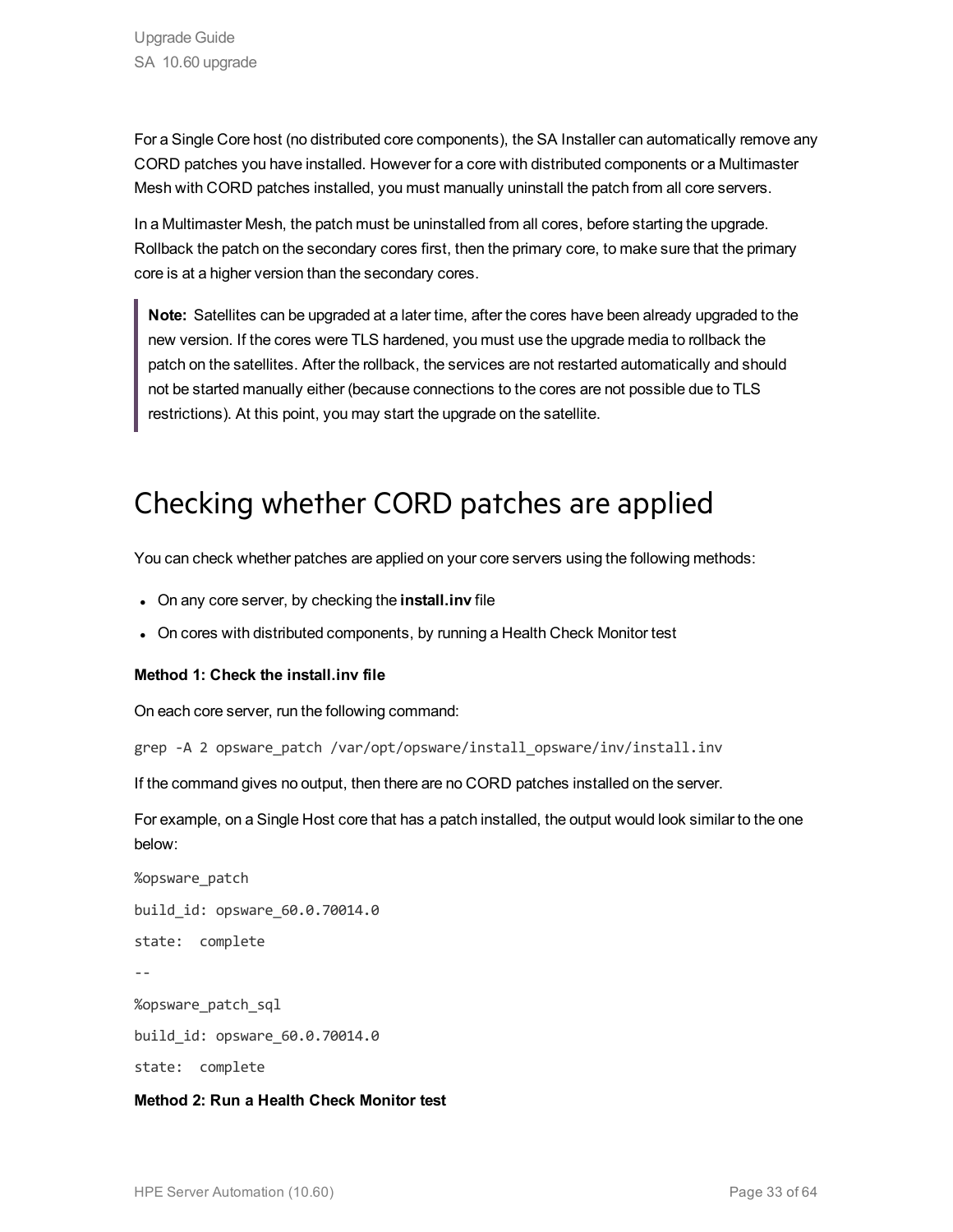For cores with distributed components, you can run the SA Core Health Check Monitor (HCM) to verify that there are no CORD patches applied. To verify that all systems have had the patch removed, run the following command:

# /opt/opsware/oi util/bin/run all probes.sh

### **Usage**:

```
# /opt/opsware/oi util/bin/run all probes.sh run check opsware version hosts="
[<user*>@]<system>[:<password>] [[<user@>]<system>[:<password>]]..."
[keyfile=<keyfiletype>:<keyfile>[:<passphrase>]]
```
Where:

| <b>Argument</b>             | <b>Description</b>                                                                                                                                                        |
|-----------------------------|---------------------------------------------------------------------------------------------------------------------------------------------------------------------------|
| <system></system>           | Name/IP of a reachable SA Core server.                                                                                                                                    |
| $\langle$ user $*\rangle$   | Optional user to access the remote system. The user needs to have sudo<br>permission. Default is "root".<br>Note: This option is available only since 10.22.              |
| <password></password>       | Optional password on the specified <system>.</system>                                                                                                                     |
| <keyfiletype></keyfiletype> | SSH keyfile type (rsa_key_file or dsa_key_file).                                                                                                                          |
| <keyfile></keyfile>         | Full path to the SSH keyfile. Specifies the file containing the current server's SSH<br>private key. Passwordless login with keyfile is supported only for the root user. |
| <passphrase></passphrase>   | Optional pass-phrase for <keyfile>.</keyfile>                                                                                                                             |

### **Health Check Monitor Arguments**

You must specify all servers hosting core components in the current core (hosts="<system> [:<password>]). There are a number ways to specify login credentials for those hosts. For example, if you were using passwords, the full command would be like this:

# /opt/opsware/oi util/bin/run all probes.sh \

run check\_opsware\_version hosts="192.168.172.5:s3cr3t \ 192.168.172.6:pAssw0rd"

The hostnames and passwords, of course, should be replaced with your actual values.

Correct output looks similar to this:

Verify base version consistent on all systems: SUCCESS

Verifying patch versions...

\*\*\* 192.168.172.5: NO PATCHES INSTALLED

\*\*\* 192.168.172.6: NO PATCHES INSTALLED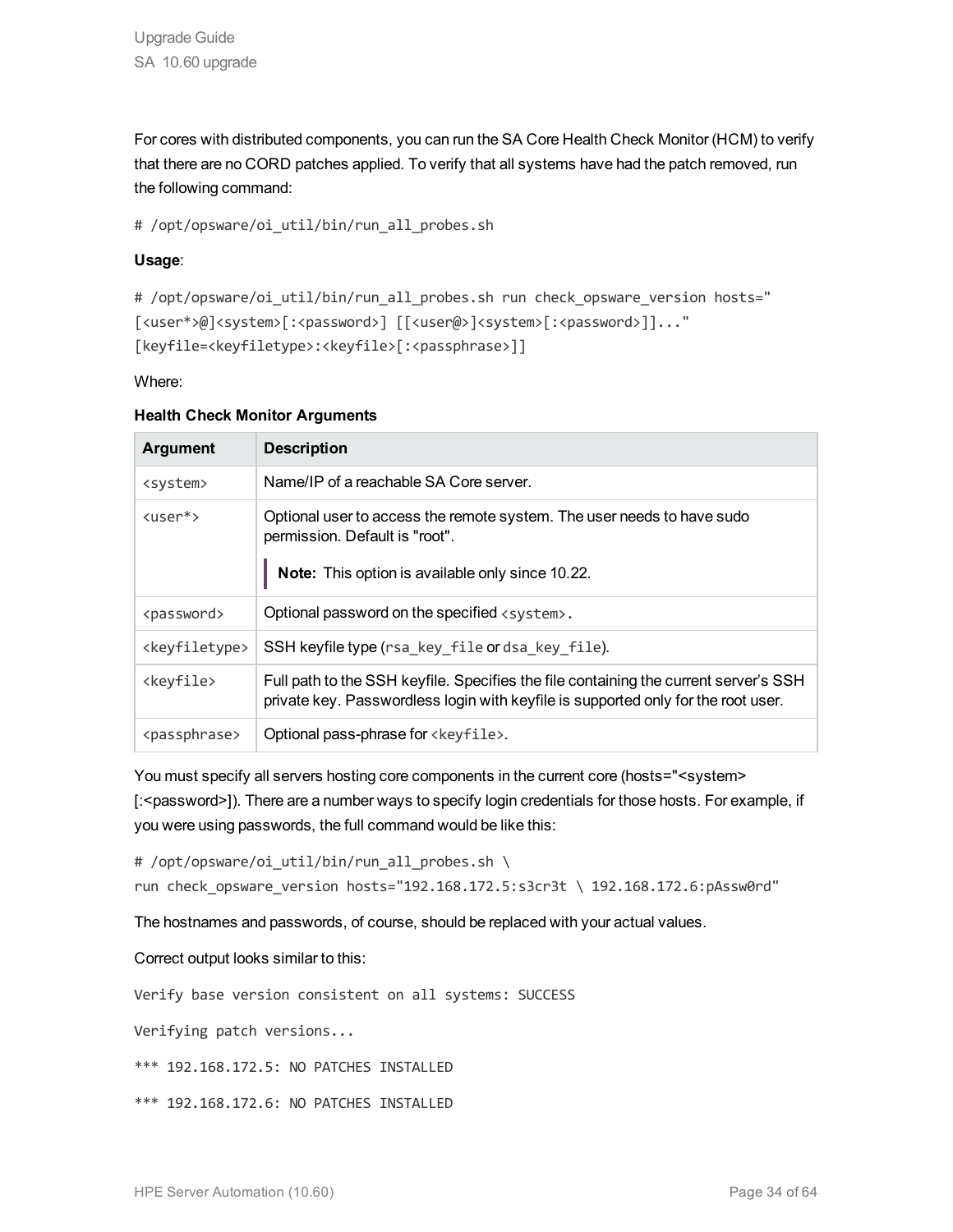Upgrade Guide SA 10.60 upgrade

Verify consistent patch versions: SUCCESS

If the script is successful and it shows that no patches are installed as above, you can proceed with the upgrade.

If the script succeeds but there are patches installed, the output will look similar to this:

Verify base version consistent on all systems: SUCCESS

Verifying patch versions...

\*\*\* 192.168.172.5: opsware\_60.0.70014.0

\*\*\* 192.168.172.6: opsware 60.0.70014.0

Verify consistent patch versions: SUCCESS

In this case, **do not** proceed with the upgrade without first uninstalling the patches.

<span id="page-34-0"></span>For more detailed information about the The SA Core Health Check Monitor (HCM), see the SA Administration Guide section.

### Removing CORD patches

If there are patches installed on your core(s), you can follow the procedure below to rollback the patches.

If you attempt to upgrade a server that has a CORD patch still installed, the software will abort with the following message:

ATTENTION: This system contains a version of Opsware that has been patched upgrading or uninstalling Opsware is not permitted until this patch has been removed. Please use the following program to remove this patch from \*all\* core systems before attempting the upgrade:

<distribution>/opsware\_installer/uninstall\_patch.sh

Failure to remove the patch from all systems before beginning the upgrade may cause severe damage to the core.

Exiting Opsware Installer.

#### **Removing CORD patches from a standalone or single-host core**

The SA Installer will automatically roll back any applied CORD patches when invoked on a standalone or single-host core. No manual intervention is required.

#### **Removing CORD patches from first and secondary cores in a multimaster mesh**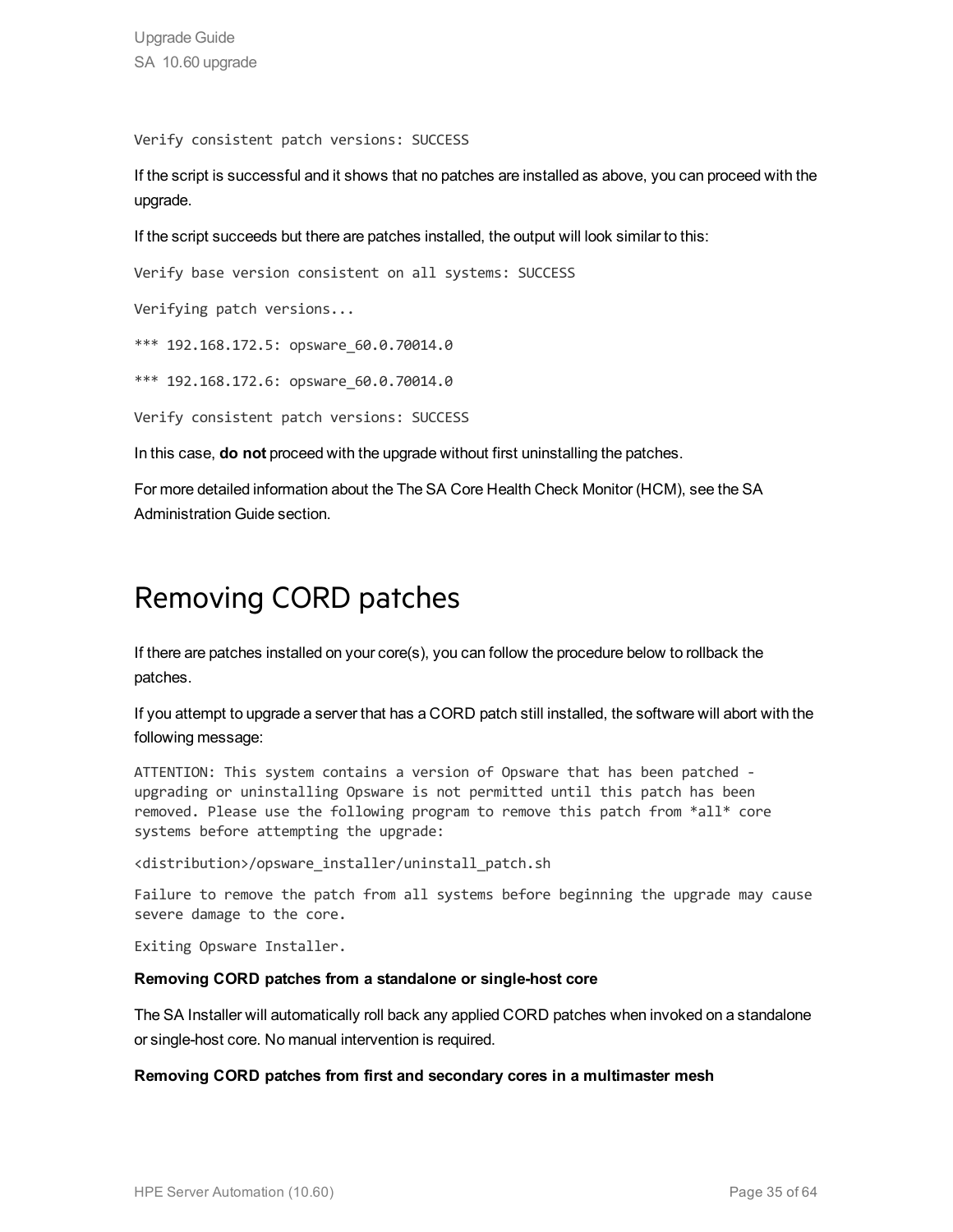CORD patches must be uninstalled on one core at a time. If the Core has distributed components, you can simultaneously uninstall the CORD patches from all machines in that core that host core components.

Satellite CORD patches, however, cannot be uninstalled at the same time as the uninstallation of core server CORD patches.

**Important:** The patches must be removed in the following order:

- 1. Remove any applied CORD patches from the Secondary Core(s) (one core at a time)
- 2. Remove any applied CORD patches from the First (Primary) Core

The CORD patch may be removed by using the CORD patch media or the SA 10.60 media.

• Removing patches using the patch installation media.

If the CORD installation media is available, it is recommended to rollback the patch using it. For more details, see the Release Notes for the installed patch version.

**Examoving patches using the SA 10.60 installation media – uninstall\_patch.sh** 

The following procedure must be applied on **each of the core servers**, starting with the secondary cores and after the rollback completes successfully, continuing with the primary core.

On a core:

- a. On each server hosting SA components:
	- $\bullet$  From the SA 10.60 media, run the uninstall patch script:

<distro>/opsware\_installer/uninstall\_patch.sh –-force\_run

where <distro> is the full path to the distribution media. For example:

/<mountpoint>/hpsa-primary/disk001

• If this is a patched system, the following will be displayed:

You are about to remove an Opsware patch. All core services must be running to successfully perform this operation.

Continue (Y/N)?

Press **Y** to begin the patch uninstall. The script will display the progress of the uninstallation and a success message upon completion. If the CORD patch uninstall is not successful, contact your HPE Support Representative.

All core services on the target machine must be running to remove a patch otherwise the patch uninstall process will fail.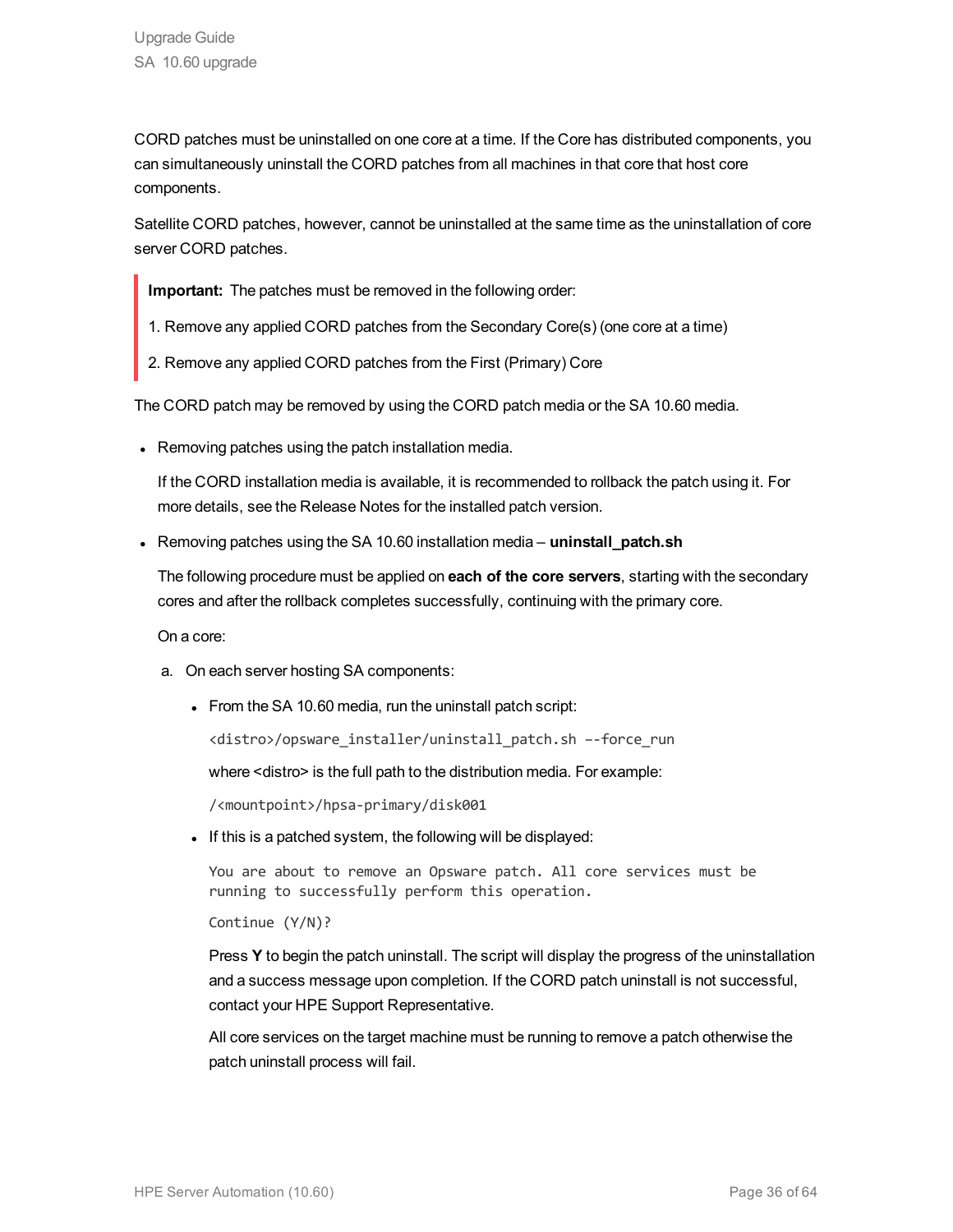b. After the **uninstall\_patch** script has completed successfully, on the Model Repository node run the following:

<distro>/opsware\_installer/uninstall\_patch\_db.sh –r /var/opt/opsware/install\_ opsware/resp/resp.<Timestamp> -–force\_run

where <distro> is the full path to the distribution media. For example:

/<mountpoint>/hpsa-primary/disk001

The response file specified with the  $-r$  option is created on each core server at install time.

**Note:** If the core has a remote database, no commands need to be run on them.

• Removing patches using the SA 10.60 installation media – the Management Console

To rollback patches on a core you can also use the Management Console tool. You need to invoke it **once for each core**, starting with the secondary cores and, after the process completes successfully, on the primary core. The tool will rollback both the component patch (opsware\_patch) and the database patch (opsware\_patch\_db).

To run this tool, you will need the CDF file of the core. See the "Core Definitions Files" section in the SA Install Guide for details.

From the installation media, invoke the following command:

<distro>/opsware\_installer/hpsa\_mgmt\_console.sh -c <path\_to\_CDF\_file>

where <distro> is the full path to the distribution media. For example:

/<mountpoint>/hpsa-primary/disk001

Select the **Remove patch** option in the utility menu and follow the instructions.

For more details, see the "SA Management Console" section in the SA Install Guide.

### **Removing CORD patches from a satellite**

**Note:** To prevent failures during the component startup (due to incompatible communication protocols between satellites and cores), after the rollback, the services are not restarted automatically and should not be started manually. The upgrade can be started while the components are stopped.

The following procedure must be applied on **each of the satellite servers**, which are running SA components.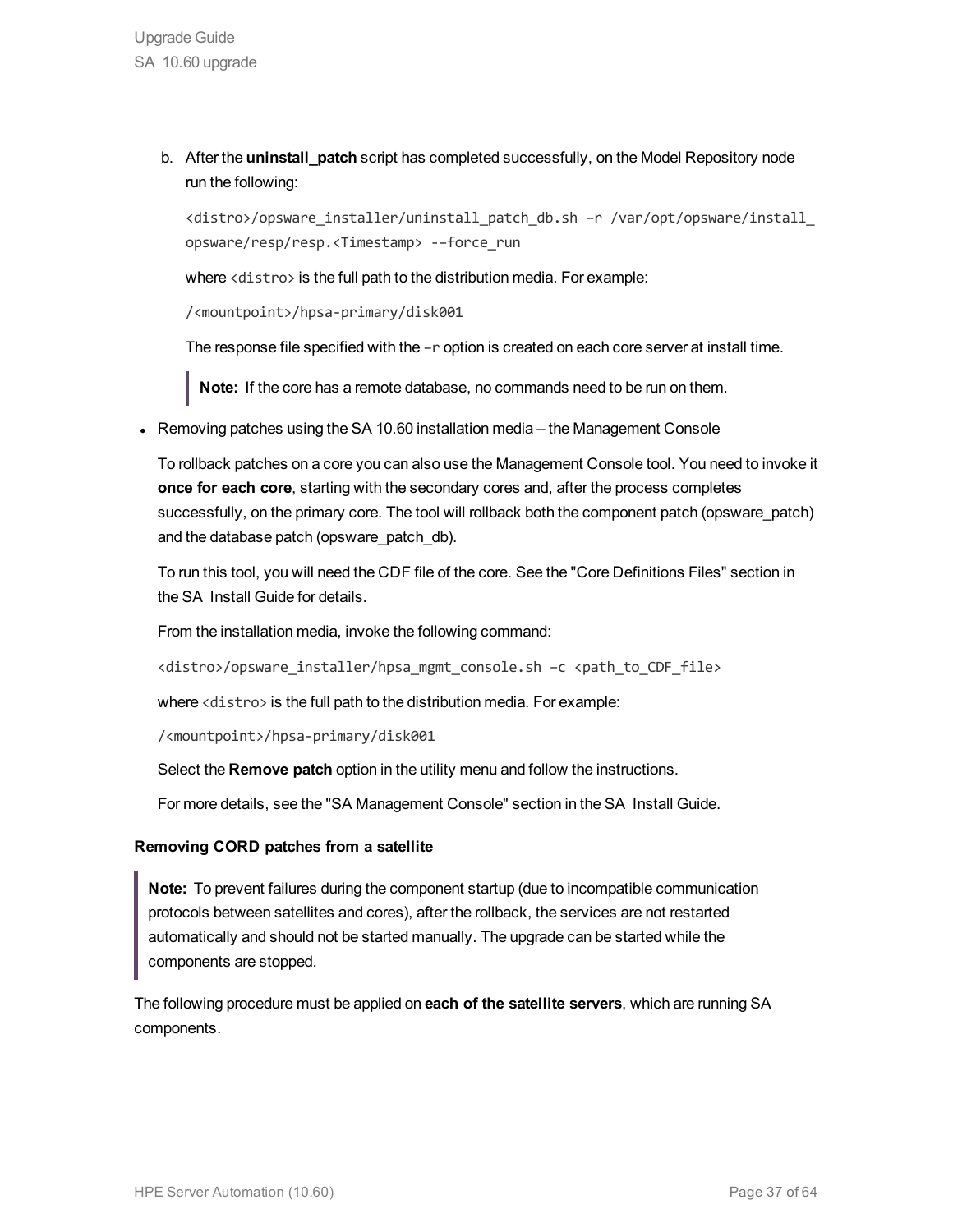Upgrade Guide SA 10.60 upgrade

• From the SA 10.60 media, run the uninstall patch script:

<distro>/opsware\_installer/uninstall\_patch.sh –-force\_run

where <distro> is the full path to the distribution media. For example:

/<mountpoint>/hpsa-sat\_base/disk001 (if the OS Provisioning components are not installed)

/<mountpoint>/hpsa-sat\_osprov/disk001

If this is a patched system, the following will be displayed:

You are about to remove an Opsware patch. All core services must be running to successfully perform this operation.

Continue (Y/N)?

Press **Y** to begin the patch uninstall. The script will display progress of the uninstallation and a success message upon completion. If the CORD patch uninstall is not successful, contact your HPE Support Representative.

### <span id="page-37-0"></span>Upgrade a single-host core

If you are upgrading a Multimaster Mesh, use the instructions shown in "Upgrade a [multimaster](#page-47-0) mesh" on [page](#page-47-0) 48.

Ensure that all CORD patches have been uninstalled, see ["Uninstalling](#page-31-2) All CORD patches" on page [32.](#page-31-2)

| <b>Server</b> | <b>Core Components installed</b>                                                                                                           |
|---------------|--------------------------------------------------------------------------------------------------------------------------------------------|
| 192.168.100.1 | • SA-installed Oracle database and Model Repository<br>• Core Infrastructure Components<br>$\bullet$ Slice<br>• OS Provisioning Components |

To exemplify the steps listed below, a core with the following layout is used:

1. On the core host, invoke the SA upgrade script as a user with root privileges:

/<distro>/opsware\_installer/hpsa\_upgrade.sh –c <CDF\_full\_path>

where <distro> is the full path to the distribution media. For example:

/<mountpoint>/hpsa-primary/disk001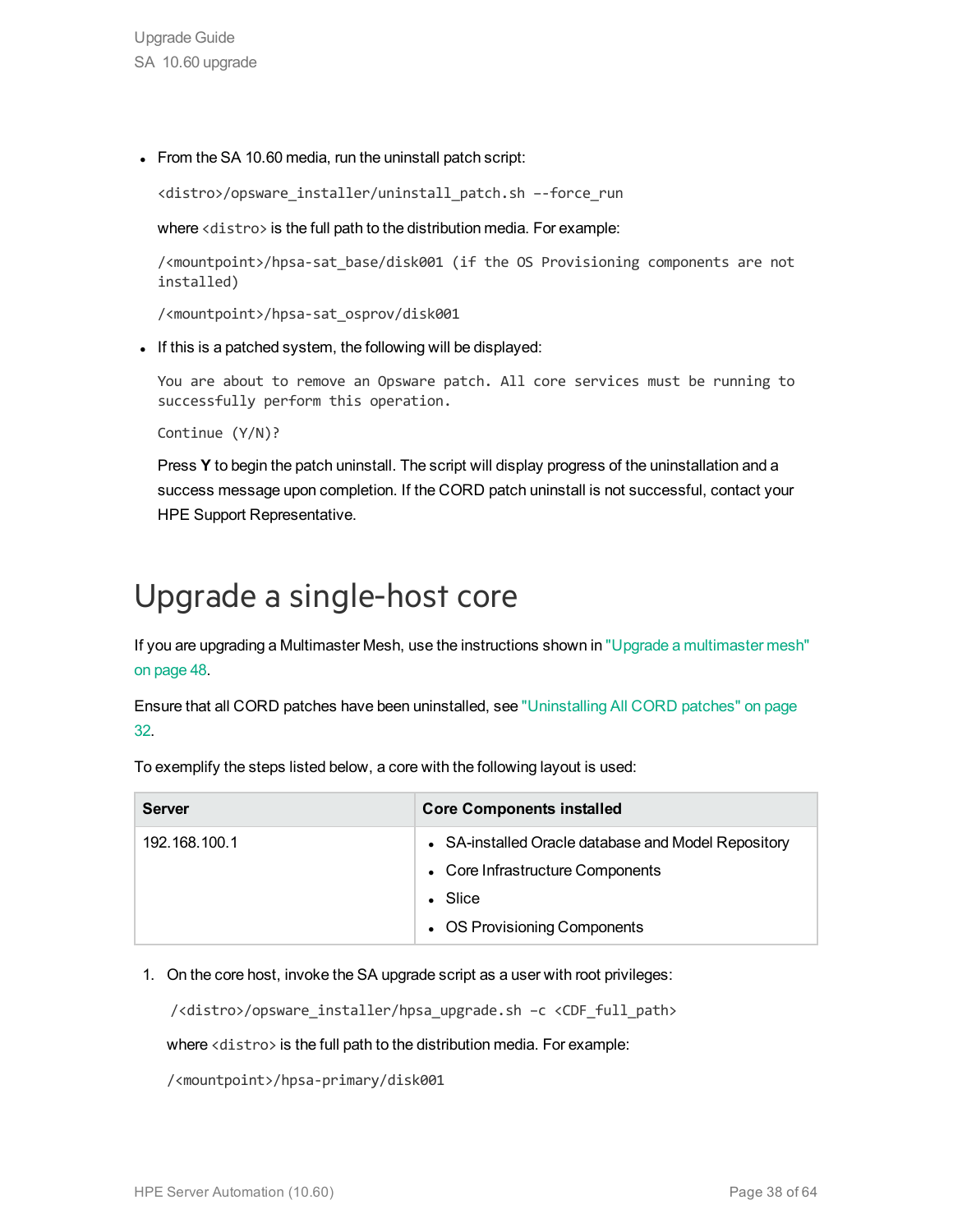If for security reasons, you have stored your response files in a location other than the default location on the host being upgraded, you can copy the files to the /var/opt/opsware/install opsware/resp directory on the core to be upgraded. You must also provide the CDF file with the – c option (by default, it is saved in the /var/opt/opsware/install\_opsware/cdf directory).

2. The SA upgrade script determines the component layout of your core. The **Specify Hosts to Upgrade** screen displays:

Specify Hosts to Upgrade ======================== Currently specified hosts: 192.168.100.1 Please select one of the following options: 1. Add/edit host(s) 2. Delete host(s) Enter the option number or one of the following directives (<c>ontinue, <p>revious, <h>elp, <q>uit): Since this is a single core upgrade (all components to be upgraded are installed on the same host, enter c and Enter to continue. 3. The prompt to select the cryptographic protocol is displayed. Cryptographic Protocol Selection for the Server Automation Components

[WARNING] Please make sure that all the cores and satellites from the mesh are at the same TLS level.

========================================================================

- 1. TLSv1
- 2. TLSv1.1
- 3. TLSv1.2

Enter the option number or one of the following directives

(<p>revious, <h>elp, <q>uit)[1]:

See the "SA 10.60 [upgrade](#page-30-0) " on page 31section for details.

### 4. A parameter confirmation interview is displayed:

Interview Parameters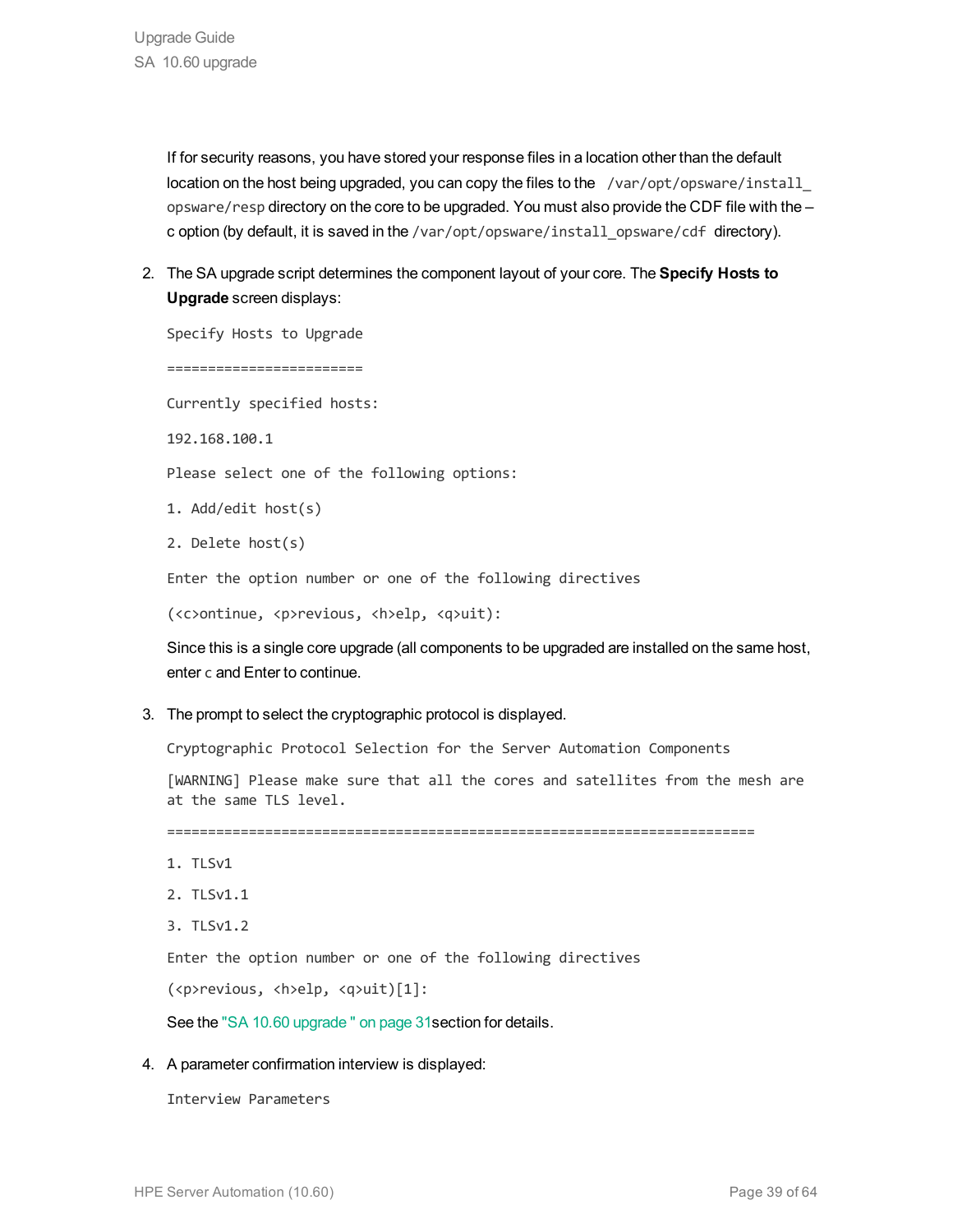==================== Navigation keys: Use <ctrl>p to go to the previous parameter. Use <ctrl>n to go the next parameter. Use <tab> to view help on the current parameter. Use <ctrl>c to abort the interview. Parameter 1 of 5 (windows util loc) Please enter the directory path containing the Microsoft patching utilities. Press Control-I for a list of required files or enter "none" if you do not wish to upload the utilities at this time [none]: Parameter 2 of 5 (truth.servicename) Please enter the service name of the Model Repository instance in the facility where Opsware Installer is being run [truth.Core1]: Parameter 3 of 5 (db.sid) Please enter the SID of the Oracle instance containing the Model Repository [truth]: Parameter 4 of 5 (db.port) Please enter the port on which the database is listening. [1521]: Parameter 5 of 5 (db.orahome) Please enter the path of the ORACLE HOME directory of your Model Repository (truth) server. [/u01/app/oracle/product/12.1.0.2/db\_2]: All values are entered. Do you wish to continue? (Y/N) [Y]: 5. The Host Component Layout screen displays again. Upgrade components ================== Components to be Upgraded ------------------------- Model Repository, First Core Core Infrastructure Components Slice OS Provisioning Components Software Repository - Content (install once per mesh)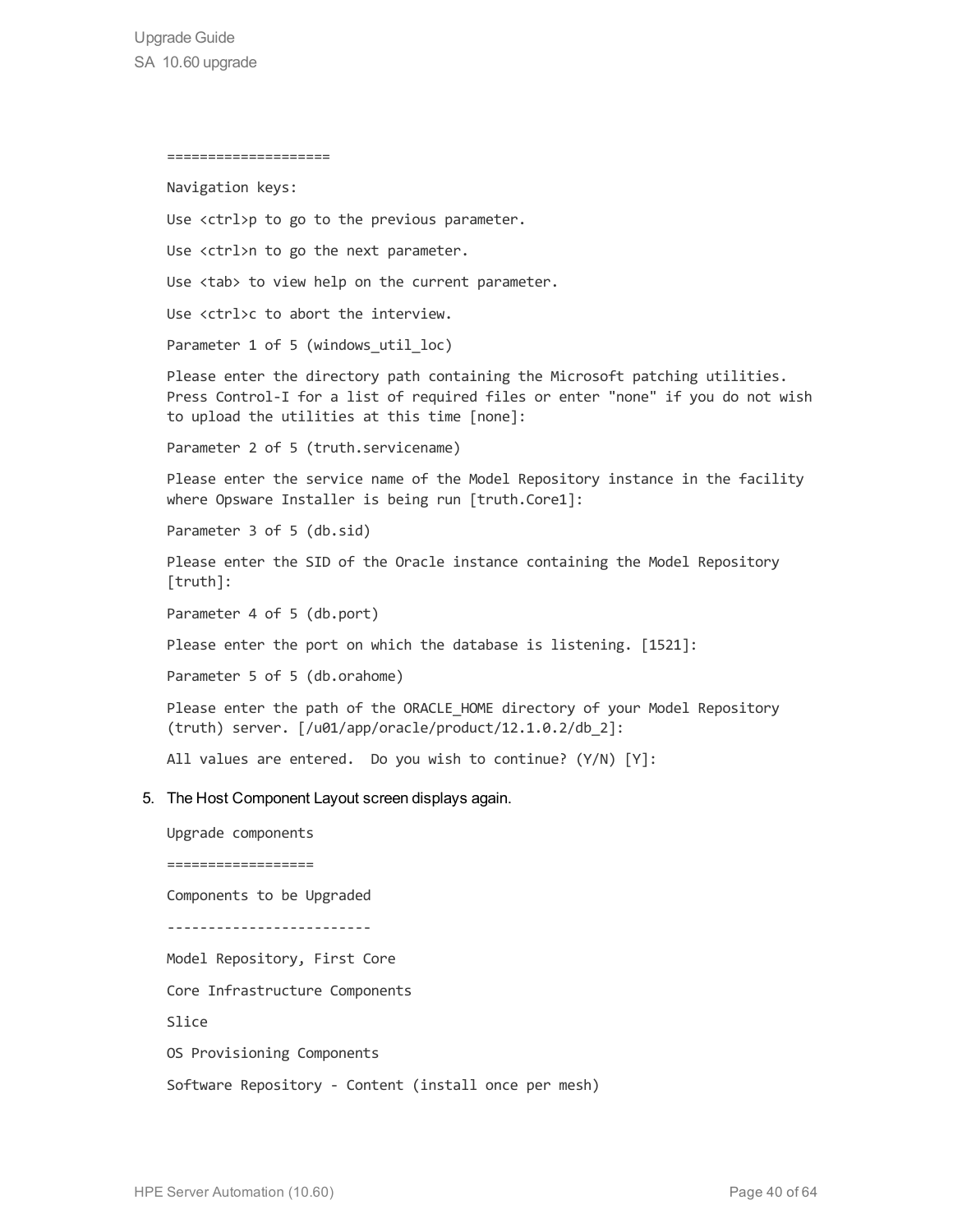Upgrade Guide SA 10.60 upgrade

> Up-to-date Components (will not upgrade) ---------------------------------------- Oracle RDBMS for SAS Press c to continue.

6. At this point, a prerequisite check is performed to ensure the host meets certain basic SA requirements. You may see a display similar to the following:

Prerequisite Checks

===================

Results for <IP\_address>

WARNING Insufficient swap space (2 GBytes). 4 GBytes is the recommended for core inst.

File system '/' has XXXXX Mbytes available and XXXXXX is recommended.

Enter one of the following directives

(<c>continue, <p>revious, <h>elp, <q>uit):

You should attempt to meet the requirements specified in these warnings, however, you may be able to continue the upgrade if you are unable to meet the recommended settings. Press c to continue.

**Note:** For a Core upgrade with underlying database as Oracle 11g, if the upgrade fails after performing the Model Repository upgrade, the pre-check will prompt the following errors when you restart the upgrade process:

```
FAILURE Oracle optimizer index caching = 0 ; required to be = 80
```
FAILURE Oracle optimizer\_index\_cost\_adj = 100 ; required to be = 20

These errors are the result of changes that were performed when you upgrade the Model Repository successfully. You can ignore this error and continue the upgrade process.

- 7. At this point the upgrade begins and you will see a series of informational messages displayed on the screen as the upgrade progresses. On completion of the upgrade, a success message displays.
- 8. You should now upgrade the SA Agents installed on managed servers. See ["Post-upgrade](#page-62-0) task" on [page](#page-62-0) 63 for details.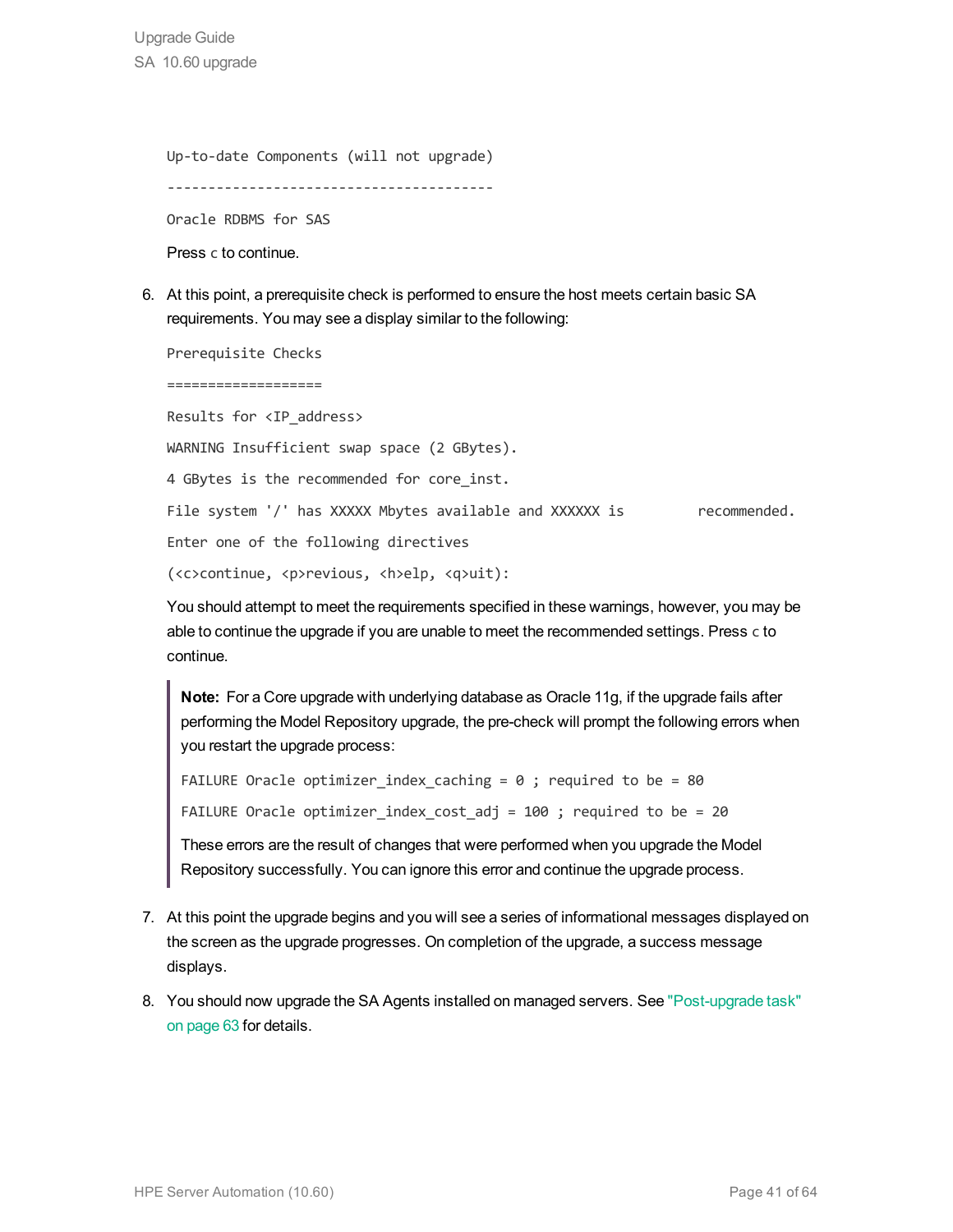# <span id="page-41-0"></span>Upgrade a single core with distributed components

If you are upgrading a Multimaster Mesh, use the instructions shown in "Upgrade a [multimaster](#page-47-0) mesh" on [page](#page-47-0) 48.

Ensure that all CORD patches have been uninstalled, see ["Uninstalling](#page-31-2) All CORD patches" on page [32.](#page-31-2)

| <b>Server</b>   | <b>Core Components installed</b>                                                            |
|-----------------|---------------------------------------------------------------------------------------------|
| 192.168.100.111 | • Oracle database (provided by SA) and Model Repository<br>• Core Infrastructure Components |
| 192.168.100.112 | Software Repository Storage                                                                 |
| 192.168.100.113 | Slice                                                                                       |
| 192.168.100.114 | OS Provisioning Media Server                                                                |
| 192.168.100.115 | OS Provisioning Boot Server                                                                 |

To exemplify the steps listed below, a core with the following custom layout is used:

1. On the core's Infrastructure Component bundle host, invoke the SA upgrade script as a user with root privileges.

/<distro>/opsware\_installer/hpsa\_upgrade.sh –c <full\_path\_to\_CDF>

where <distro> is the full path to the distribution media. For example:

/<mountpoint>/hpsa-primary/disk001

- 2. If, for security reasons, you have stored your response files in a location other than the default location on the host being upgraded, copy the files to the Infrastructure host in the /var/opt/opsware/install\_opsware/resp directory for the core to be upgraded. In addition, copy your CDF file on the same host in the /var/opt/opsware/install\_opsware/cdf directory.
- 3. The Specify Hosts to Upgrade screen displays. It will look similar to the following:

Specify Hosts to Upgrade

========================

Currently specified hosts: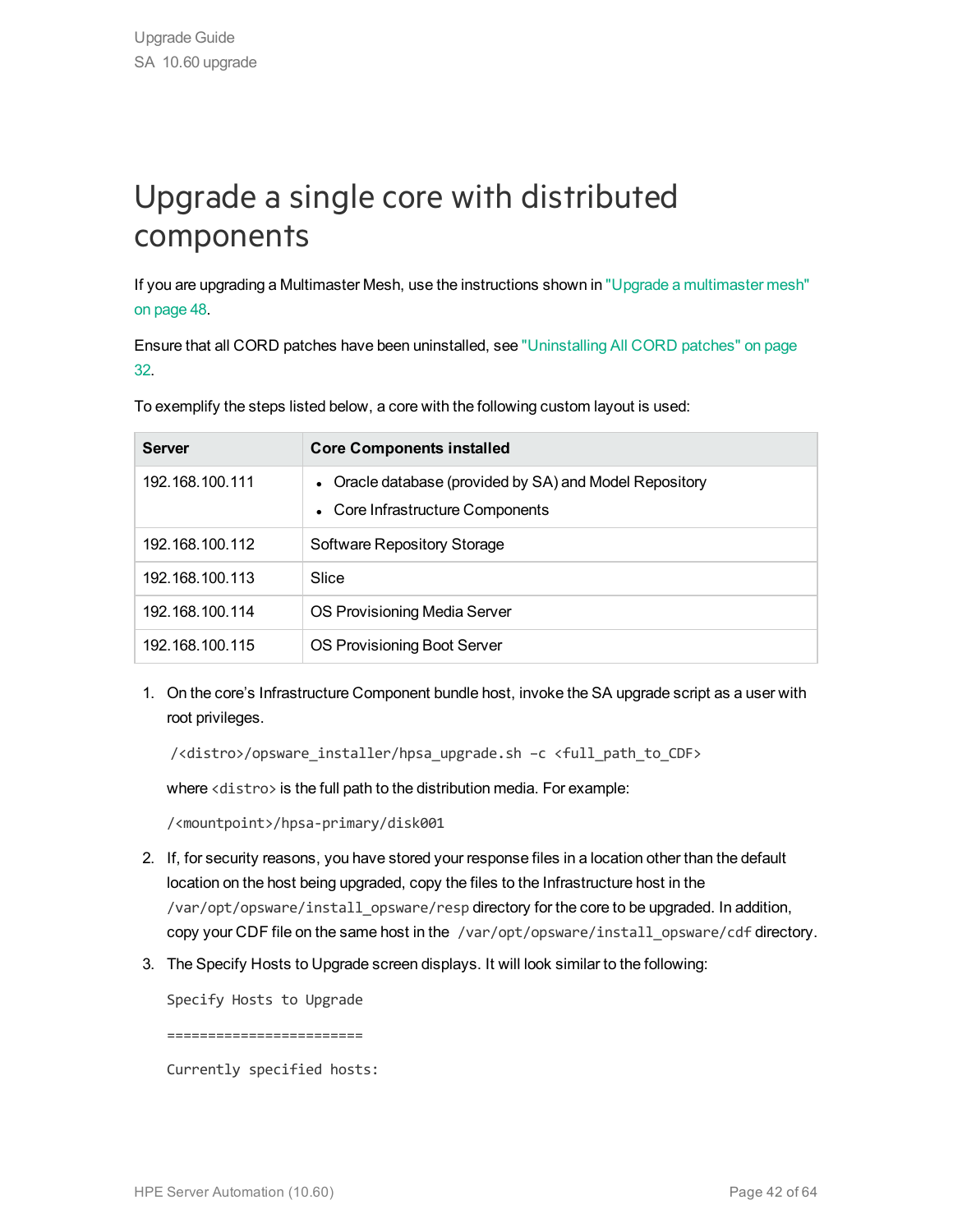192.168.100.111 (oracle sas, gateway master, truth mm overlay)

192.168.100.112 (word\_store, word\_uploads)

192.168.100.113 (slice)

192.168.100.114 (osprov\_media)

192.168.100.115 (osprov\_boot\_slice)

Please select one of the following options:

- 1. Add/edit host(s)
- 2. Delete host(s)

Enter the option number or one of the following directives

(<c>ontinue, <p>revious, <h>elp, <q>uit):

In case you have a remote database, the database host is NOT explicitly listed in this step, but only those servers that have SA components installed.

**Note:** If you do not provide the CDF, all Core servers that are part of the Core being upgraded must be added in this step as shown below.

Enter **1**, to Add/Edit hosts in the Currently Specified Hosts list.

You are prompted to specify the number of server addresses you want to add. Enter the number and press **Enter**.

You see a screen similar to the following:

Adding Hosts

============

Parameter 2 of 3

FQDN Hostname / IP []:

Enter the hostname or IP address of the first host to add and press enter. Repeat for all the hosts you are adding.

When you have added the specified number of hosts, you see this message:

All values are entered. Do you wish to continue (Y/N) [Y]:

Press **Enter** to accept the default (Y) or N to re-enter values.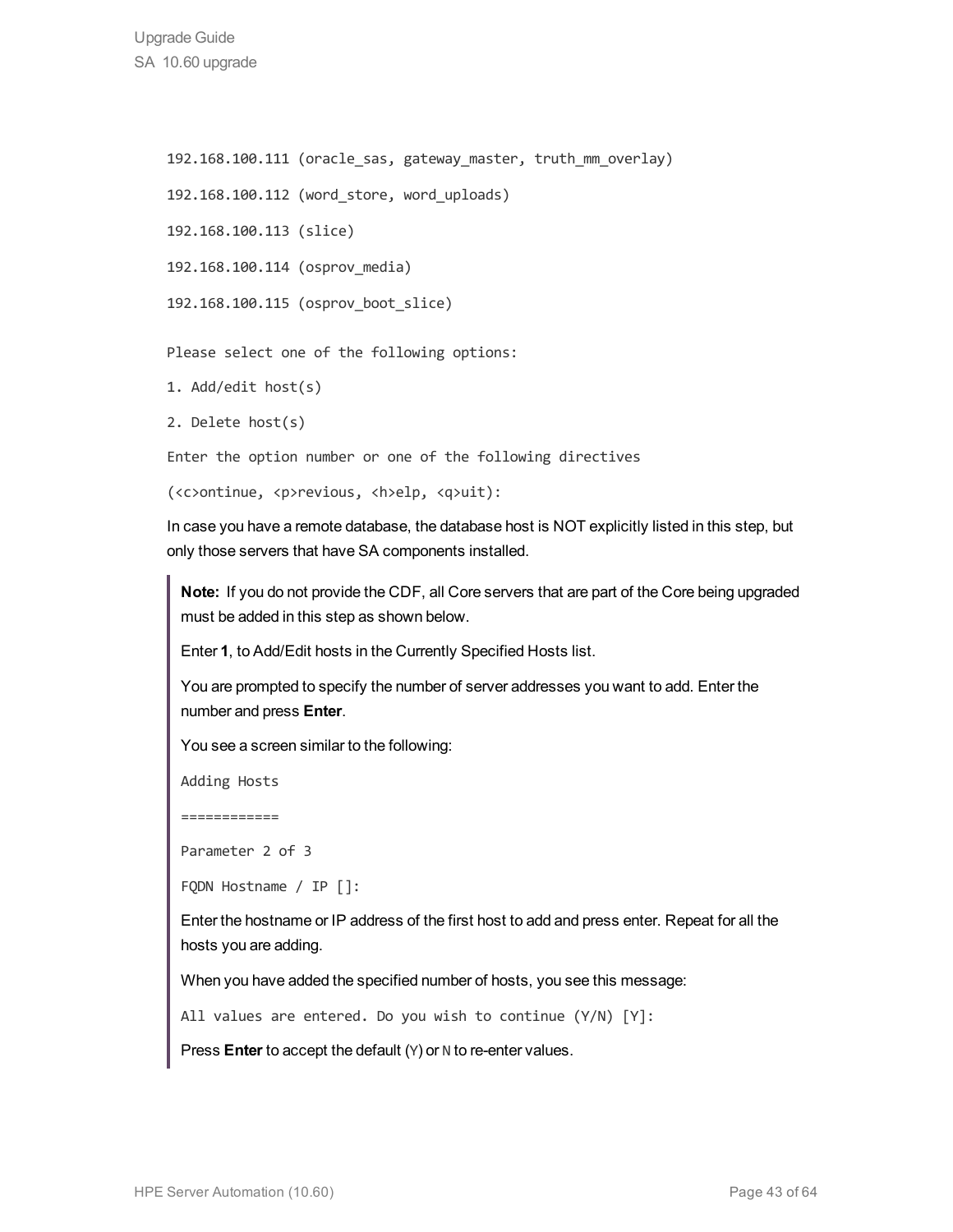4. When you are prompted to enter the credentials for each specified host, enter the username and password credentials and press Enter. You are asked to re-enter the password for confirmation. For each host, the interview will look like:

```
Host Passwords
==============
Parameter 1 of 2
192.168.100.112 user [user1]:
Validating user ....
Parameter 2 of 2
192.168.100.112 password []: **********
Validating password ....
```
When all passwords have been entered and verified, you see the message:

All values are entered. Do you wish to continue (Y/N) [Y]:

Press **Enter** to accept the default (Y) or N to re-enter values.

5. The SA Upgrade script determines the component layout of your core. A screen similar to the following is displayed:

Host/Component Layout

=====================

Installed Components Oracle RDBMS for SA : 192.168.100.111 Model Repository, First Core : 192.168.100.111 Multimaster Infrastructure Component : 192.168.100.111 Software Repository Storage : 192.168.100.112 Slice : 192.168.100.113 OS Provisioning Media Server : 192.168.100.114 OS Provisioning Boot Server, Slice version : 192.168.100.115 Software Repository - Content (install once per mesh) : 192.168.100.112 Enter one of the following directives (<c>continue, <p>revious, <h>elp, <q>uit):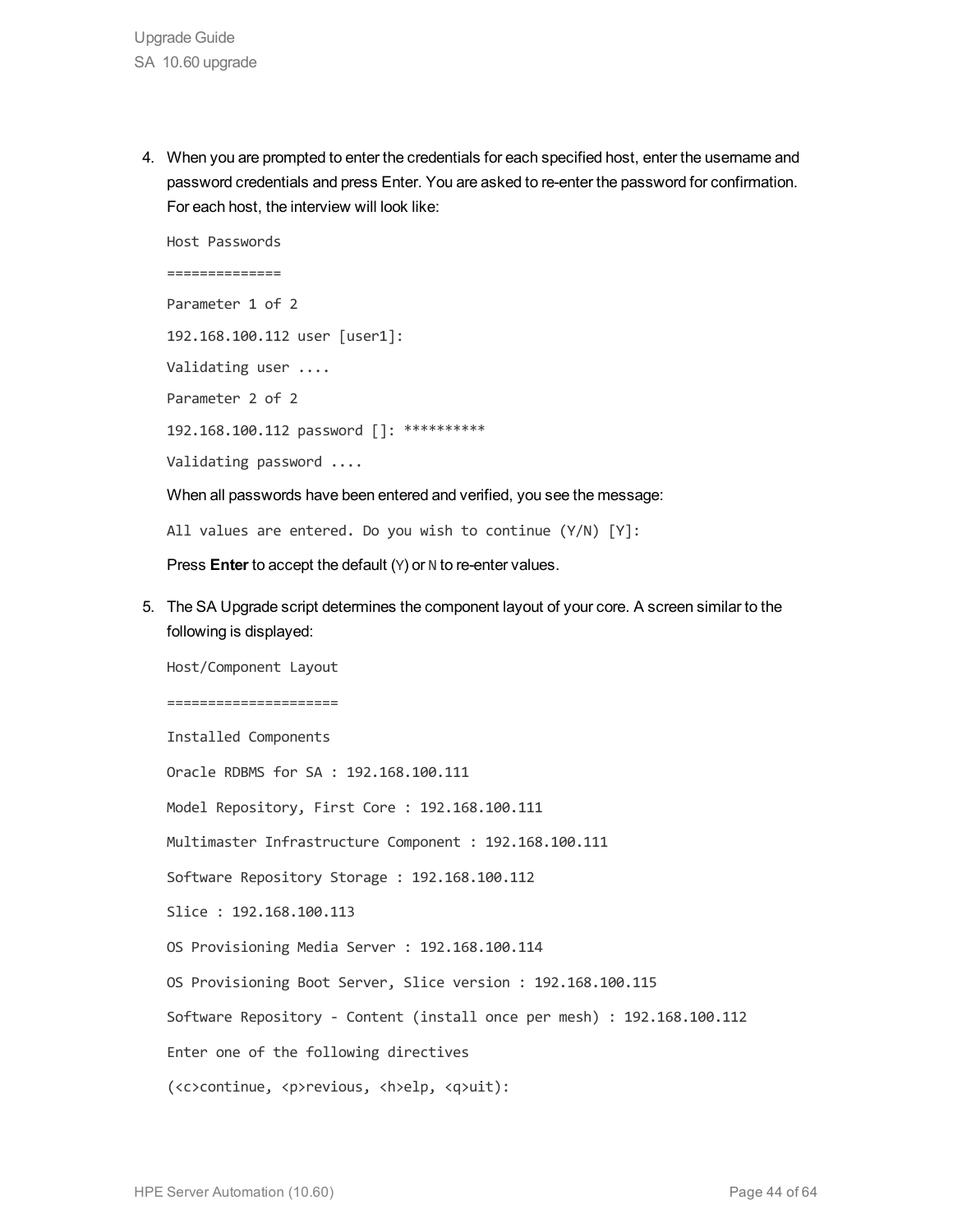**Note:** In case you have a remote database, the database host is NOT explicitly listed in this step (that is, the Oracle RDBMS for SAS component), but only those servers that have SA components installed.

**Note:** If you are upgrading a secondary core, the Model Repository component will appear as: "Model Repository, Additional Core" in this screen.

6. The prompt to select the cryptographic protocol is displayed.

Cryptographic Protocol Selection for the Server Automation Components

[WARNING] Please make sure that all the cores and satellites from the mesh are at the same TLS level.

========================================================================

- 1. TLSv1
- 2. TLSv1.1
- 3. TLSv1.2

Enter the option number or one of the following directives

(<p>revious, <h>elp, <q>uit)[1]:

See the SA Upgrade guide for details.

7. The parameter confirmation interview is displayed:

Interview Parameters

==================== Navigation keys: Use <ctrl>p to go to the previous parameter.

Use <ctrl>n to go the next parameter.

Use <tab> to view help on the current parameter.

Use <ctrl>c to abort the interview.

Parameter 1 of 5 (windows util loc)

Please enter the directory path containing the Microsoft patching utilities. Press Control-I for a list of required files or enter "none" if you do not wish to upload the utilities at this time [none]:

Parameter 2 of 5 (truth.servicename)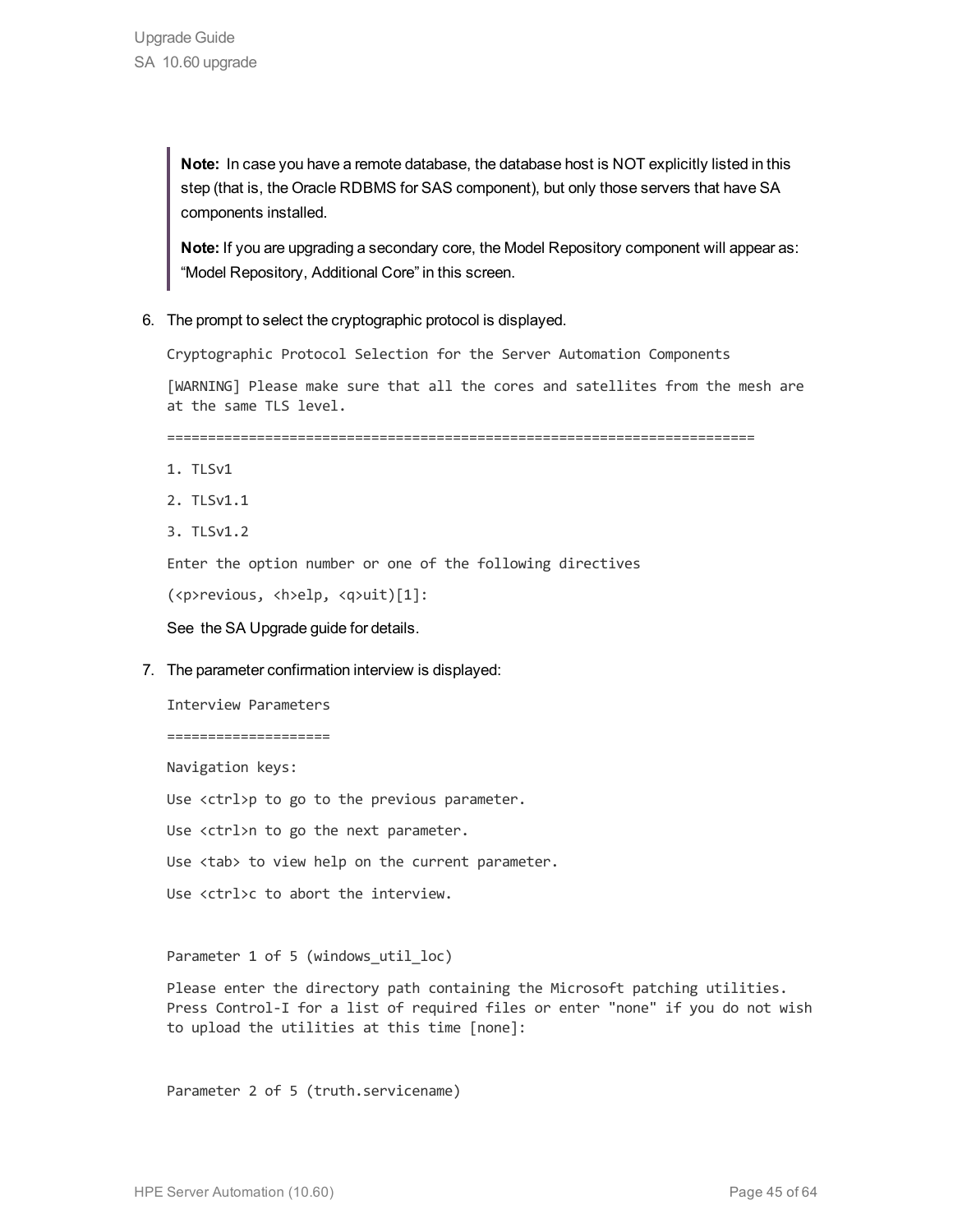Please enter the service name of the Model Repository instance in the facility where Opsware Installer is being run [truth.Core1]: Parameter 3 of 5 (db.sid) Please enter the SID of the Oracle instance containing the Model Repository [truth]: Parameter 4 of 5 (db.port) Please enter the port on which the database is listening. [1521]: Parameter 5 of 5 (db.orahome) Please enter the path of the ORACLE HOME directory of your Model Repository (truth) server. [/u01/app/oracle/product/12.1.0/db\_1]: All values are entered. Do you wish to continue? (Y/N) [Y]: End of interview. The Host Component Layout screen displays again. Upgrade components ================== Components to be Upgraded ------------------------- Model Repository, First Core : 192.168.100.111 Multimaster Infrastructure Components : 192.168.100.111 Software Repository Storage : 192.168.100.112 Slice : 192.168.100.113 OS Provisioning Media Server : 192.168.100.114 OS Provisioning Boot Server, Slice version : 192.168.100.115 Software Repository - Content (install once per mesh): 192.168.100.112 Up-to-date Components (will not upgrade) ---------------------------------------- Oracle RDBMS for SAS: 192.168.100.111 Enter one of the following directives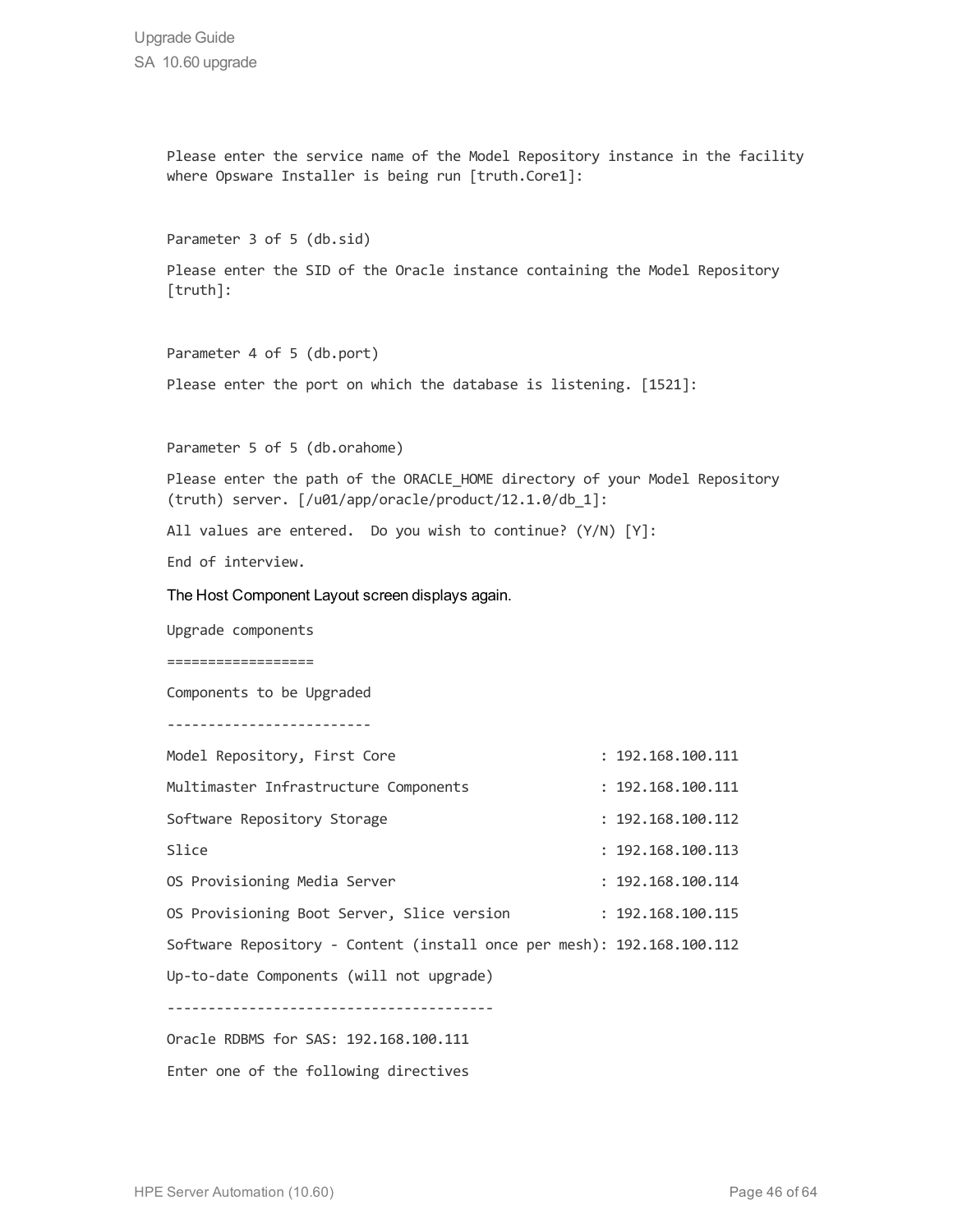Upgrade Guide SA 10.60 upgrade

(<c>ontinue, <p>revious, <h>elp, <q>uit):

#### Press c to continue.

**Note:** In case you have a remote database, the database host is NOT explicitly listed in this step (that is, the Oracle RDBMS for SAS component.

**Note:** If you are upgrading a secondary core, the Model Repository component will appear as "Model Repository, Additional Core" in this screen.

8. At this point, a prerequisite check is performed on each specified host to ensure the hosts meet certain basic SA requirements. You may see notifications similar to the following for each host:

Prerequisite Checks

===================

Results for <IP\_address>

WARNING Insufficient swap space (2 GBytes).

4 GBytes is the recommended for core inst.

File system '/' has XXXXX Mbytes available and XXXXXX is recommended.

Enter one of the following directives

(<c>continue, <p>revious, <h>elp, <q>uit):

You should attempt to meet the requirements specified in these warnings, however, you may be able to continue the upgrade if you are unable to meet the recommended settings. Press c to continue.

At this point the upgrade begins and you will see a series of informational messages displayed on the screen as the upgrade progresses. On completion of the upgrade, a success message is displayed.

**Note:** For a Core upgrade with underlying database as Oracle 11g, if the upgrade fails after performing the Model Repository upgrade, the pre-check will prompt the following errors when you restart the upgrade process:

```
FAILURE Oracle optimizer index caching = 0 ; required to be = 80
FAILURE Oracle optimizer index cost adj = 100 ; required to be = 20
```
These errors are the result of changes that were performed when you upgrade the Model Repository successfully. You can ignore this error and continue the upgrade process.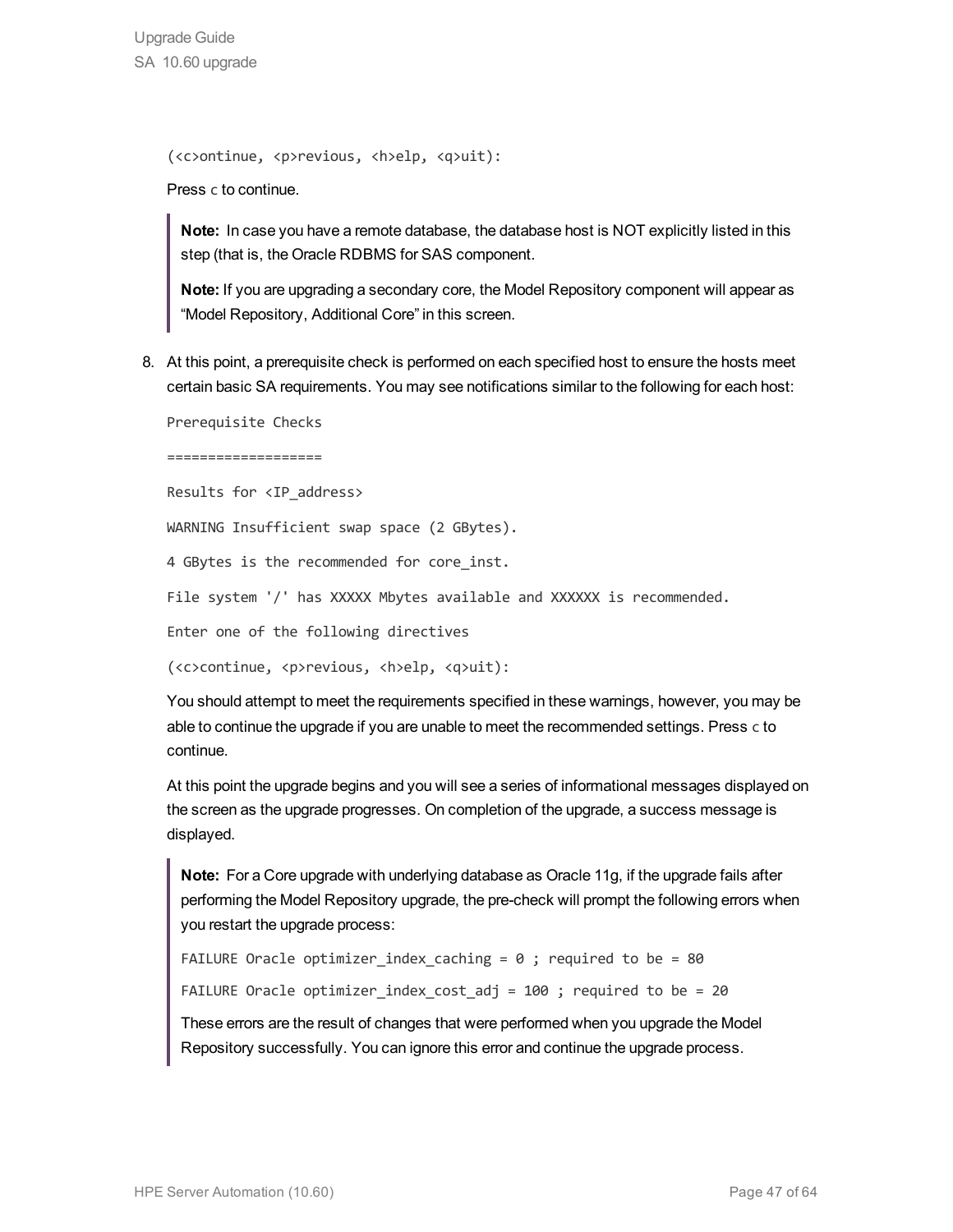9. You should now upgrade the SA Agents installed on managed servers. See ["Post-upgrade](#page-62-0) task" on [page](#page-62-0) 63 for details.

## <span id="page-47-0"></span>Upgrade a multimaster mesh

When upgrading a multimaster mesh, the following steps must be performed:

- 1. Make sure that all CORD patches are uninstalled
- 2. Check the transaction status
- 3. Shutdown services on the Secondary cores
- 4. Upgrade the Primary Core
- <span id="page-47-1"></span>5. Upgrade the Secondary Cores

### Check transaction status

Before starting to upgrade a multimaster mesh, make sure that there are no transactions that are not sent or received and that there are no conflicts.To determine any transaction conflicts, follow the procedures described in the SA Administering guide, under the View the state of the Multimaster Mesh section. If there are conflicts, check the Resolve mesh conflicts section.

### <span id="page-47-2"></span>Shut down the services on the secondary cores

Before starting the upgrade procedure of your cores, you must stop the services on all the secondary cores in the mesh, so as to avoid new running jobs to create conflicts.

### **Method 1: Shut down using the opsware-sas service**

Run the following commands for each secondary core that is part of the mesh:

1. Shut down all Secondary Core services by issuing the following command as a user with root privileges on each Secondary Core host:

/etc/init.d/opsware-sas stop

2. Start the Management and Core Gateways on the Secondary Core host by issuing the following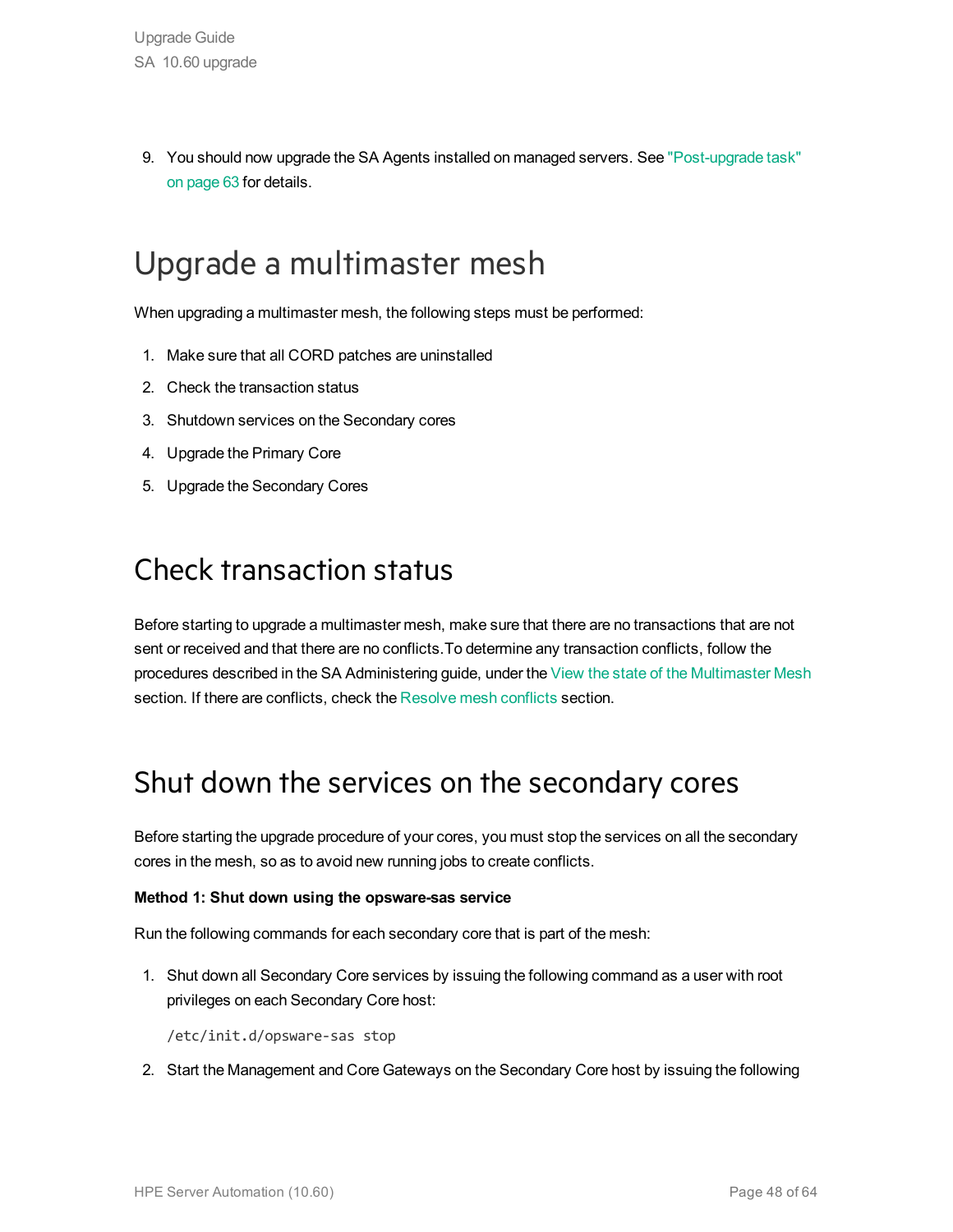### command:

/etc/init.d/opsware-sas start opswgw-mgw opswgw-cgws

### **Method 2: Shut down using the Management Console**

You can also use the Management Console to stop the services. You need to invoke the following command once on each of the Secondary cores that is part of the mesh. On the Infrastructure host of each core, invoke the Management Console using the installation media:

<distro>/opsware\_installer/hpsa\_mgmt\_console.sh –c <path\_to\_CDF\_file>

where <distro> is the full path to the distribution media. For example:

/<mountpoint>/hpsa-primary/disk001

Select the **Shutdown service** option in the utility menu and follow the instructions.

<span id="page-48-0"></span>For more details, see the **SA Management console** section in the Install Guide.

### Upgrade the Primary Core of a multimaster mesh

Once the steps described above have been performed, you may start to upgrade the Primary Core of the mesh.

The services must be running on the Primary core, but must be stopped on the Secondary cores, as described in the previous step.

The upgrade process is the same as listed in "Upgrade a [single-host](#page-37-0) core" on page 38 or ["Upgrade](#page-41-0) a single core with distributed [components"](#page-41-0) on page 42 sections described above, depending on the core layout. Refer to the corresponding section for the complete procedure.

### <span id="page-48-1"></span>Upgrade the Secondary Core of a multimaster mesh

### **Important:**

- Start the upgrade process on the secondary cores only after the Primary core upgrade is successfully complete.
- Make sure to copy the cryptographic material from the upgraded Primary Core to the Secondary Cores. Paste the cryptographic material in the same directory: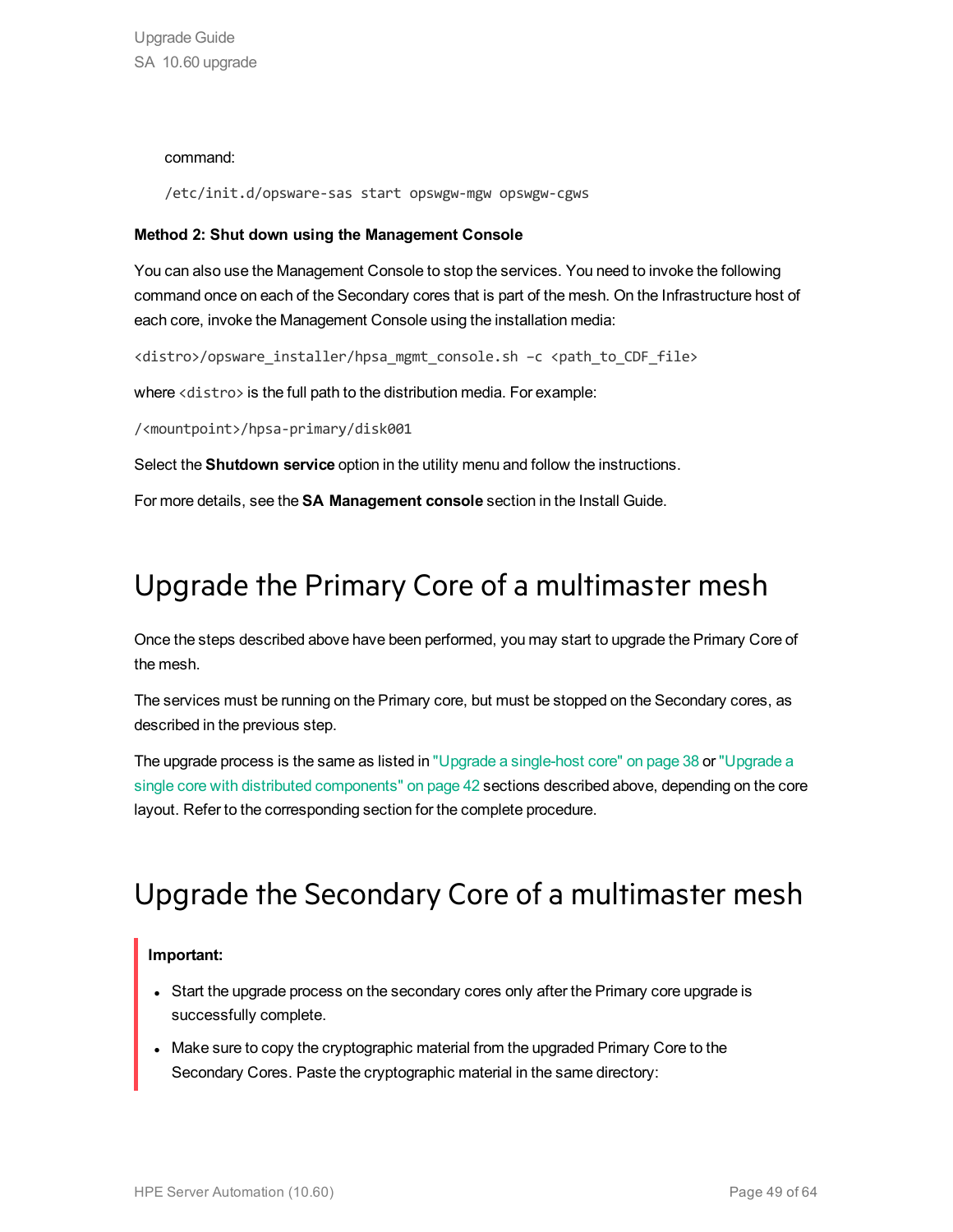/var/opt/opsware/crypto/cadb/realm/. Otherwise, the Core upgrade fails.

You can upgrade the Secondary Cores in a mesh one at a time or upgrade multiple Secondary Cores concurrently. After each Secondary Core has been upgraded, its services will be restarted and can remain running while you upgrade the other Secondary Cores.

The upgrade process is the same as listed in "Upgrade a [single-host](#page-37-0) core" on page 38 or ["Upgrade](#page-41-0) a single core with distributed [components"](#page-41-0) on page 42 sections described above, depending on the core layout. Refer to the corresponding section for the complete procedure.

## <span id="page-49-0"></span>Satellite upgrade procedures

Satellites can be upgraded at a later time, after the core upgrades are complete.

**Important:** See the **TLS hardening during upgrade** section in the **Upgrade** guide before starting the upgrade procedure.

The following sections cover:

- "Single-host Satellite upgrade (OS [Provisioning](#page-49-1) not installed)" below
- <span id="page-49-1"></span>"Single-host Satellite with OS Provisioning [components"](#page-53-0) on page 54
- "Satellite with OS Provisioning [Components](#page-56-0) on a separate host upgrade" on page 57

# Single-host Satellite upgrade (OS Provisioning not installed)

This procedure upgrades a Satellite installed with all Satellite components on the same host, and without the OS Provisioning components installed.

Make sure to copy the cryptographic material from the upgraded Primary Core to the Satellite host. Paste the cryptographic material in the same directory: /var/opt/opsware/crypto/cadb/realm/. Otherwise, the Satellite upgrade fails.

### **Phase 1: Invoking the SA Upgrade Script and Specify Satellite Hosts**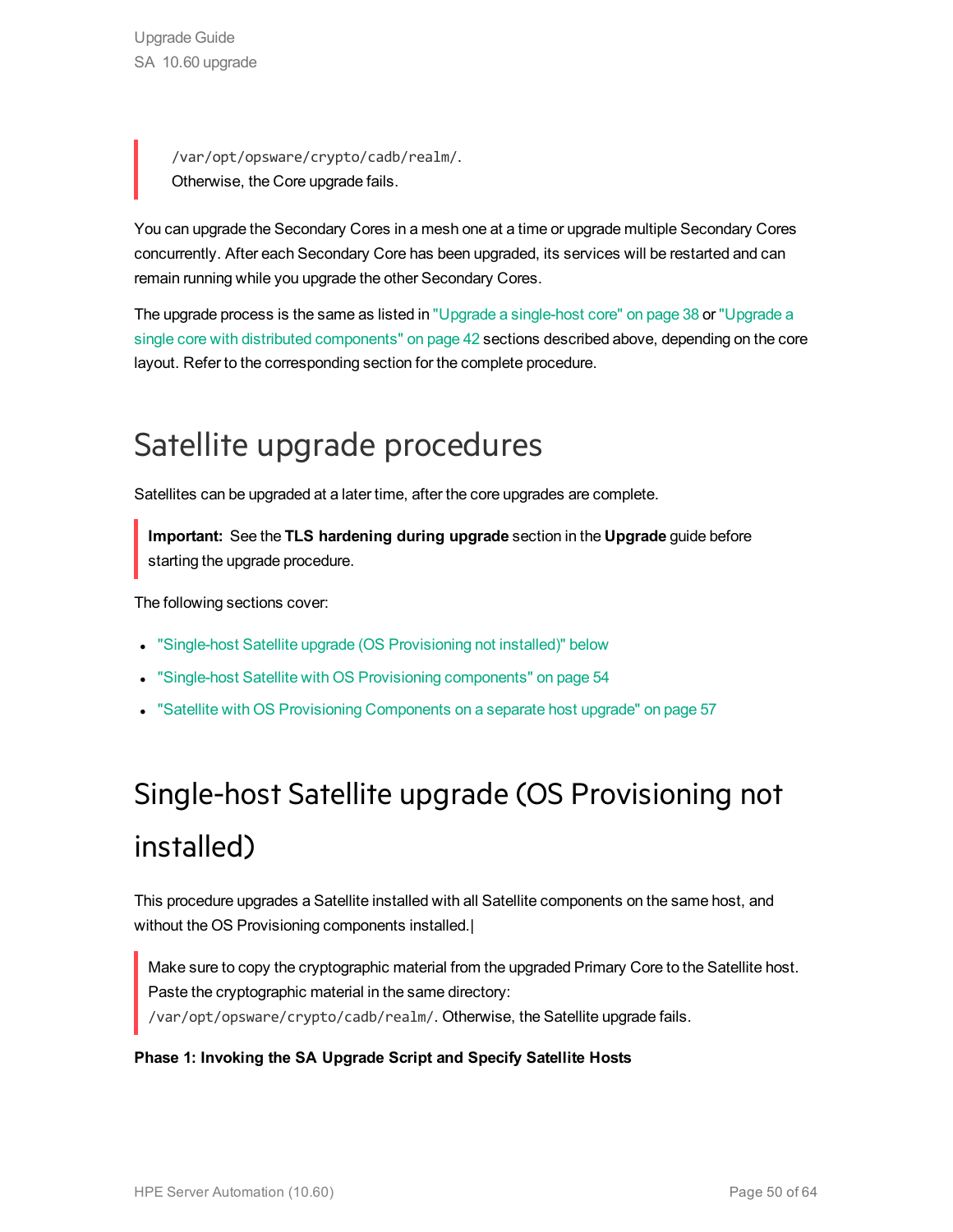- 1. If you have installed any patches to the Satellite you are upgrading, you must remove them before starting the upgrade. See ["Uninstalling](#page-31-2) All CORD patches" on page 32.
- 2. Invoke the SA Installer upgrade script by entering the following command. You must have the path to the CDF file used to install the Satellite.

```
/<distro>/opsware_installer/hpsa_upgrade_satellite.sh -c <full_path_CDF_file>
```
where <distro> is the full path to the distribution media. For example:

```
/<mountpoint>/hpsa-sat_base/disk001
```
If for security reasons, you have stored your response files in a location other than the default location on the host being upgraded, you can copy the files to the  $/var/opt/opsware/install$ opsware/resp directory on the core to be upgraded. You should also provide the CDF file with the –c option. By default, this is saved in the /var/opt/opsware/install\_opsware/cdf directory.

3. The following menu displays:

```
Specify Host(s) for Satellite Upgrade
=====================================
Currently specified hosts:
<IP_address> (wordcache)
Please select one of the following options:
1. Add/edit host(s)
2. Delete host(s)
Enter the option number or one of the following directives
(<c>ontinue, <h>elp, <q>uit): c
The upgrade script displays messages as it prepares the Satellite host for upgrade.
```
### **Phase 2: Supplying satellite parameter values**

4. The prompt to select the cryptographic protocol is displayed.

Cryptographic Protocol Selection for the Server Automation Components

[WARNING] Please make sure that all the cores and satellites from the mesh are at the same TLS level.

========================================================================

1. TLSv1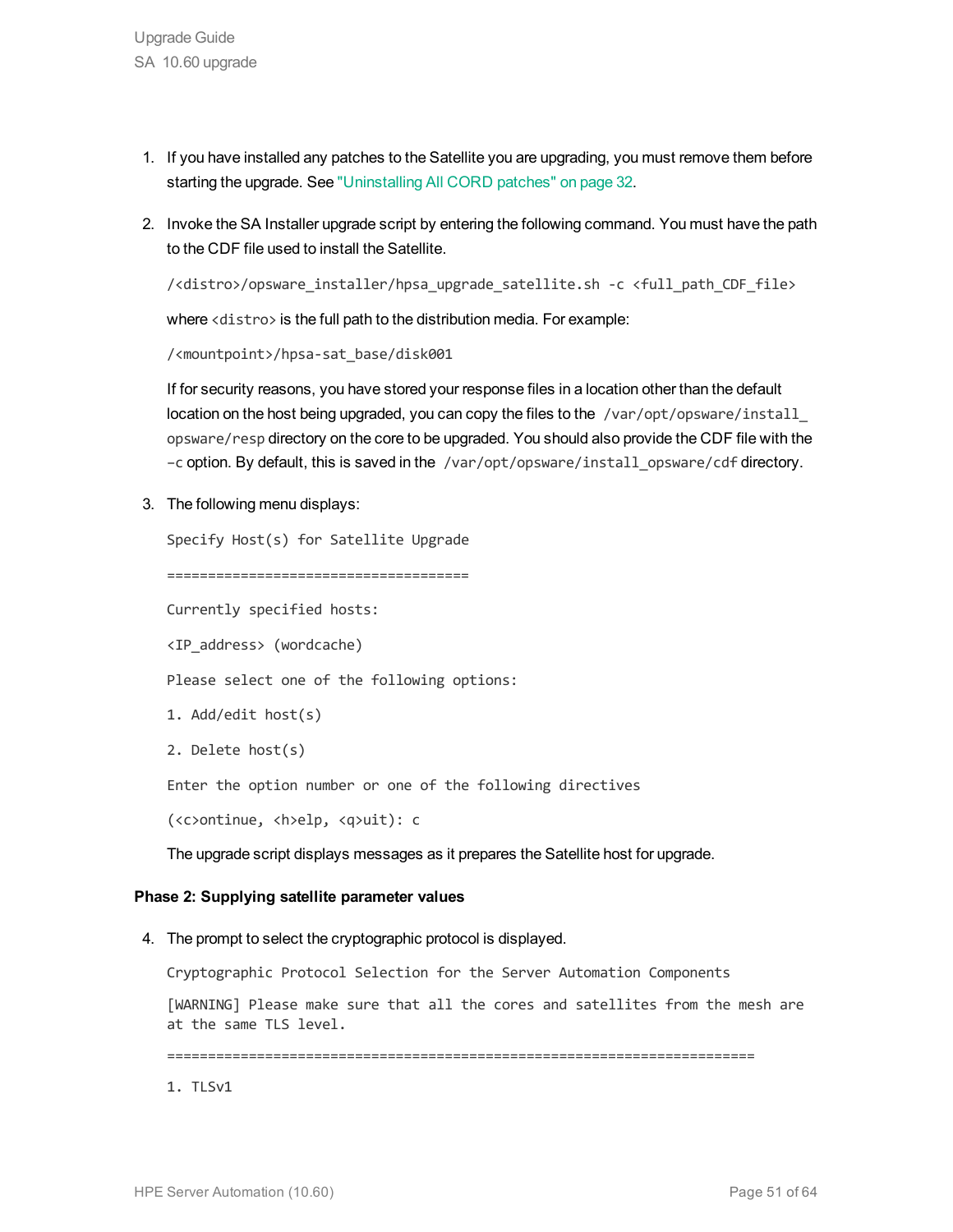- 2. TLSv1.1
- 3. TLSv1.2

Enter the option number or one of the following directives

(<p>revious, <h>elp, <q>uit)[1]:

For details, see the SA 10.60 upgrade section in the **Upgrade** guide .

5. The following menu displays:

Host /Component Layout

======================

Installed Components

Satellite

Enter one of the following directives

(<c>ontinue, <p>revious, <h>elp, <q>uit): c

Since only the Satellite components are installed, Satellite is the only component listed.

Type c and press **Enter** to continue.

6. The following menu displays:

Interview Parameters

====================

Navigation keys: Use <ctrl>p to go to the previous parameter. Use <ctrl>n to go the next parameter. Use <tab> to view help on the current parameter. Use <ctrl>c to abort the interview. All prompts have values. What would you like to do: 1. Re-enter values 2. Continue Enter the option number or one of the following directives

(<c>ontinue, <h>elp, <q>uit):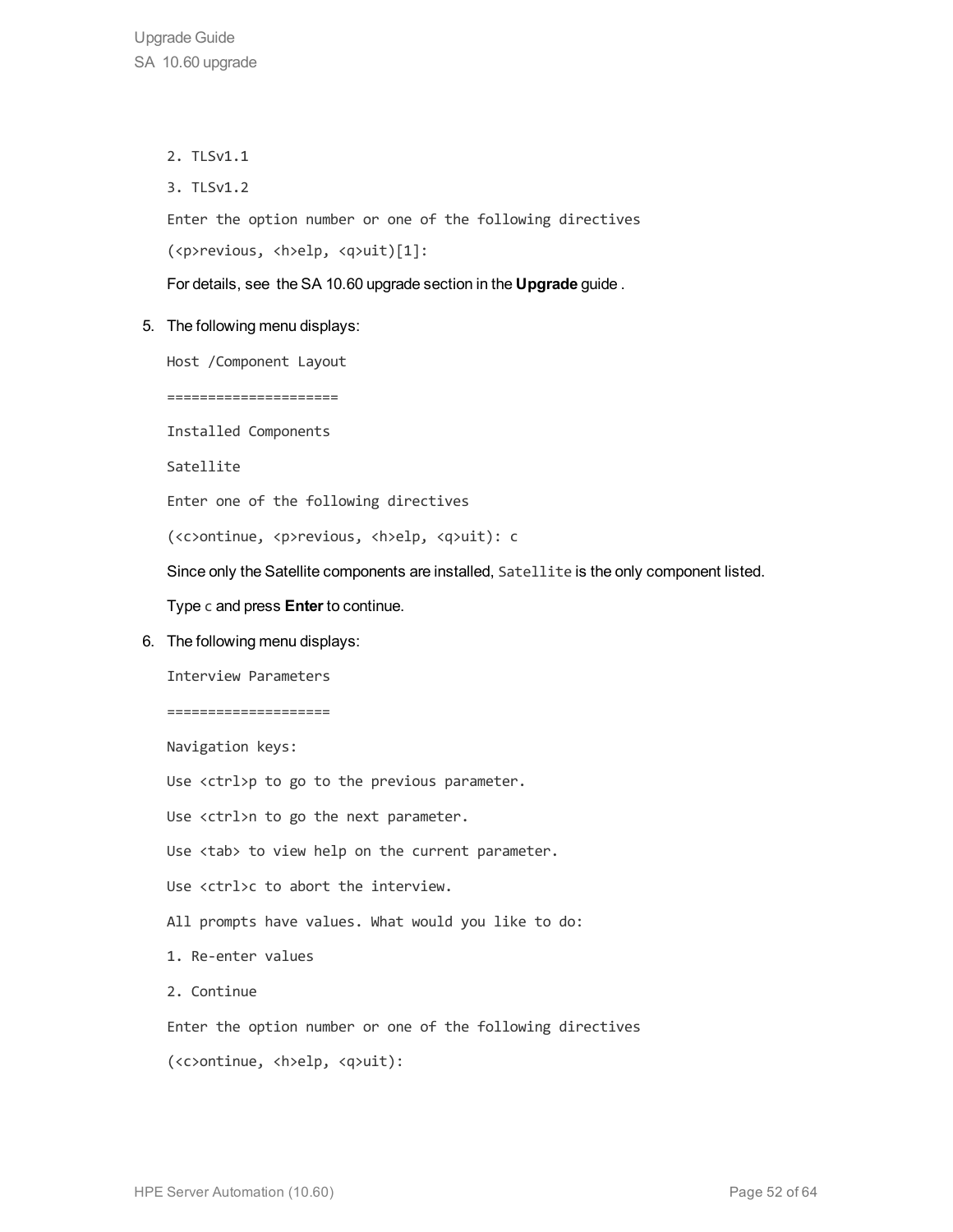The SA upgrade script takes the default values for the Satellite parameters from the response file or CDF you specified. Change these values only if you have a valid reason to do so. For example, if the values have been changed after the install, but not updated in the files, select **1**. Each parameter and its assigned value is displayed and you can change the value if necessary.

Type c and press **Enter** to continue.

### **Phase 3: Upgrading the satellite**

1. At this point, the Prerequisite Check begins.

Before SA begins the upgrade, it performs a prerequisite check that validates that the host on which you are upgrading the Satellite meets the minimum requirements. The check ensures that required packages are installed, required environment variables are set, sufficient disk space is available, and so on. If your host fails the prerequisite check, the upgrade can fail or core performance may be negatively affected. If your host fails the prerequisite check or displays warnings, correct the problem(s) or contact HPE Support.

The prerequisite check may display messages similar to the following:

Prerequisite Checks

==============

Results for <IP\_address>: WARNING Insufficient swap space (18 GBytes). 24 Gbytes is the recommended for Oracle. WARNING File system '/' has 29447 MBytes available and 154050 is recommended.

Enter the option number or one of the following directives: (<c>ontinue, <p>revious, <h>elp, <q>uit)

The Prerequisite check identifies WARNINGs and/or FAILUREs. FAILUREs can cause a failed or incomplete upgrade and must be resolved before continuing. WARNINGs allow you to continue the upgrade, however, Satellite performance may be negatively affected if you continue without resolving them.

If your server passes the prerequisite check, enter c and press **Enter** to begin the Satellite upgrade.

2. You see many messages displayed as the upgrade progresses. Unless the upgrade fails, these messages are purely informational. When the upgrade completes, the Core Description File (CDF) is automatically saved.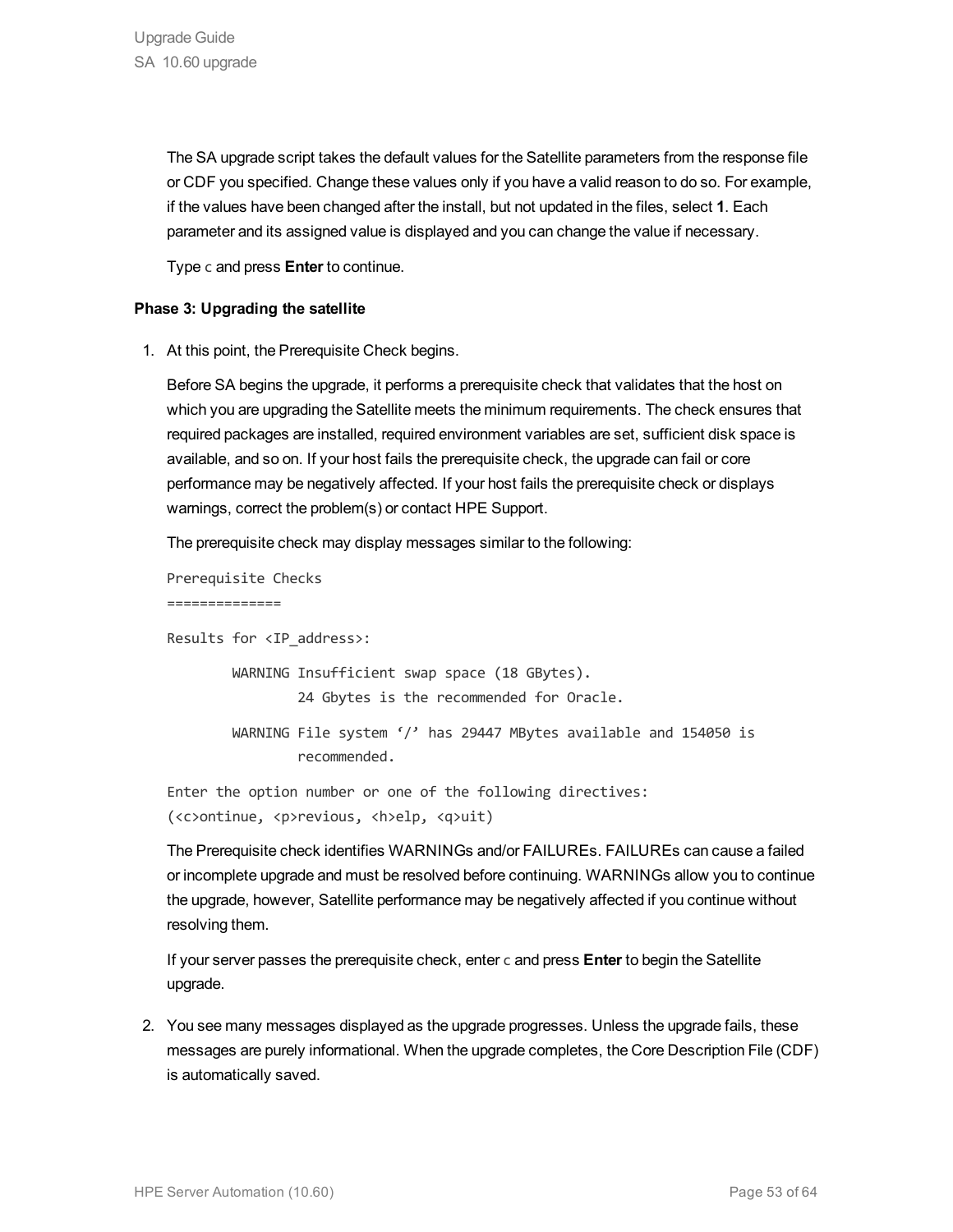<span id="page-53-0"></span>3. You must now upgrade your SA Agents installed on managed servers. See ["Post-upgrade](#page-62-0) task" on [page](#page-62-0) 63 for details.

# Single-host Satellite with OS Provisioning components

This procedure upgrades a Satellite installed with all Satellite and OS Provisioning components on the same host.

Make sure to copy the cryptographic material from the upgraded Primary Core to the Satellite host. Paste the cryptographic material in the same directory: /var/opt/opsware/crypto/cadb/realm/. Otherwise, the Satellite upgrade fails.

### **Phase 1: Invoking the SA upgrade script and specify satellite host**

1. Invoke the SA Installer upgrade script by entering the following command. You must have the path to the CDF file used to install the Satellite.

/<distro>/opsware\_installer/hpsa\_upgrade\_satellite.sh -c <full\_path\_CDF\_file>

where <distro> is the full path to the distribution media. For example:

/<mountpoint>/hpsa-sat\_osprov/disk001

If for security reasons, you have stored your response files in a location other than the default location on the host being upgraded, you can copy the files to the /var/opt/opsware/install opsware/resp directory on the core to be upgraded. You should also provide the CDF file with the –c option. By default, this is saved in the /var/opt/opsware/install\_opsware/cdf directory.

2. The following menu displays:

Specify Host(s) for Satellite Upgrade

=====================================

Currently specified hosts:

<IP\_address> (wordcache, osprov\_media\_sat, osprov\_boot\_sat)

Please select one of the following options:

- 1. Add/edit host(s)
- 2. Delete host(s)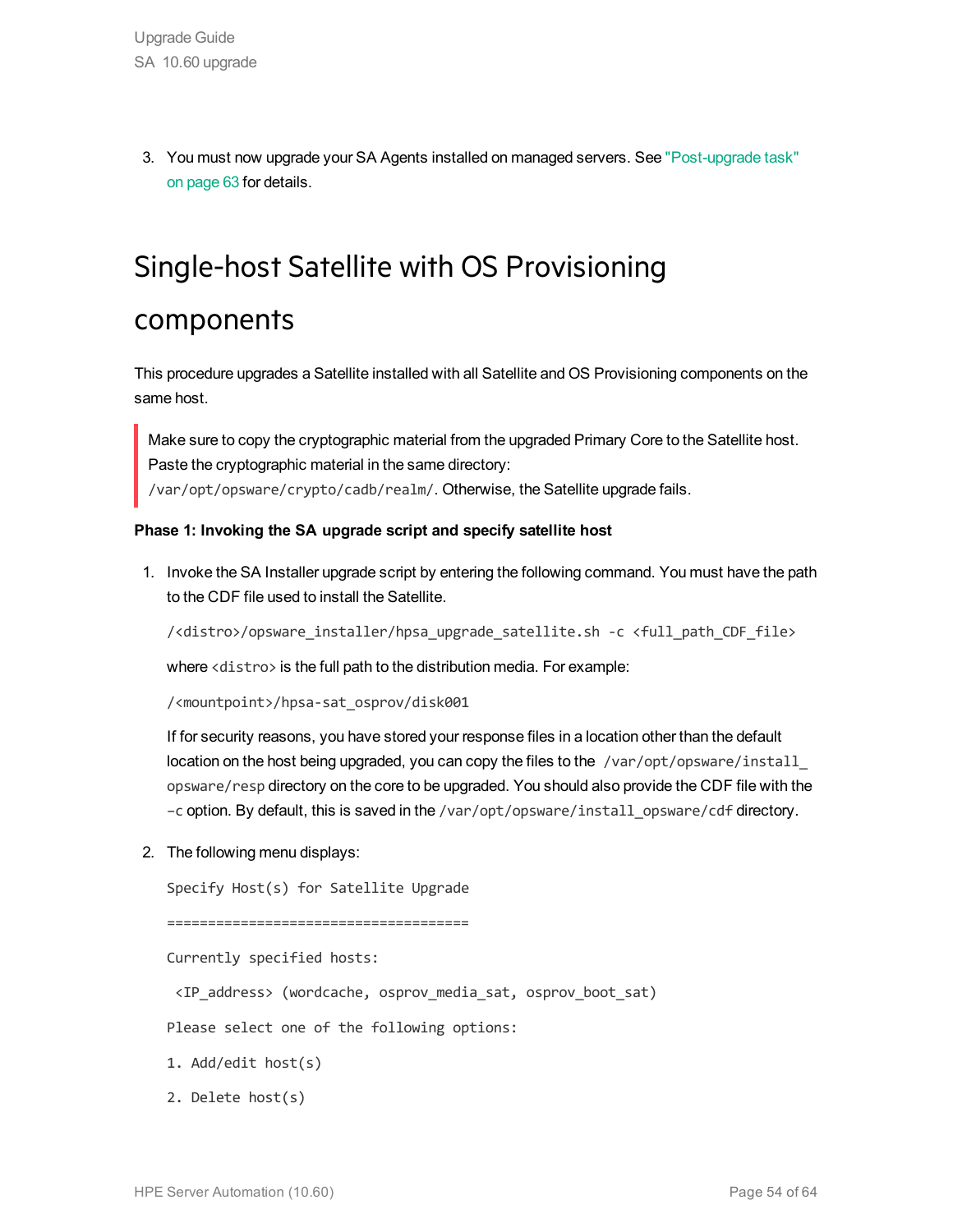Enter the option number or one of the following directives

(<c>ontinue, <h>elp, <q>uit): c

The upgrade script displays messages as it prepares the Satellite host for upgrade.

#### **Phase 2: Supplying satellite parameter values**

3. The prompt to select the cryptographic protocol is displayed.

Cryptographic Protocol Selection for the Server Automation Components

[WARNING] Please make sure that all the cores and satellites from the mesh are at the same TLS level.

========================================================================

- 1. TLSv1
- 2. TLSv1.1
- 3. TLSv1.2

Enter the option number or one of the following directives

(<p>revious, <h>elp, <q>uit)[1]:

For details, see the **TLS hardening during update** section in the **Upgrade** guide .

4. The following menu displays:

Host/Component Layout ===================== Installed Components Satellite OS Provisioning Boot Server OS Provisioning Media Server Enter one of the following directives (<c>ontinue, <p>revious, <h>elp, <q>uit): c Type c and press **Enter** to continue. 5. The following menu displays: Interview Parameters ====================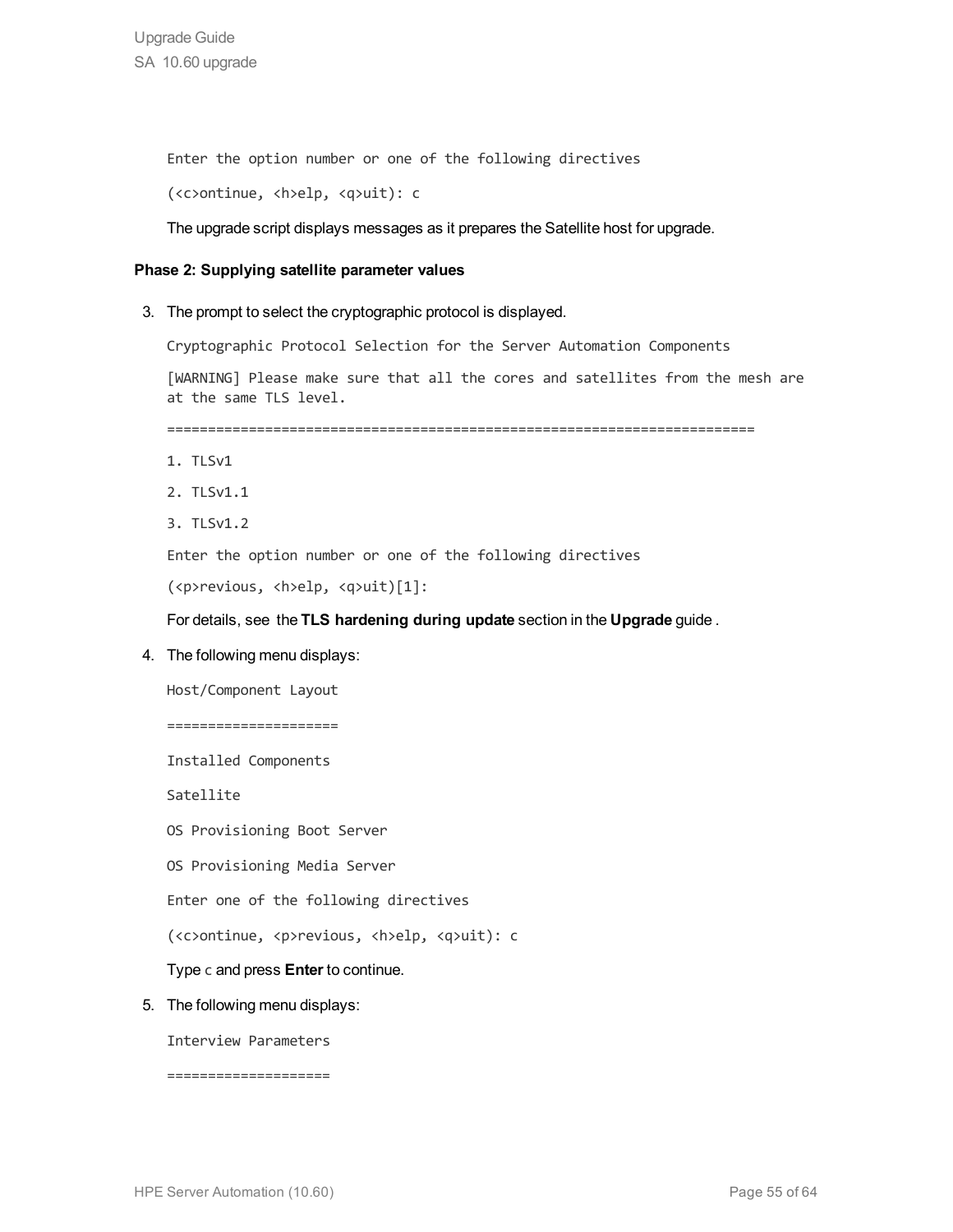Upgrade Guide SA 10.60 upgrade

> Navigation keys: Use <ctrl>p to go to the previous parameter. Use <ctrl>n to go the next parameter. Use <tab> to view help on the current parameter. Use <ctrl>c to abort the interview. All prompts have values. What would you like to do: 1. Re-enter values 2. Continue Enter the option number or one of the following directives (<c>ontinue, <h>elp, <q>uit):

The SA upgrade script takes the default values for the Satellite parameters from the response file or CDF you specified. Change these values only if you have a valid reason to do so. For example, if the values have been changed after the install, but not updated in the files, select **1**. Each parameter and its assigned value is displayed and you can change the value if necessary.

Type c and press **Enter** to continue.

### **Phase 3: Upgrading the satellite**

6. At this point, the Prerequisite Check begins.

Before SA begins the upgrade, it performs a prerequisite check that validates that the host on which you are upgrading the Satellite meets the minimum requirements. The check ensures that required packages are installed, required environment variables are set, sufficient disk space is available, and so on. If your host fails the prerequisite check, the upgrade can fail or core performance may be negatively affected. If your host fails the prerequisite check or displays warnings, correct the problem(s) or contact HPE Support.

The prerequisite check may display messages similar to the following:

Prerequisite Checks ==============

Results for <IP\_address>: WARNING Insufficient swap space (18 GBytes). 24 Gbytes is the recommended for Oracle. WARNING File system '/' has 29447 MBytes available and 154050 is recommended.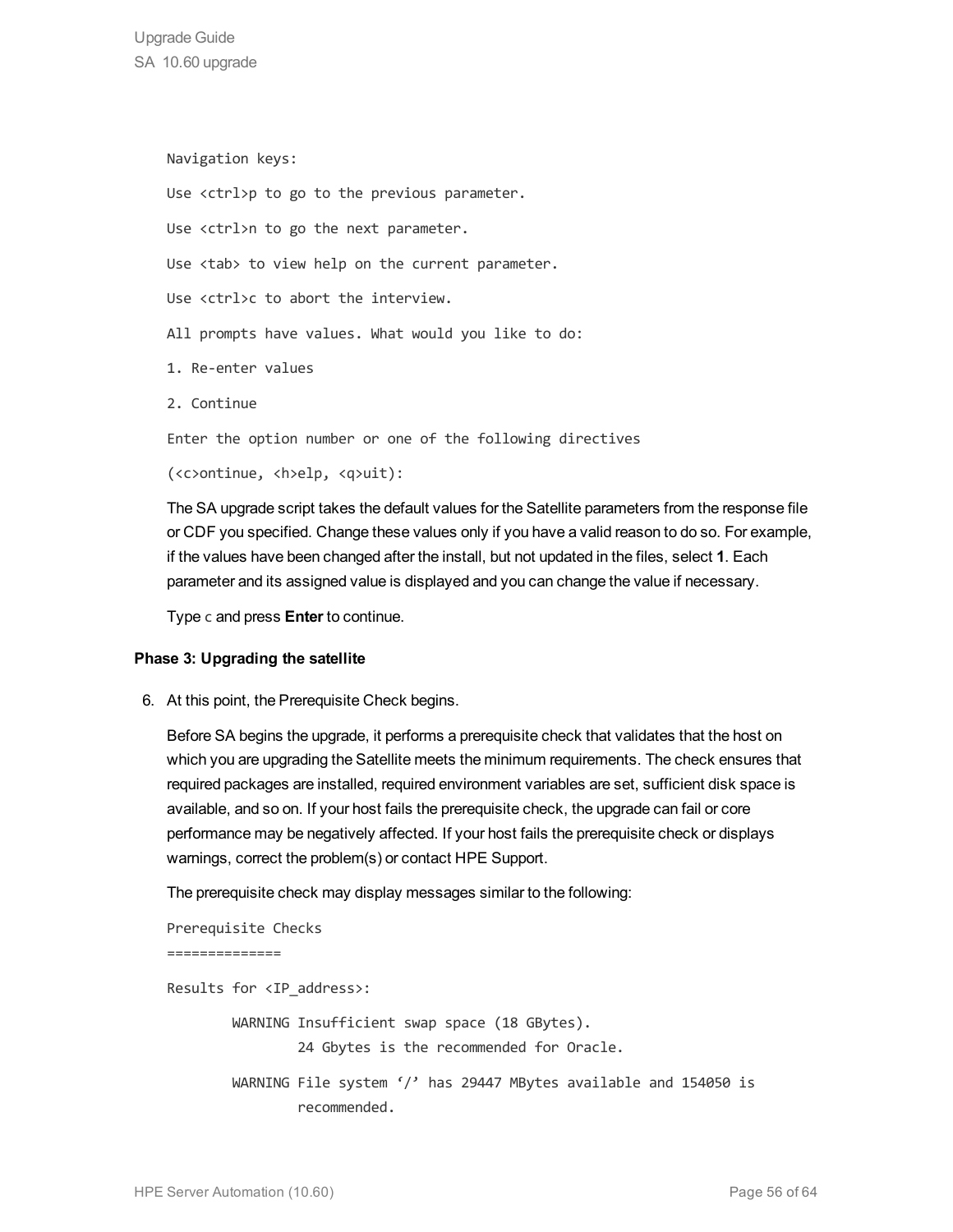Enter the option number or one of the following directives: (<c>ontinue, <p>revious, <h>elp, <q>uit)

The Prerequisite check identifies WARNINGs and/or FAILUREs. FAILUREs can cause a failed or incomplete upgrade and must be resolved before continuing. WARNINGs allow you to continue the upgrade, however, Satellite performance may be negatively affected if you continue without resolving them.

If your server passes the prerequisite check, enter c and press Enter to begin the Satellite upgrade.

- 7. You see many messages displayed as the upgrade progresses. Unless the upgrade fails, these messages are purely informational. When the upgrade completes, the Core Description File (CDF) is automatically saved.
- <span id="page-56-0"></span>8. You should now upgrade your SA Agents installed on managed servers. See ["Post-upgrade](#page-62-0) task" on [page](#page-62-0) 63 for details.

# Satellite with OS Provisioning Components on a separate host upgrade

This procedure upgrades a Satellite installed with the Satellite components on one host and the OS Provisioning components on another host.

Make sure to copy the cryptographic material from the upgraded Primary Core to the Satellite host. Paste the cryptographic material in the same directory:

/var/opt/opsware/crypto/cadb/realm/. Otherwise, the Satellite upgrade fails.

### **Phase 1: Invoking the SA Upgrade Script and Specify Satellite Hosts**

1. Invoke the SA Installer upgrade script by entering the following command. You must have the path to the CDF file used to install the Satellite.

/<distro>/opsware\_installer/hpsa\_upgrade\_satellite.sh -c <full\_path\_CDF\_file>

where <distro> is the full path to the distribution media. For example:

/<mountpoint>/hpsa-sat\_osprov/disk001

If for security reasons, you have stored your response files in a location other than the default location on the host being upgraded, you can copy the files to the /var/opt/opsware/install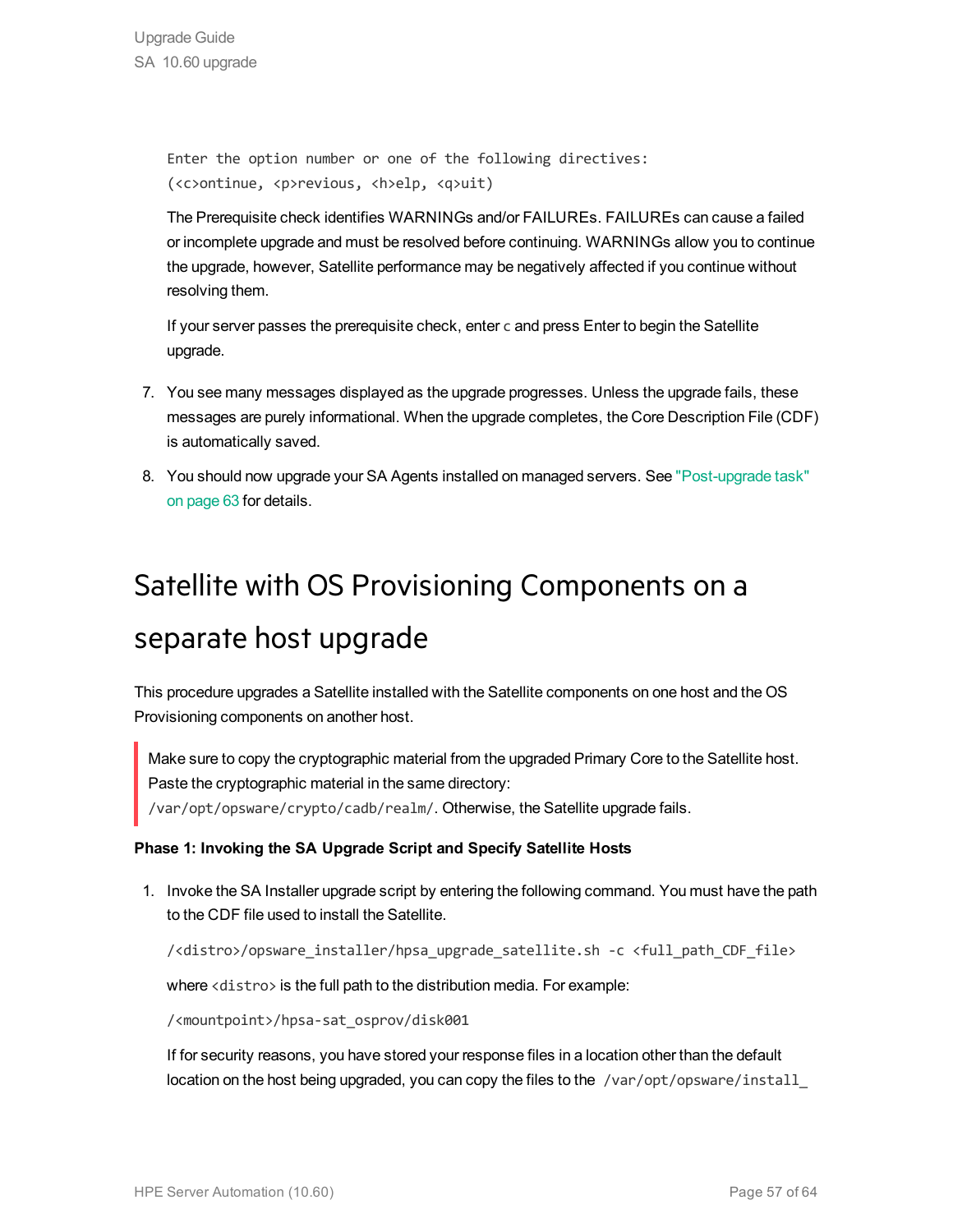Upgrade Guide SA 10.60 upgrade

> opsware/resp directory on the core to be upgraded. You will should also provide the CDF file with the -c option (by default, it is saved to the /var/opt/opsware/install\_opsware/cdf directory).

2. The following menu displays:

Specify Host(s) for Satellite Upgrade

```
=====================================
```
Currently specified hosts:

<IP\_address> (localhost)

Please select one of the following options:

1. Add/edit host(s)

2. Delete host(s)

Enter the option number or one of the following directives

```
(<c>ontinue, <h>elp, <q>uit): c
```
**Note:** If you do not provide a CDF, you will need to manually add the satellite servers. Since the OS Provisioning components are installed on a separate server from the Satellite components, you must specify the IP address for all the servers that hosts the satellite components.

a. Press 1 to add the host IP address.

The following prompt displays:

Enter number of hosts to add:

Enter the appropriate number. For this example, we use two hosts:

Enter number of hosts to add: 2

For this example, we add the hosts:

192.168.136.36

192.168.136.39

b. The following screen displays:

Adding Hosts

============

Parameter 1 of 2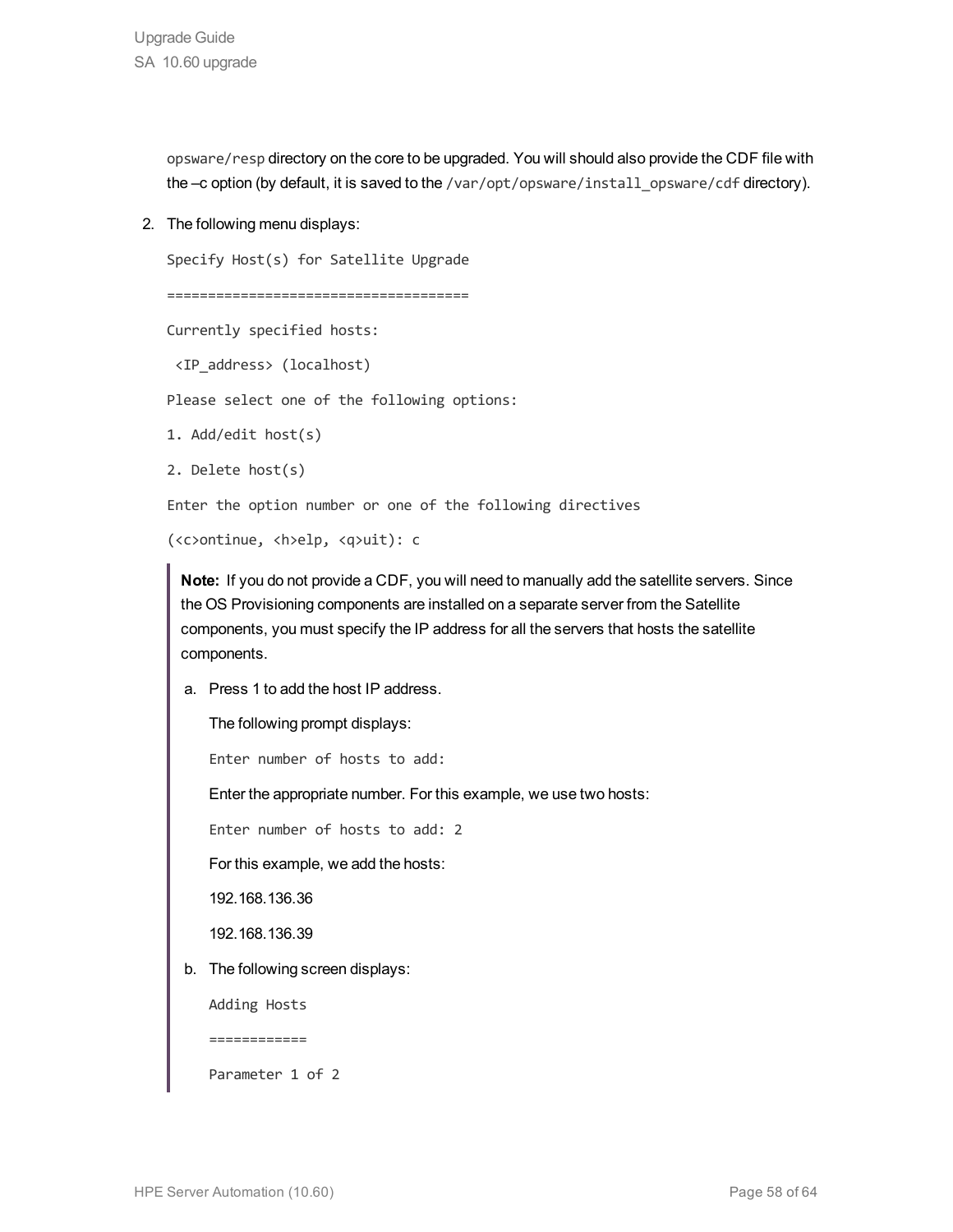Hostname/IP []: Enter the hostname or IP address of the first server that will host an SA Core Component (s) and press Enter. Do the same for the second host. You see this message: All values are entered. Do you wish to continue? (Y/N) [Y]: Enter Y to continue. A screen similar to the following displays: Specify Hosts to Install ======================== Currently specified hosts: 192.168.136.36 192.168.136.39 Please select one of the following options: 1. Add/edit host(s) 2. Delete host(s) Enter the option number or one of the following directives (<c>ontinue, <p>revious, <h>elp, <q>uit):

3. You are asked to provide the OS credentials for each host:

```
Host Passwords
==============
Parameter 1 of 2
192.168.136.36 user [user1]:
Validating user ....
Parameter 2 of 2
192.168.136.36 password []: **********
Validating password ....
```
You are prompted for the credentials for each specified host. You are asked to re-enter each password for confirmation. After you provide all required passwords, you see the message:

All values are entered. Do you wish to continue? (Y/N) [Y]: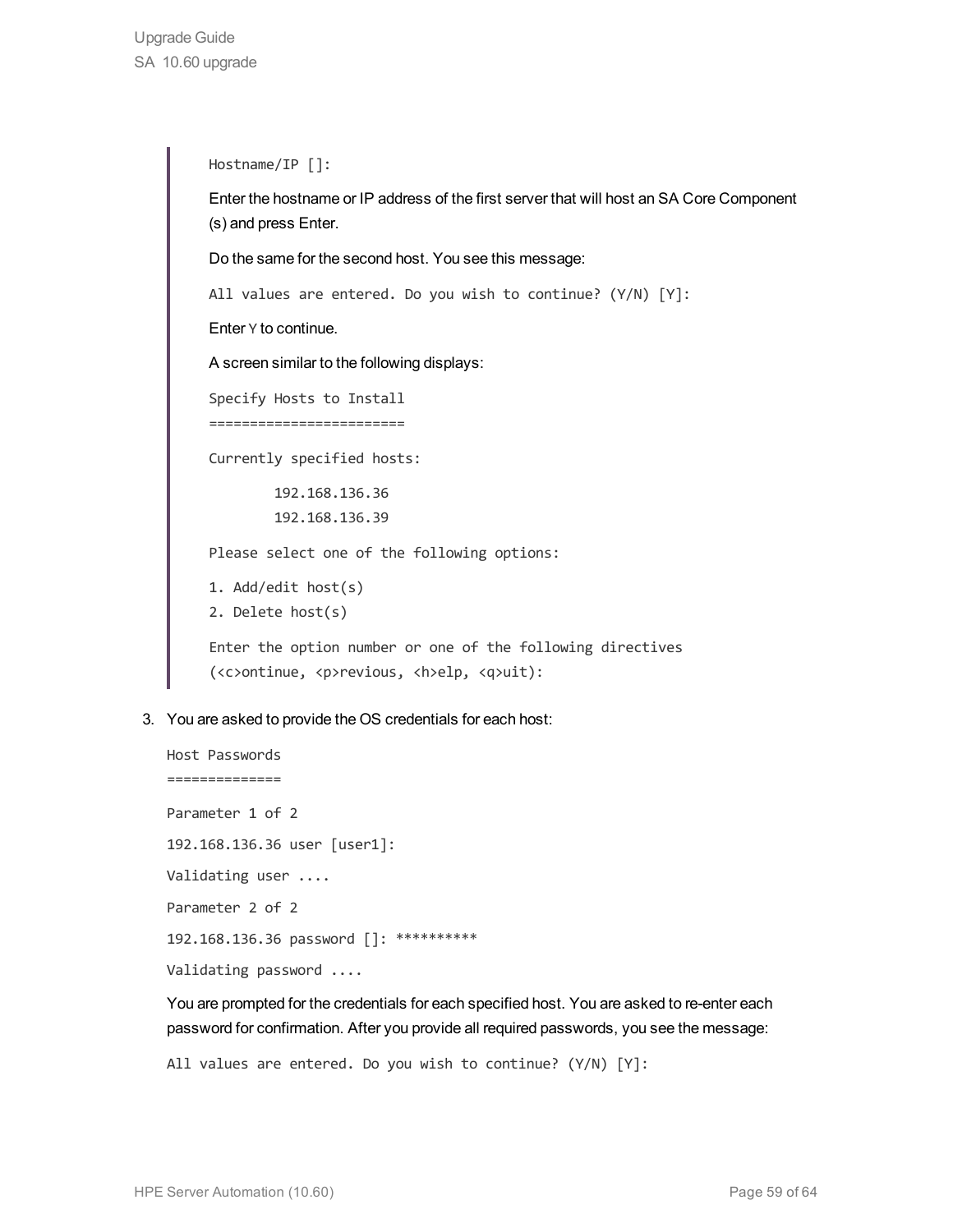Enter Y to continue.

The upgrade script displays messages as it prepares the Satellite hosts for upgrade.

### **Phase 2: Supplying satellite parameter values**

4. The prompt to select the cryptographic protocol is displayed.

Cryptographic Protocol Selection for the Server Automation Components

[WARNING] Please make sure that all the cores and satellites from the mesh are at the same TLS level.

========================================================================

- 1. TLSv1
- 2. TLSv1.1
- 3. TLSv1.2

Enter the option number or one of the following directives

```
(<p>revious, <h>elp, <q>uit)[1]:
```
For details, see the **TLS hardening during update** section in the **Upgrade** guide .

The following menu displays:

Host/Component Layout

=====================

Installed Components

Satellite

OS Provisioning Boot Server

OS Provisioning Media Server

Enter one of the following directives

(<c>ontinue, <p>revious, <h>elp, <q>uit): c

### Type c and press **Enter** to continue.

5. The following menu displays:

Interview Parameters

====================

Navigation keys: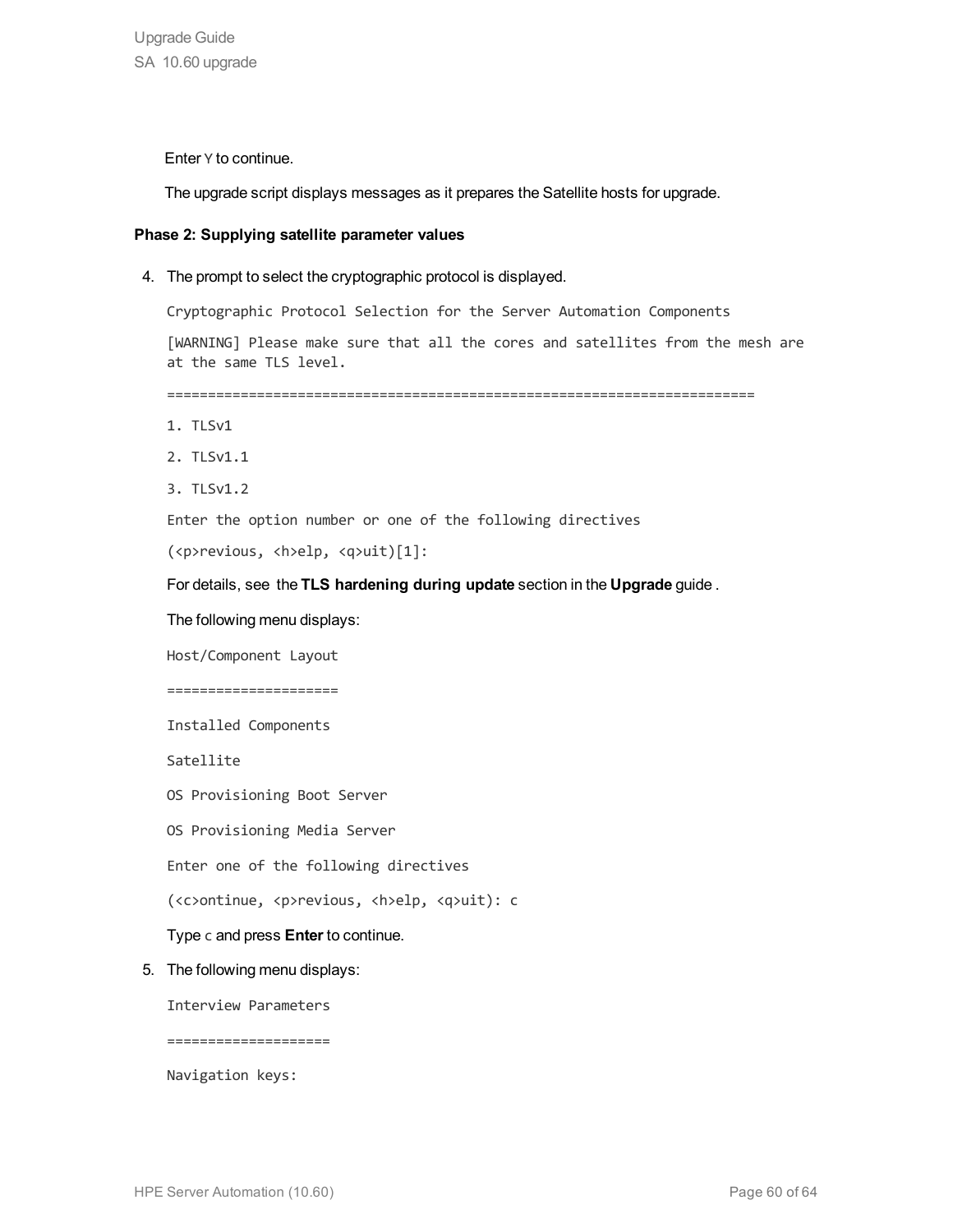Use <ctrl>p to go to the previous parameter. Use <ctrl>n to go the next parameter. Use <tab> to view help on the current parameter. Use <ctrl>c to abort the interview. All prompts have values. What would you like to do: 1. Re-enter values 2. Continue Enter the option number or one of the following directives (<c>ontinue, <h>elp, <q>uit):

The SA upgrade script takes the default values for the Satellite parameters from the response file or CDF you specified. Change these values only if you have a valid reason to do so. For example, if the values have been changed after the install, but not updated in the files, select **1**. Each parameter and its assigned value is displayed and you can change the value if necessary.

Type c and press Enter to continue.

### **Phase 3: Upgrading the satellite**

6. At this point, the Prerequisite Check begins.

Before SA begins the upgrade, it performs a prerequisite check that validates that the host on which you are upgrading the Satellite meets the minimum requirements. The check ensures that required packages are installed, required environment variables are set, sufficient disk space is available, and so on. If your host fails the prerequisite check, the upgrade can fail or core performance may be negatively affected. If your host fails the prerequisite check or displays warnings, correct the problem(s) or contact HPE Support.

The prerequisite check may display messages similar to the following:

```
Prerequisite Checks
==============
Results for <IP_address>:
         WARNING Insufficient swap space (18 GBytes).
                                   24 Gbytes is the recommended for Oracle.
                 WARNING File system '/' has 29447 MBytes available and 154050 is
                                   recommended.
```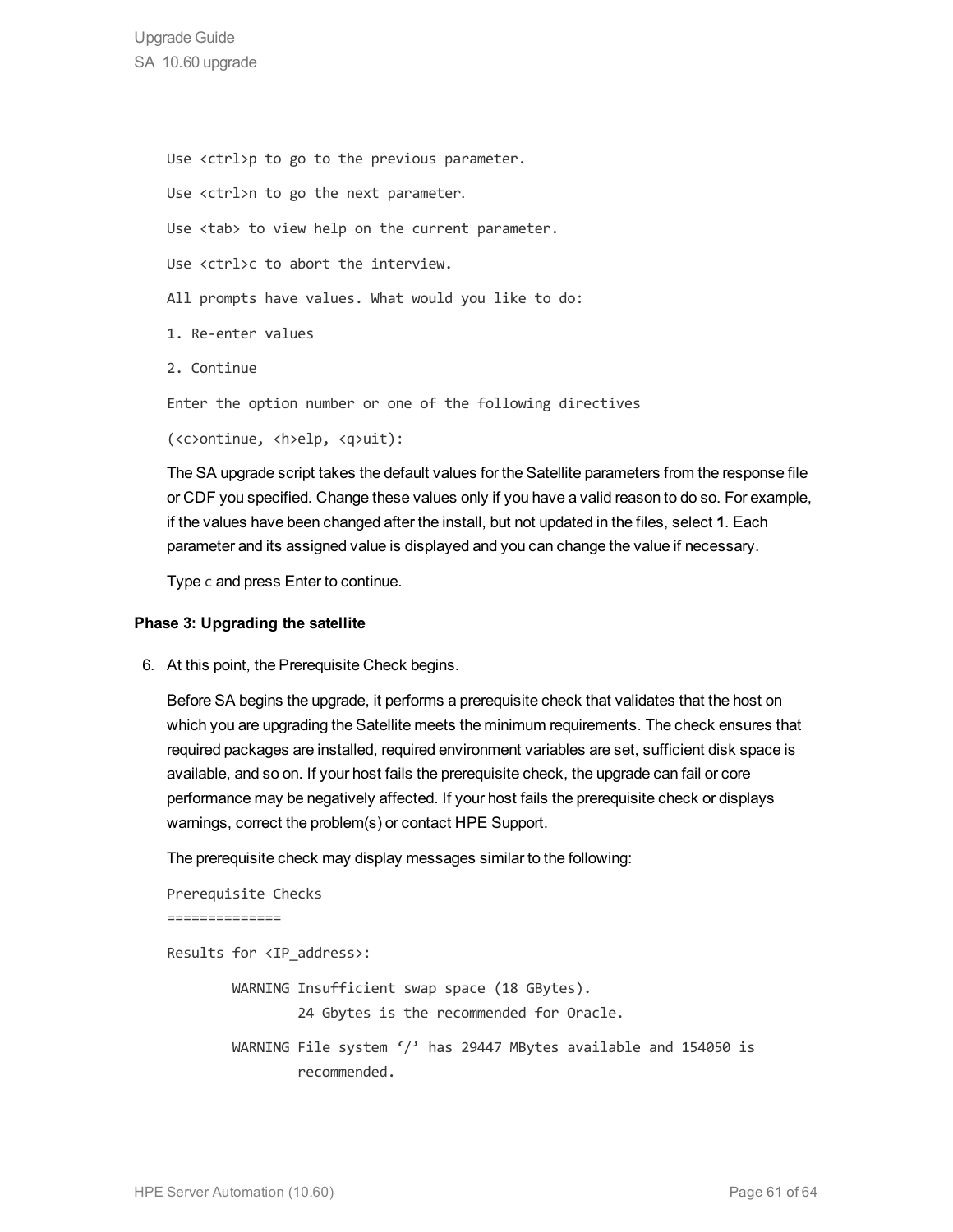Enter the option number or one of the following directives: (<c>ontinue, <p>revious, <h>elp, <q>uit)

The Prerequisite check identifies WARNINGs and/or FAILUREs. FAILUREs can cause a failed or incomplete upgrade and must be resolved before continuing. WARNINGs allow you to continue the upgrade, however, Satellite performance may be negatively affected if you continue without resolving them.

If your server passes the prerequisite check, enter c and press Enter to begin the Satellite upgrade.

- 7. You see many messages displayed as the upgrade progresses. Unless the upgrade fails, these messages are purely informational. When the upgrade completes, the Core Description File (CDF) is automatically saved.
- 8. You should now upgrade your SA Agents installed on managed servers. See ["Post-upgrade](#page-62-0) task" on the next [page](#page-62-0) for details.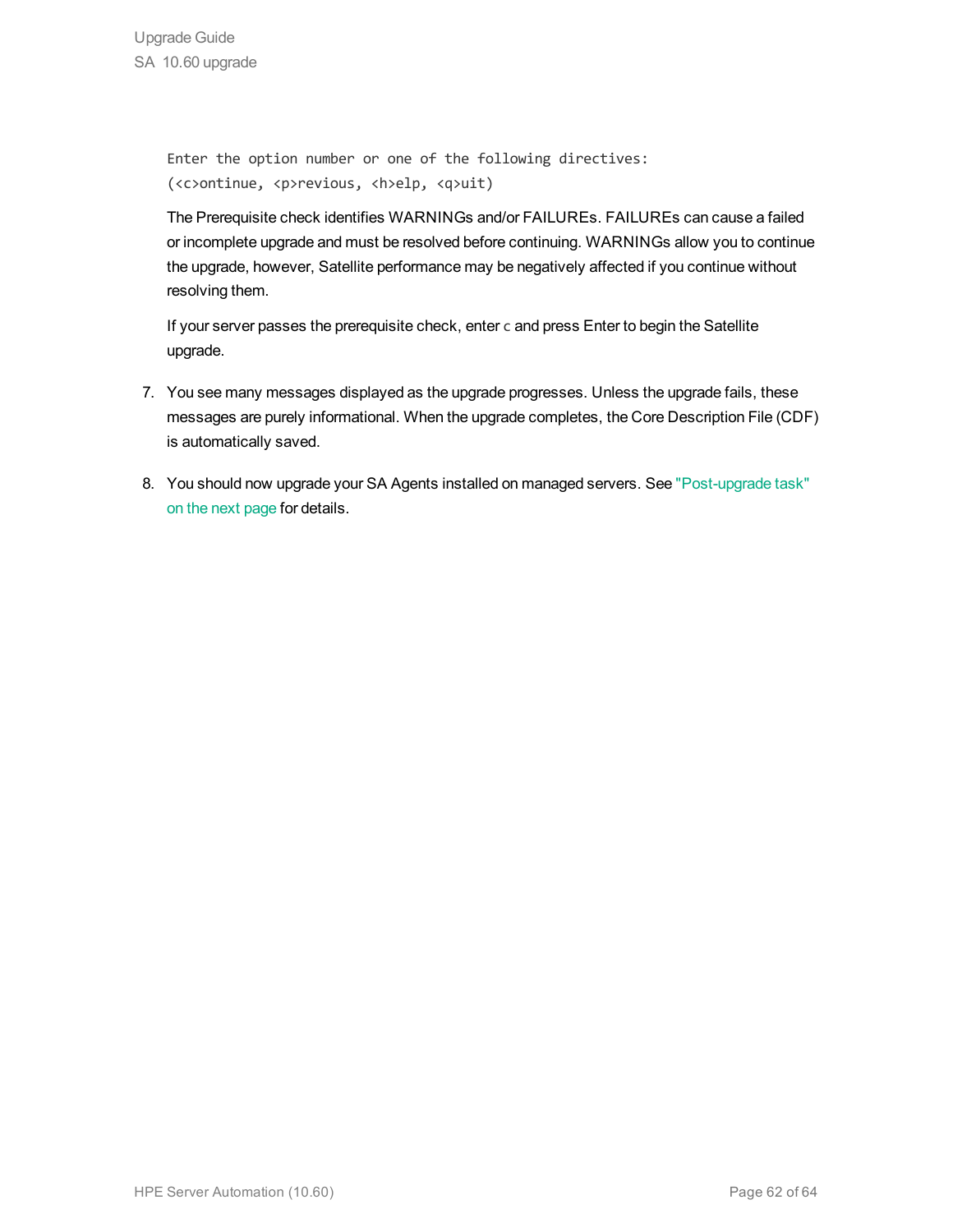# <span id="page-62-0"></span>Post-upgrade task

This section describes the tasks that may be required after upgrading to SA 10.60.

# <span id="page-62-1"></span>Upgrade SA Agents

You should now upgrade the SA Agents installed on managed servers as described in the **Agent Upgrade** section of User Guide

You are not required to upgrade the agents, but in order to take advantage of the latest functionality that may have been added in the new release, agents must be upgraded. If you continue using an older agent, certain new functionality may not be available on the server managed by that agent.